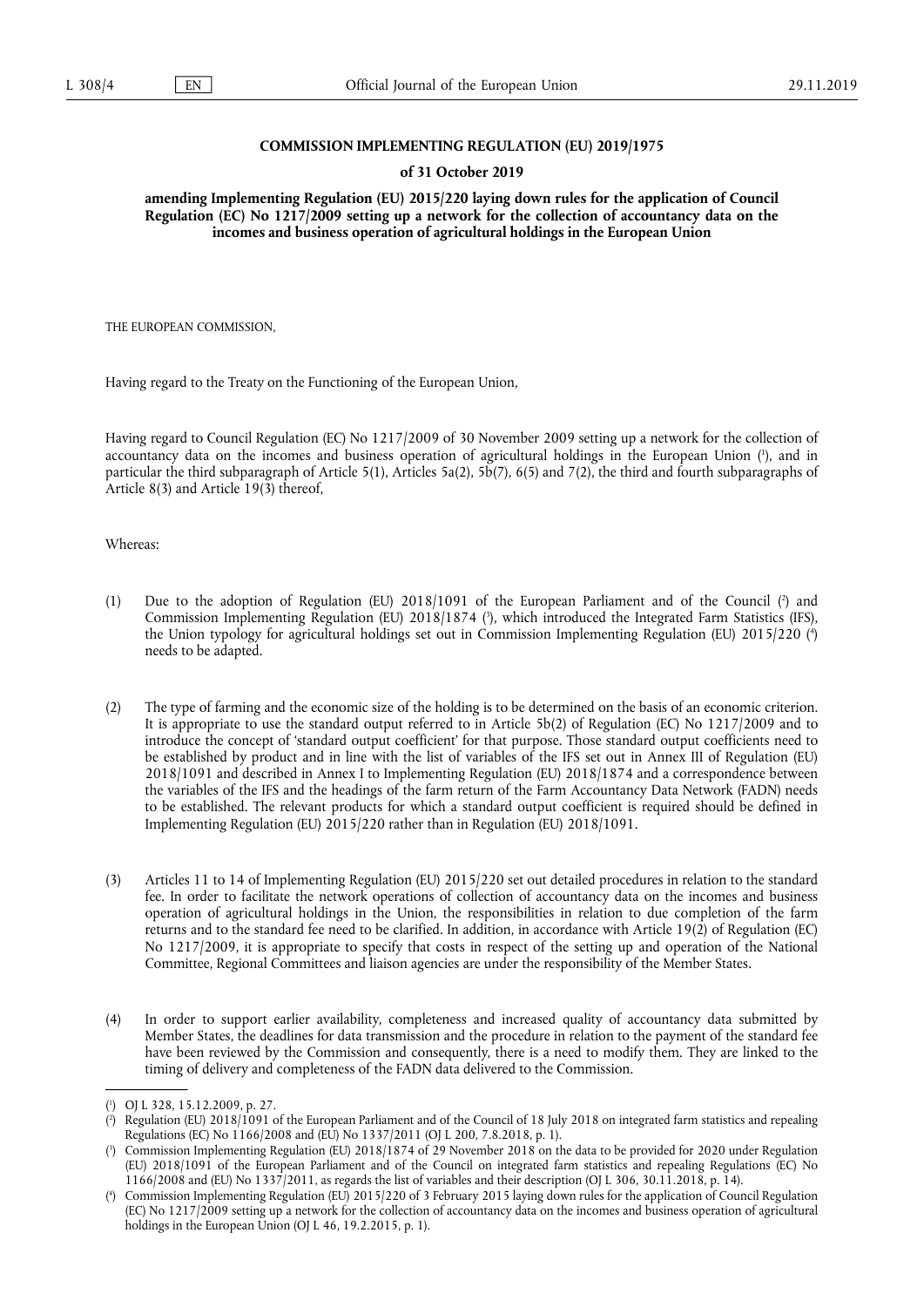- (5) Following the request of Czechia and Denmark to change the number of returning holdings and threshold of economic size due to structural changes in agriculture, it is appropriate to allow those Member States to revise their selection plans or threshold of economic size for the accounting year 2020 and to redistribute or adjust the number of returning holdings accordingly.
- (6) Annex IV to Implementing Regulation (EU) 2015/220 provides the correspondence table linking Implementing Regulation (EU) 2018/1874 and the FADN farm returns. In this annex, the terms 'standard output' and 'standard output coefficient' should be defined. There is a need to align the correspondence table in that Annex to reflect the definition of variables in Regulation (EU) 2018/1091 and Implementing Regulation (EU) 2018/1874.
- (7) In Annex VI to Implementing Regulation (EU) 2015/220, the principles for calculation of 'standard output' and 'standard output coefficient' should be defined. They should be calculated for each relevant product and for each region by the Member States. In order to avoid potential errors and provide basis for reflection on a common methodology, Member States should be required to submit their methodology(ies) for calculating their respective standard output coefficients to the Commission.
- (8) Annex VIII to Implementing Regulation (EU) 2015/220 sets out the form and layout of the accountancy data contained in the farm returns. For the sake of clarity, that Annex should be adapted to reflect the abolition of the sugar quota and the resulting changes to the notification obligations as set out in Commission Implementing Regulation (EU) 2017/1185 (5), the need to align the depreciation of 'biological assets – plants' to the international accounting standards, the need to align the names of the standard output coefficients to the names used in Implementing Regulation (EU) 2018/1874 and the new codes introduced by Regulation (EU) 2017/2393 of the European Parliament and of the Council (<sup>6</sup>).
- (9) Implementing Regulation (EU) 2015/220 should therefore be amended accordingly.
- (10) Having regard to the nature of the amendments, this Regulation should apply as from the accounting year 2020.
- (11) The measures provided for in this Regulation are in accordance with the opinion of the Committee for the Farm Accountancy Data Network,

HAS ADOPTED THIS REGULATION:

*Article 1* 

Implementing Regulation (EU) 2015/220 is amended as follows:

(1) Article 6 is replaced by the following:

*'Article 6* 

#### **Standard output coefficient and total standard output of a holding**

1. The method for the calculation to determine the standard output coefficient of each characteristic as referred to in Article 5b(2) of Regulation (EC) No 1217/2009 and the procedure for collecting the corresponding data are set out in Annexes IV and VI to this Regulation.

<sup>(</sup> 5 ) Commission Implementing Regulation (EU) 2017/1185 of 20 April 2017 laying down rules for the application of Regulations (EU) No 1307/2013 and (EU) No 1308/2013 of the European Parliament and of the Council as regards notifications to the Commission of information and documents and amending and repealing several Commission Regulations (OJ L 171, 4.7.2017, p. 113).

<sup>(</sup> 6 ) Regulation (EU) 2017/2393 of the European Parliament and of the Council of 13 December 2017 amending Regulations (EU) No 1305/2013 on support for rural development by the European Agricultural Fund for Rural Development (EAFRD), (EU) No 1306/2013 on the financing, management and monitoring of the common agricultural policy, (EU) No 1307/2013 establishing rules for direct payments to farmers under support schemes within the framework of the common agricultural policy, (EU) No 1308/2013 establishing a common organisation of the markets in agricultural products and (EU) No 652/2014 laying down provisions for the management of expenditure relating to the food chain, animal health and animal welfare, and relating to plant health and plant reproductive material (OJ L 350, 29.12.2017, p. 15).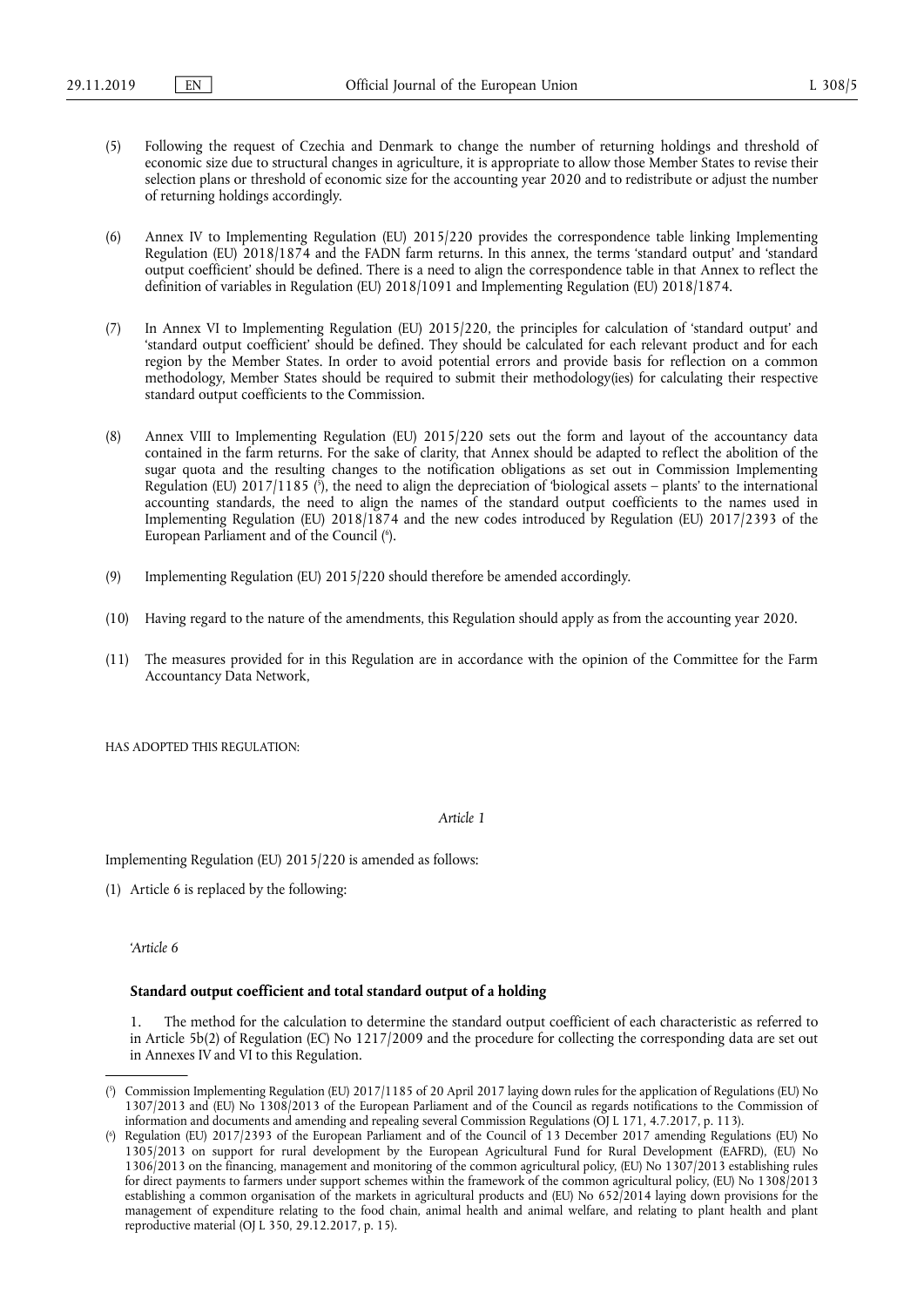The standard output coefficient of the different characteristics of a holding as referred to in Article 5b(2) of Regulation (EC) No 1217/2009 shall be determined for the crop and livestock variables listed in Part B.I of Annex IV to this Regulation and for each geographical unit referred to in point 2(b) of Annex VI to this Regulation.

2. The total standard output of a holding shall be obtained by multiplying the standard output coefficient of each crop and livestock variable by the number of corresponding units.';

(2) in Article 11, the following second paragraph is added:

'Accountancy offices and administrative departments carrying out duties of accountancy offices shall be responsible for the due and timely completion of the farm returns so that they can be submitted by liaison agencies within the deadlines referred to in Article 14(3) and (4) of this Regulation.';

(3) in Article 13, the following third, fourth and fifth paragraphs are added:

'The standard fee shall contribute to the costs of due completion of the farm returns and of improvements of data delivery timings, processes, systems, procedures and overall quality of the farm returns, in particular by the accountancy offices and by administrative departments carrying out duties of accountancy offices in this respect.

The standard fee paid to the Member States for the eligible number of duly completed farm returns transferred to the Commission shall become the resources of the Member State and no longer of the Union.

Covering the costs in respect of the setting up and operation of the National Committee, Regional Committees and liaison agencies shall be under the responsibility of the Member States.';

(4) in Article 14(4), the first subparagraph is replaced by the following:

'4. To the increase of the standard fee under points (a) and (b) of paragraph 3 may be added EUR 2 for the accounting year 2018, EUR 5 for the accounting years 2019 and 2020 and EUR 10 from the accounting year 2021 where the accountancy data has been verified by the Commission in accordance with point (b) of the first paragraph of Article 13 of this Regulation and is deemed duly completed in accordance with Article 8(2) of Regulation (EC) No 1217/2009, either at the moment of its submission to the Commission, or within 40 working days from the date on which the Commission informed the submitting Member State that the submitted accountancy data is not duly completed.';

(5) Annexes I, II, IV, VI and VIII are amended in accordance with the Annex to this Regulation.

*Article 2* 

This Regulation shall enter into force on the seventh day following that of its publication in the *Official Journal of the European Union*.

It shall apply from the accounting year 2020.

This Regulation shall be binding in its entirety and directly applicable in all Member States.

Done at Brussels, 31 October 2019.

*For the Commission The President*  Jean-Claude JUNCKER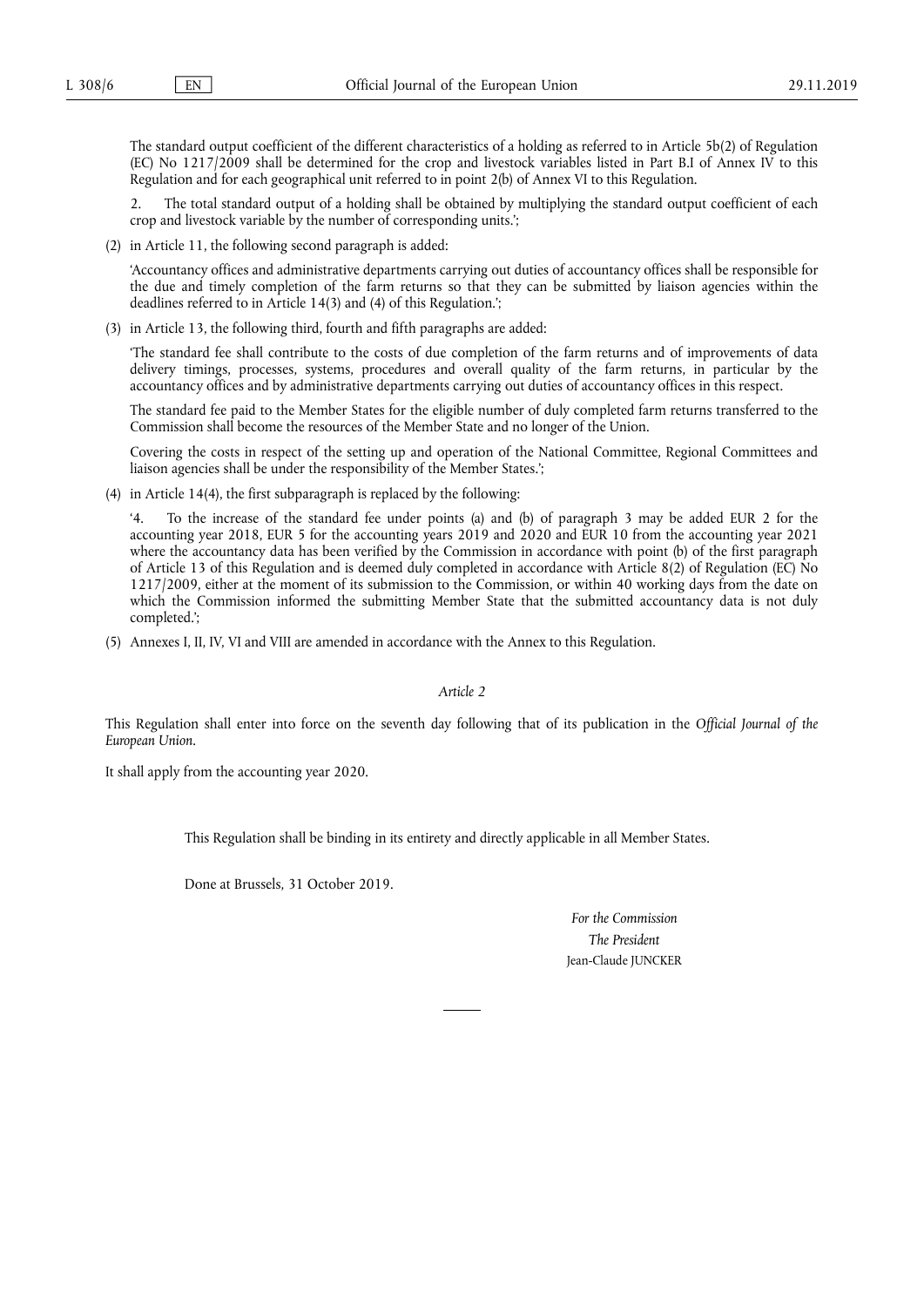#### *ANNEX*

Annexes I, II, IV, VI and VIII to Implementing Regulation (EU) 2015/220 are amended as follows:

(1) in Annex I, the entries related to Czechia and Denmark are replaced by the following:

| 'Czechia | 15 000  |
|----------|---------|
| Denmark  | 25 000' |

(2) in Annex II, the entries related to Czechia and Denmark are replaced by the following:

| '745 | <b>CZECHIA</b> | 282    |
|------|----------------|--------|
| 370  | <b>DENMARK</b> | 1 600' |

- (3) Annex IV is amended as follows:
	- (a) the following definitions are inserted before Part A:

'The following definitions apply:

- (a) **Standard output (SO)** is the standard value of gross production. The SO is used for classifying farms according to the Union farm typology (in which the type of farming is defined by main production activities) and for determining economic farm size.
- (b) **Standard output coefficient (SOC)** is the average monetary value of gross production of each agricultural variable referred to in Article 6(1), corresponding to the average situation in a given region, per unit of production. SOCs are calculated at farm-gate price, in euro per hectare of crop or euro per head of livestock (exceptions apply for mushrooms in euro per 100 m2 , poultry in euro per 100 heads and bees in euro per hive). VAT, taxes and subsidies are not included in the farm-gate price. SOCs are updated at least every time a European survey on the structure of agricultural holdings is conducted.
- (c) **Total SO of a holding** is the sum of the individual production units of a specific holding multiplied by their respective SOC.'
- (b) Parts A and B are replaced by the following:

### 'A. PARTICULAR TYPES OF FARMING SPECIALISATION

The particular types of farming specialisation are defined by two features:

(a) The nature of the variables concerned

The variables refer to the list of variables surveyed in the 2020 census: they are indicated by using the codes presented in the table of correspondence in Part B.I of this Annex or by a code regrouping several of those variables as set out in Part B.II of this Annex ( 1 ).

(b) The conditions determining the class limits

Unless otherwise indicated, these conditions are expressed as fractions of the total SO of the holding.

All conditions indicated for particular types of farming specialisation have to be met cumulatively in order for the holding to be classified under the related particular type of farming specialisation.

<sup>(</sup> 1 ) The variables SO\_CLND019 (Other root crops n.e.c.), SO\_CLND037 (Plants harvested green from arable land), SO\_CLND049 (Fallow land), SO\_CLND073\_085 (Kitchen gardens and other UAA under glass or high accessible cover n.e.c.), SO\_CLND051 (Pasture and meadow, excluding rough grazing), SO\_CLND052 (Rough grazings), SO\_CLND053 (Permanent grassland no longer used for production purposes and eligible for the payment of subsidies), SO\_CLVS001 (Bovine animals less than 1 year old), SO\_CLVS014 (Other sheep), SO\_CLVS017 (Other goats) and SO\_CLVS018 (Piglets, live weight of under 20 kg) are used only under certain conditions (see point 5 of Annex VI).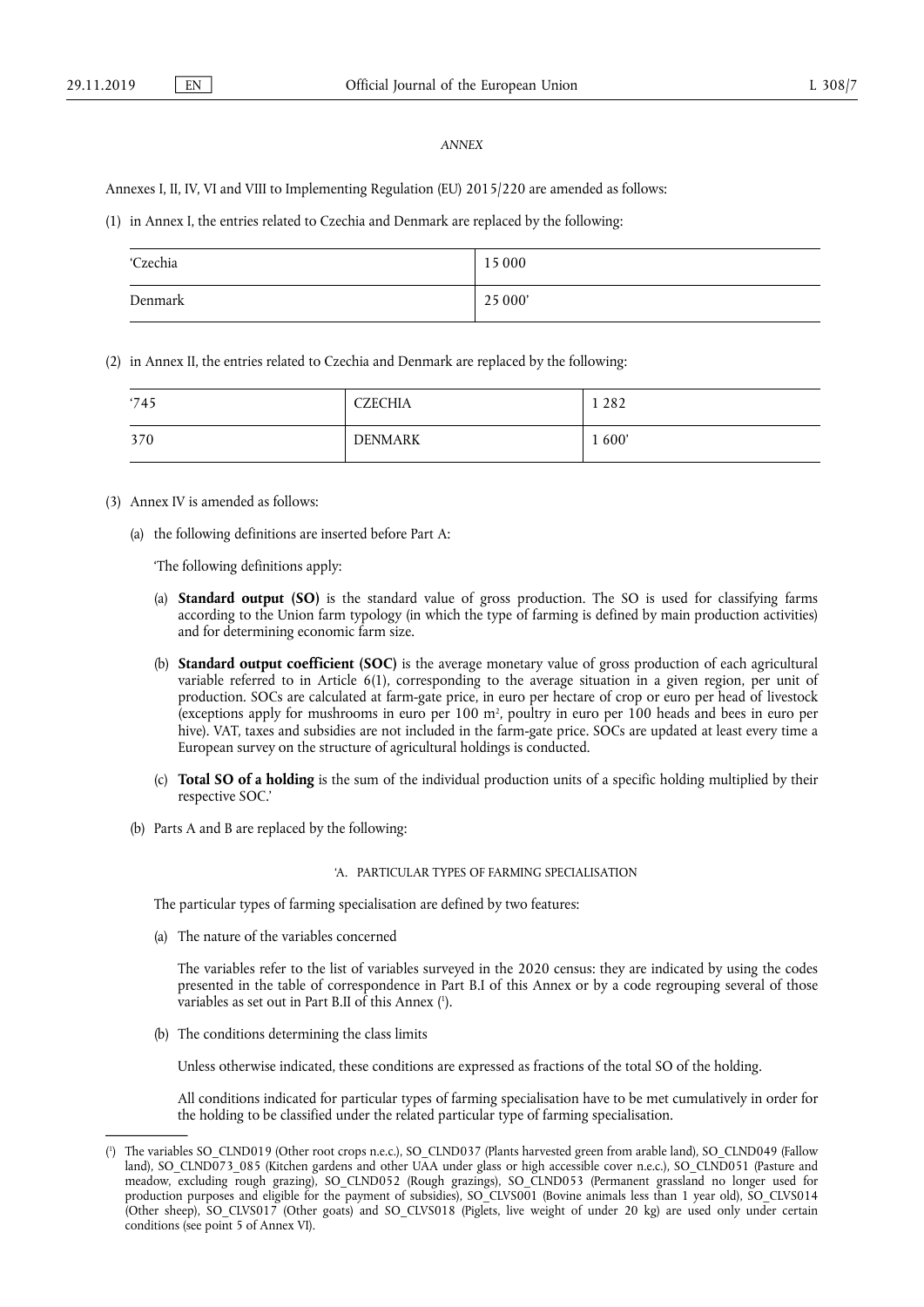# **Specialist holdings – crop products**

|              |                           |           | Types of farming<br>(* for better readability the six columns under this heading are reproduced in Part C of this Annex) |                           |                                                                             | Methods for the calculation of particular types of farming specialisations<br>IF (C1) AND (C2) AND (C3) THEN (S1) |                                                                 |                                                      |                                                                              |  |
|--------------|---------------------------|-----------|--------------------------------------------------------------------------------------------------------------------------|---------------------------|-----------------------------------------------------------------------------|-------------------------------------------------------------------------------------------------------------------|-----------------------------------------------------------------|------------------------------------------------------|------------------------------------------------------------------------------|--|
| General      | Description               |           |                                                                                                                          | Particular<br>specialisa- | Description                                                                 | Description of the<br>calculation                                                                                 | Code of variables and conditions<br>(ref. Part B of this Annex) |                                                      |                                                                              |  |
|              |                           | Principal | Description                                                                                                              | tions                     | (S <sub>1</sub> )                                                           | (D1)                                                                                                              | Condition 1 (C1)                                                | Condition 2<br>(C2)                                  | Condition 3<br>(C3)                                                          |  |
| $\mathbf{1}$ | Specialist field<br>crops |           |                                                                                                                          |                           |                                                                             |                                                                                                                   |                                                                 |                                                      |                                                                              |  |
|              |                           | 15        | Specialist cereals oil-<br>seeds and protein<br>crops                                                                    |                           |                                                                             |                                                                                                                   |                                                                 |                                                      |                                                                              |  |
|              |                           |           |                                                                                                                          | 151                       | Specialist cereals<br>(other than rice), oil-<br>seeds and protein<br>crops | Cereals, excluding rice,<br>oilseeds, dried pulses<br>and protein crops $> 2/3$                                   | P1 > 2/3                                                        | D014 > 2/3                                           | $P15 + P16 + SO_CLN P151 + P16 + SO_CLN-$<br>D014 > 2/3                      |  |
|              |                           |           |                                                                                                                          | 152                       | Specialist rice                                                             | Rice > 2/3                                                                                                        | P1 > 2/3                                                        | $P15 + P16 + SO$ CLN- SO CLND013 > 2/3<br>D014 > 2/3 |                                                                              |  |
|              |                           |           |                                                                                                                          | 153                       | Cereals, oilseeds, pro-<br>tein crops and rice<br>combined                  | Holdings meeting con-<br>ditions C1 and C2, ex-<br>cluding holdings in<br>classes 151 and 152                     | P1 > 2/3                                                        | $P15 + P16 + SO$ CLN-<br>D014 > 2/3                  |                                                                              |  |
|              |                           | 16        | General field cropping                                                                                                   |                           |                                                                             |                                                                                                                   |                                                                 |                                                      |                                                                              |  |
|              |                           |           |                                                                                                                          | 161                       | Specialist root crops                                                       | Potatoes, sugar beet and<br>other root crops n.e.c.<br>> 2/3                                                      | P1 > 2/3                                                        | $P15 + P16 + SO_CLN - P17 > 2/3$<br>$D014 \le 2/3$   |                                                                              |  |
|              |                           |           |                                                                                                                          | 162                       | Cereals, oilseeds, pro-<br>tein crops and root<br>crops combined            | Cereals, oilseeds, dried<br>pulses protein crops<br>$> 1/3$ AND roots $> 1/3$                                     | P1 > 2/3                                                        | $D014 \le 2/3$                                       | $P15 + P16 + SO_CLN - P15 + P16 + SO_CLN -$<br>$D014 > 1/3$ AND P17<br>> 1/3 |  |

 $L$  308/8  $\,$ 

 $\boxed{\text{EN}}$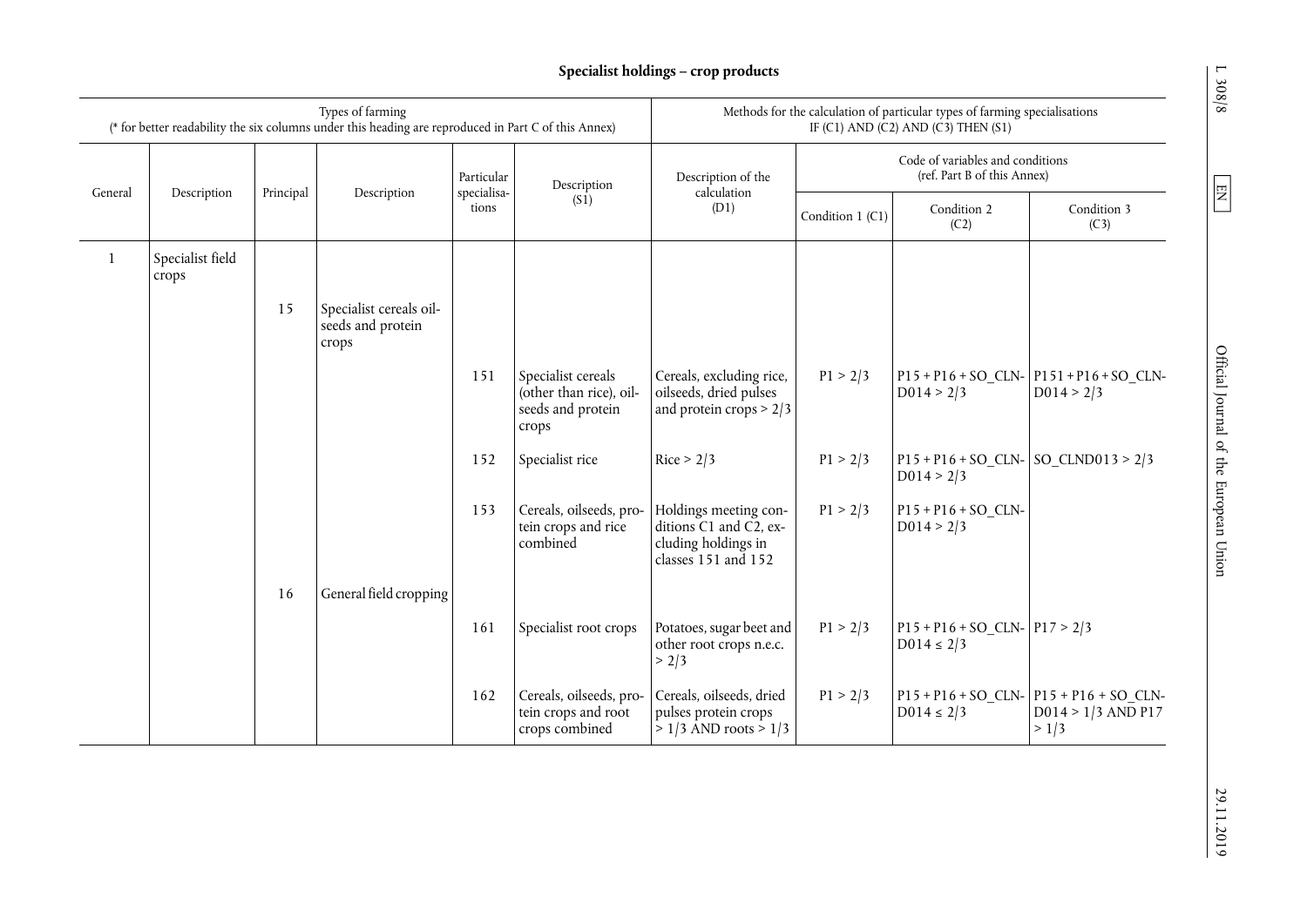|                |                              |           | Types of farming<br>(* for better readability the six columns under this heading are reproduced in Part C of this Annex) |                      |                                              | Methods for the calculation of particular types of farming specialisations<br>IF (C1) AND (C2) AND (C3) THEN (S1) |                                                                                                                 |                                                           |                                        |  |
|----------------|------------------------------|-----------|--------------------------------------------------------------------------------------------------------------------------|----------------------|----------------------------------------------|-------------------------------------------------------------------------------------------------------------------|-----------------------------------------------------------------------------------------------------------------|-----------------------------------------------------------|----------------------------------------|--|
|                |                              |           |                                                                                                                          | Particular           | Description                                  | Description of the                                                                                                | Code of variables and conditions<br>(ref. Part B of this Annex)                                                 |                                                           |                                        |  |
| General        | Description                  | Principal | Description                                                                                                              | specialisa-<br>tions | (S1)                                         | calculation<br>(D1)                                                                                               | Condition 1 (C1)                                                                                                | Condition 2<br>(C2)                                       | Condition 3<br>(C3)                    |  |
|                |                              |           |                                                                                                                          | 163                  | Specialist field vegeta-<br>bles             | Fresh vegetables (in-<br>cluding melons) and<br>strawberries - Open<br>field $> 2/3$                              | P1 > 2/3                                                                                                        | $P15 + P16 + SO$ CLN- SO CLND045 > 2/3<br>$D014 \le 2/3$  |                                        |  |
|                |                              |           |                                                                                                                          | 164                  | Specialist tobacco                           | Tobacco > $2/3$                                                                                                   | P1 > 2/3                                                                                                        | $P15 + P16 + SO$ CLN- SO CLND032 > 2/3<br>$D014 \le 2/3$  |                                        |  |
|                |                              |           |                                                                                                                          | 165                  | Specialist cotton                            | Cotton > $2/3$                                                                                                    | P1 > 2/3                                                                                                        | $P15 + P16 + SO_CLN - SO_CLND030 > 2/3$<br>$D014 \le 2/3$ |                                        |  |
|                |                              |           |                                                                                                                          |                      | 166                                          | Various field crops<br>combined                                                                                   | Holdings meeting con-<br>ditions C1 and C2, ex-<br>cluding holdings in<br>classes 161, 162, 163,<br>164 and 165 | P1 > 2/3                                                  | $P15 + P16 + SO_CLN$<br>$D014 \le 2/3$ |  |
| $\overline{2}$ | Specialist horti-<br>culture |           |                                                                                                                          |                      |                                              |                                                                                                                   |                                                                                                                 |                                                           |                                        |  |
|                |                              | 21        | Specialist horti-cul-<br>ture indoor                                                                                     |                      |                                              |                                                                                                                   |                                                                                                                 |                                                           |                                        |  |
|                |                              |           |                                                                                                                          | 211                  | Specialist vegetables<br>indoor              | Vegetables (including<br>melons) and strawber-<br>ries under glass or high<br>accessible cover > $2\overline{)3}$ | P2 > 2/3                                                                                                        | SO $CLND081 + SO -$<br>CLND082 > 2/3                      | SO $CLND081 > 2/3$                     |  |
|                |                              |           |                                                                                                                          | 212                  | Specialist flowers and<br>ornamentals indoor | Flowers and ornamen-<br>tal plants (excluding<br>nurseries) under glass or<br>high accessible cover<br>> 2/3      | P2 > 2/3                                                                                                        | SO $CLND081 + SO -$<br>CLND082 > 2/3                      | SO CLND082 > $2/3$                     |  |

 $\frac{1.308}{9}$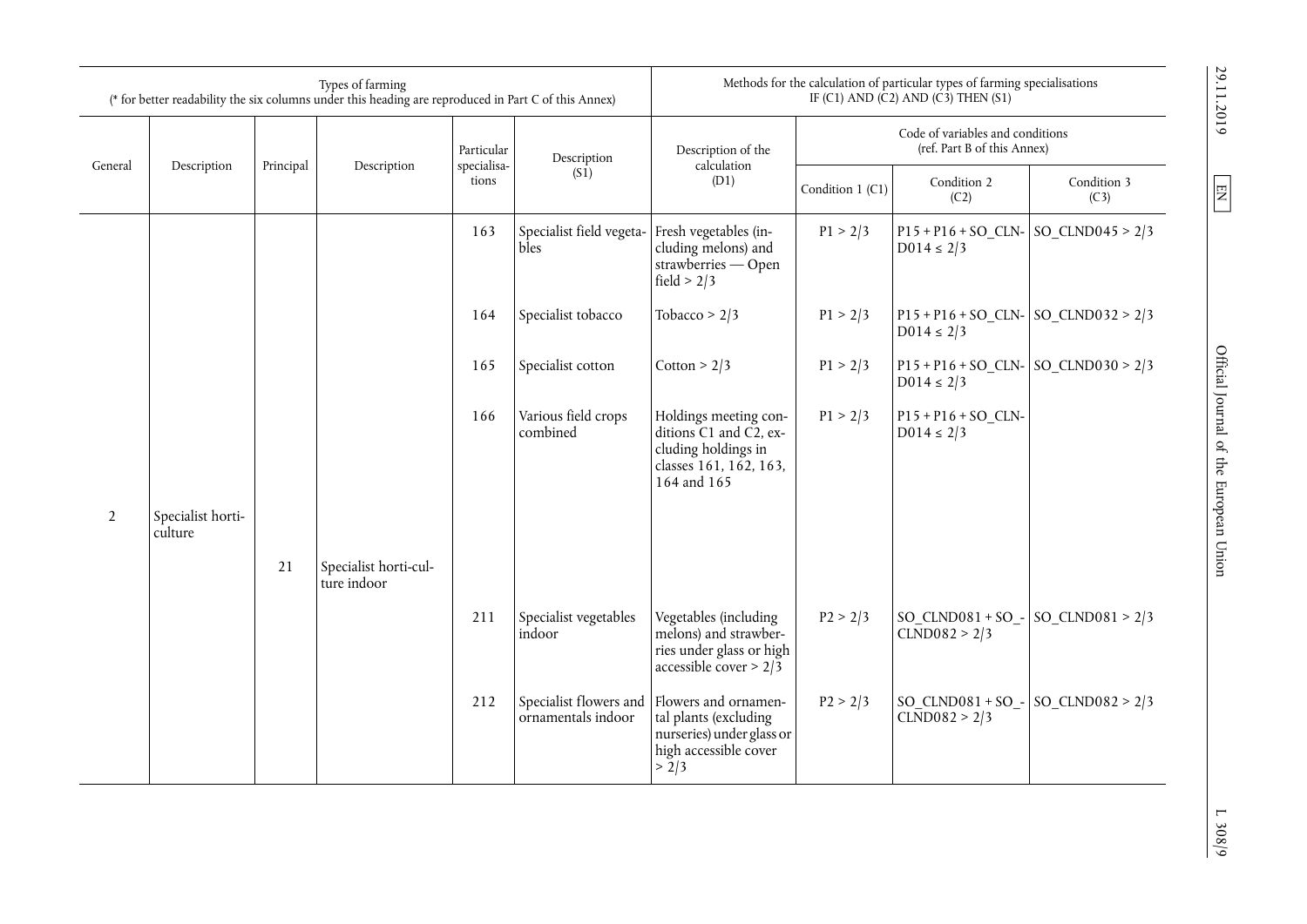|         |             |           | Types of farming<br>(* for better readability the six columns under this heading are reproduced in Part C of this Annex) |                      |                                          | Methods for the calculation of particular types of farming specialisations<br>IF (C1) AND (C2) AND (C3) THEN (S1) |                  |                                                                                            |                     |                                            |
|---------|-------------|-----------|--------------------------------------------------------------------------------------------------------------------------|----------------------|------------------------------------------|-------------------------------------------------------------------------------------------------------------------|------------------|--------------------------------------------------------------------------------------------|---------------------|--------------------------------------------|
|         |             |           |                                                                                                                          | Particular           | Description                              | Description of the                                                                                                |                  | Code of variables and conditions<br>(ref. Part B of this Annex)                            |                     |                                            |
| General | Description | Principal | Description                                                                                                              | specialisa-<br>tions | (S <sub>1</sub> )                        | calculation<br>(D1)                                                                                               | Condition 1 (C1) |                                                                                            | Condition 3<br>(C3) | $\boxed{\phantom{000} \text{N} \text{H} }$ |
|         |             |           |                                                                                                                          | 213                  | Mixed horticulture<br>indoor specialist  | Holdings meeting con-<br>ditions C1 and C2, ex-<br>cluding those in classes<br>211 and 212                        | P2 > 2/3         | $SO$ _CLND081 + SO_-<br>CLND082 > 2/3                                                      |                     |                                            |
|         |             | 22        | Specialist horti-cul-<br>ture outdoor                                                                                    |                      |                                          |                                                                                                                   |                  |                                                                                            |                     |                                            |
|         |             |           |                                                                                                                          | 221                  | Specialist vegetables<br>outdoor         | Fresh vegetables (in-<br>cluding melons) and<br>strawberries - Market<br>gardening $> 2/3$                        | P2 > 2/3         | $SO_{C}C NDO44 + SO_{-} SO_{C}C NDO44 > 2/3$<br>CLND046 > 2/3                              |                     | Official Journal of the European Union     |
|         |             |           |                                                                                                                          | 222                  | ornamentals outdoor                      | Specialist flowers and Flowers and ornamen-<br>tal plants (excluding<br>nurseries) > $2/3$                        | P2 > 2/3         | SO $CLND044 + SO -$<br>CLND046 > 2/3                                                       | SO CLND046 > $2/3$  |                                            |
|         |             |           |                                                                                                                          | 223                  | Mixed horticulture<br>outdoor specialist | Holdings meeting con-<br>ditions $C1$ and $C2$ , ex-<br>cluding those in classes<br>221 and 222                   | P2 > 2/3         | $SO$ _CLND044 + SO_-<br>CLND046 > 2/3                                                      |                     |                                            |
|         |             | 23        | Other horticulture                                                                                                       |                      |                                          |                                                                                                                   |                  |                                                                                            |                     |                                            |
|         |             |           |                                                                                                                          | 231                  | Specialist mushrooms   Mushrooms > 2/3   |                                                                                                                   | P2 > 2/3         | SO $CLND044 + SO$<br>$CLND046 \leq 2/3$ AND<br>$SO$ _CLND081 + SO_-<br>$CLND082 \leq 2/3$  | SO_CLND079 > $2/3$  |                                            |
|         |             |           |                                                                                                                          | 232                  | Specialist nurseries                     | Nurseries $> 2/3$                                                                                                 | P2 > 2/3         | SO $CLND044 + SO -$<br>$CLND046 \leq 2/3$ AND<br>SO $CLND081 + SO$ -<br>$CLND082 \leq 2/3$ | SO CLND070 > $2/3$  |                                            |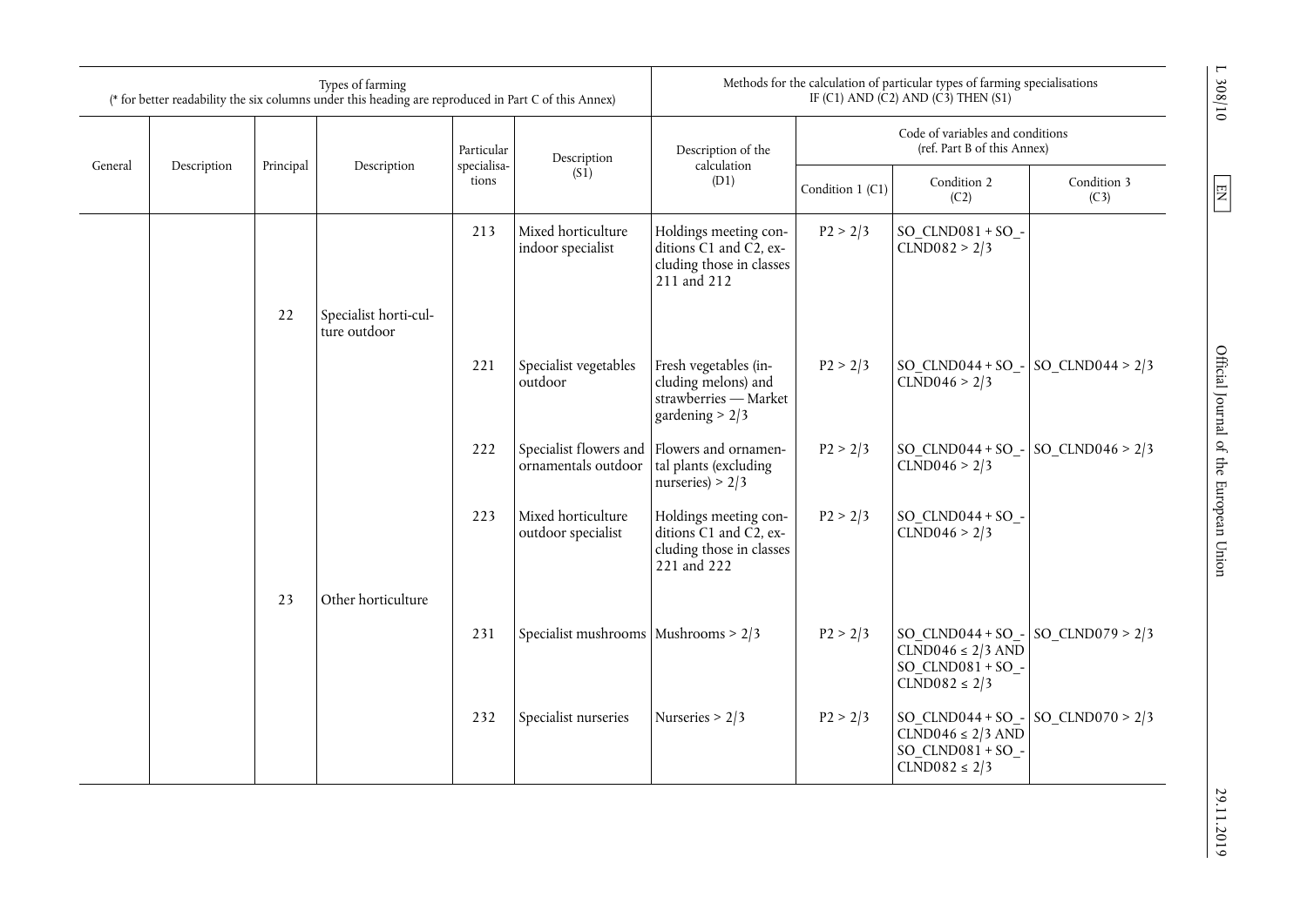|         |                                 |           | Types of farming<br>(* for better readability the six columns under this heading are reproduced in Part C of this Annex) |                      |                                            | Methods for the calculation of particular types of farming specialisations<br>IF (C1) AND (C2) AND (C3) THEN (S1)                                    |                                                                 |                                                                                              |                                  |
|---------|---------------------------------|-----------|--------------------------------------------------------------------------------------------------------------------------|----------------------|--------------------------------------------|------------------------------------------------------------------------------------------------------------------------------------------------------|-----------------------------------------------------------------|----------------------------------------------------------------------------------------------|----------------------------------|
|         |                                 |           |                                                                                                                          | Particular           | Description                                | Description of the<br>calculation                                                                                                                    | Code of variables and conditions<br>(ref. Part B of this Annex) |                                                                                              |                                  |
| General | Description                     | Principal | Description                                                                                                              | specialisa-<br>tions | (S1)                                       | (D1)                                                                                                                                                 | Condition 1 (C1)                                                | Condition 2<br>(C2)                                                                          | Condition 3<br>(C3)              |
|         |                                 |           |                                                                                                                          | 233                  | Various horticulture                       | Holdings meeting con-<br>ditions C1 and C2, ex-<br>cluding those in classes<br>231 and 232                                                           | P2 > 2/3                                                        | $SO$ _CLND044 + SO_-<br>$CLND046 \leq 2/3$ AND<br>$SO$ _CLND081 + SO_-<br>$CLND082 \leq 2/3$ |                                  |
| 3       | Specialist per-<br>manent crops |           |                                                                                                                          |                      |                                            |                                                                                                                                                      |                                                                 |                                                                                              |                                  |
|         |                                 | 35        | Specialist vineyards                                                                                                     |                      |                                            |                                                                                                                                                      |                                                                 |                                                                                              |                                  |
|         |                                 |           |                                                                                                                          | 351                  | Specialist quality wine                    | Grapes for wines with<br>protected designation<br>of origin (PDO) and<br>grapes for wines with<br>protected geographical<br>indication (PGI) $> 2/3$ | P3 > 2/3                                                        | SO_CLND062>2/3                                                                               | SO_CLND064+SO_C-<br>LND065 > 2/3 |
|         |                                 |           |                                                                                                                          | 352                  | Specialist wine other<br>than quality wine | Grapes for other wines<br>n.e.c. (without PDO/<br>PGI > 2/3                                                                                          | P3 > 2/3                                                        | SO_CLND062>2/3                                                                               | SO_CLND066 > $2/3$               |
|         |                                 |           |                                                                                                                          | 353                  | Specialist table grapes                    | Grapes for table use<br>$> 2\bar{1}3$                                                                                                                | P3 > 2/3                                                        | SO CLND062> $2/3$                                                                            | SO CLND067 > $2/3$               |
|         |                                 |           |                                                                                                                          | 354                  | Other vineyards                            | Holdings meeting con-<br>ditions C1 and C2, ex-<br>cluding those in classes<br>351, 352 and 353                                                      | P3 > 2/3                                                        | SO_CLND062>2/3                                                                               |                                  |
|         |                                 | 36        | Specialist fruit and ci-<br>trus fruit                                                                                   |                      |                                            |                                                                                                                                                      |                                                                 |                                                                                              |                                  |

29.11.2019

 $\frac{1.308}{11}$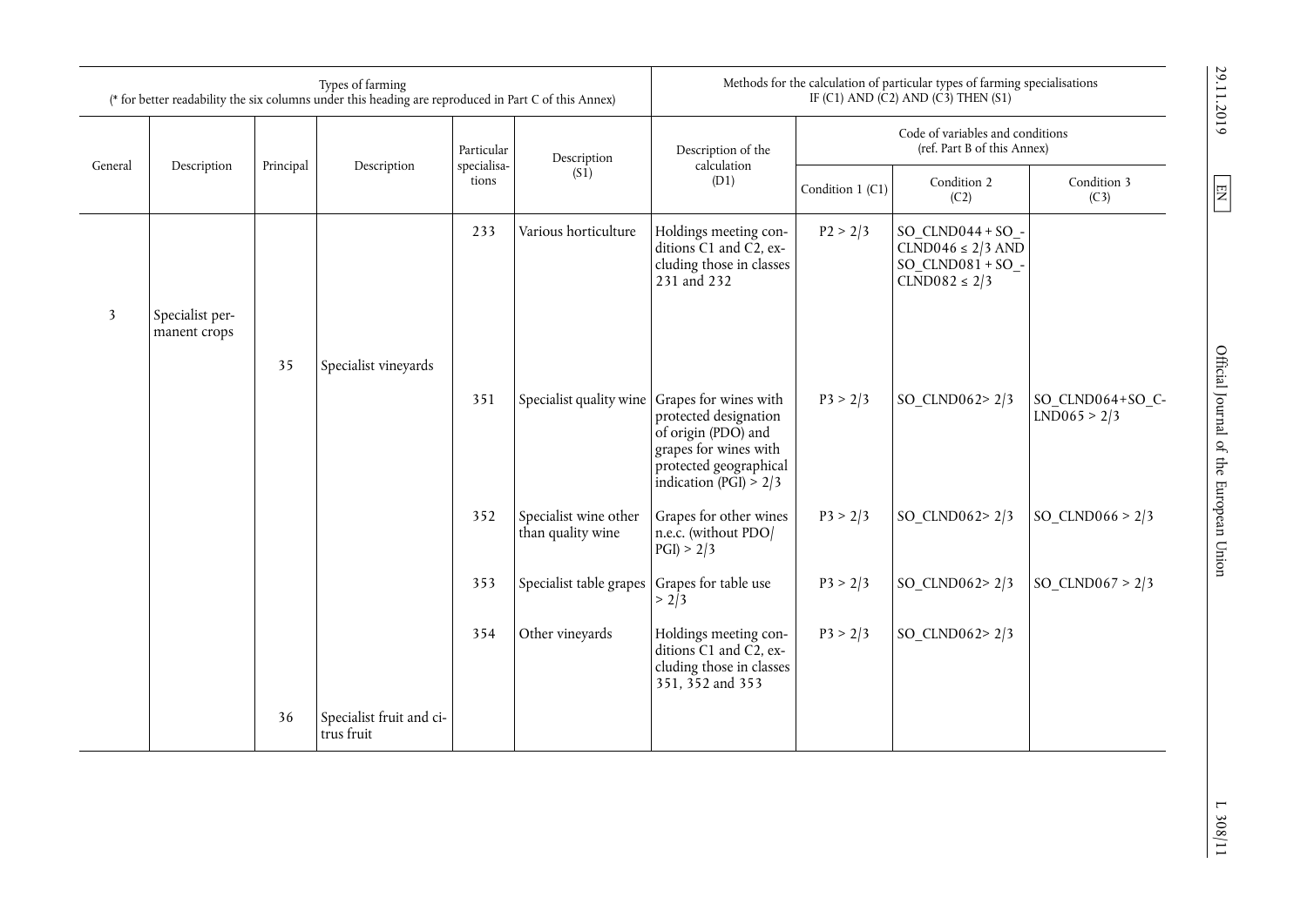|         |             |           | Types of farming<br>(* for better readability the six columns under this heading are reproduced in Part C of this Annex) |                           |                                                                                         |                                                                                                                                 |                                                                 | Methods for the calculation of particular types of farming specialisations<br>IF (C1) AND (C2) AND (C3) THEN (S1) |                                           | L 308/12                               |
|---------|-------------|-----------|--------------------------------------------------------------------------------------------------------------------------|---------------------------|-----------------------------------------------------------------------------------------|---------------------------------------------------------------------------------------------------------------------------------|-----------------------------------------------------------------|-------------------------------------------------------------------------------------------------------------------|-------------------------------------------|----------------------------------------|
| General | Description | Principal |                                                                                                                          | Particular<br>specialisa- | Description of the<br>Description                                                       |                                                                                                                                 | Code of variables and conditions<br>(ref. Part B of this Annex) |                                                                                                                   |                                           |                                        |
|         |             |           | Description                                                                                                              | tions                     | (S1)                                                                                    | calculation<br>(D1)<br>Condition 1 (C1)                                                                                         |                                                                 | Condition 2<br>(C2)                                                                                               | Condition 3<br>(C3)                       | EN                                     |
|         |             |           |                                                                                                                          | 361                       | Specialist fruit (other<br>than citrus, tropical<br>and subtropical fruits<br>and nuts) | Fruit of temperate cli-<br>mate zones and berries<br>(excluding strawber-<br>ries) > $2/3$                                      | P3 > 2/3                                                        | SO CLND055+<br>SO_CLND061>2/3                                                                                     | SO_CLND056_57 + S-<br>$O_{CLND059} > 2/3$ |                                        |
|         |             |           |                                                                                                                          | 362                       | Specialist citrus fruit                                                                 | Citrus fruits $> 2/3$                                                                                                           | P3 > 2/3                                                        | SO CLND055+<br>SO CLND061> $2/3$                                                                                  | SO CLND061> $2/3$                         |                                        |
|         |             |           |                                                                                                                          | 363                       | Specialist nuts                                                                         | Nuts > $2/3$                                                                                                                    | P3 > 2/3                                                        | $SO$ _CLND055 + SO_-<br>CLND061 > 2/3                                                                             | SO CLND060 > $2/3$                        |                                        |
|         |             |           |                                                                                                                          | 364                       | subtropical fruits                                                                      | Specialist tropical and Fruit from subtropical<br>and tropical climate<br>zones > $2/3$                                         | P3 > 2/3                                                        | $SO$ _CLND055 + SO_-<br>CLND061 > 2/3                                                                             | SO CLND058 > $2/3$                        |                                        |
|         |             |           |                                                                                                                          | 365                       | tropical and subtropi-<br>cal fruits and nuts:<br>mixed production                      | Specialist fruits, citrus, Holdings meeting con-<br>ditions C1 and C2, ex-<br>cluding those in classes<br>361, 362, 363 and 364 | P3 > 2/3                                                        | $SO$ _CLND055 + SO_-<br>CLND061 > 2/3                                                                             |                                           | Official Journal of the European Union |
|         |             | 37        | Specialist olives                                                                                                        |                           |                                                                                         |                                                                                                                                 |                                                                 |                                                                                                                   |                                           |                                        |
|         |             |           |                                                                                                                          | 370                       | Specialist olives                                                                       | Olives $> 2/3$                                                                                                                  | P3 > 2/3                                                        | SO $CLND069 > 2/3$                                                                                                |                                           |                                        |
|         |             | 38        | Various permanent<br>crops combined                                                                                      |                           |                                                                                         |                                                                                                                                 |                                                                 |                                                                                                                   |                                           |                                        |
|         |             |           |                                                                                                                          | 380                       | Various permanent<br>crops combined                                                     | Holdings meeting con-<br>dition C1, excluding<br>those in classes 351 to<br>370                                                 | P3 > 2/3                                                        |                                                                                                                   |                                           |                                        |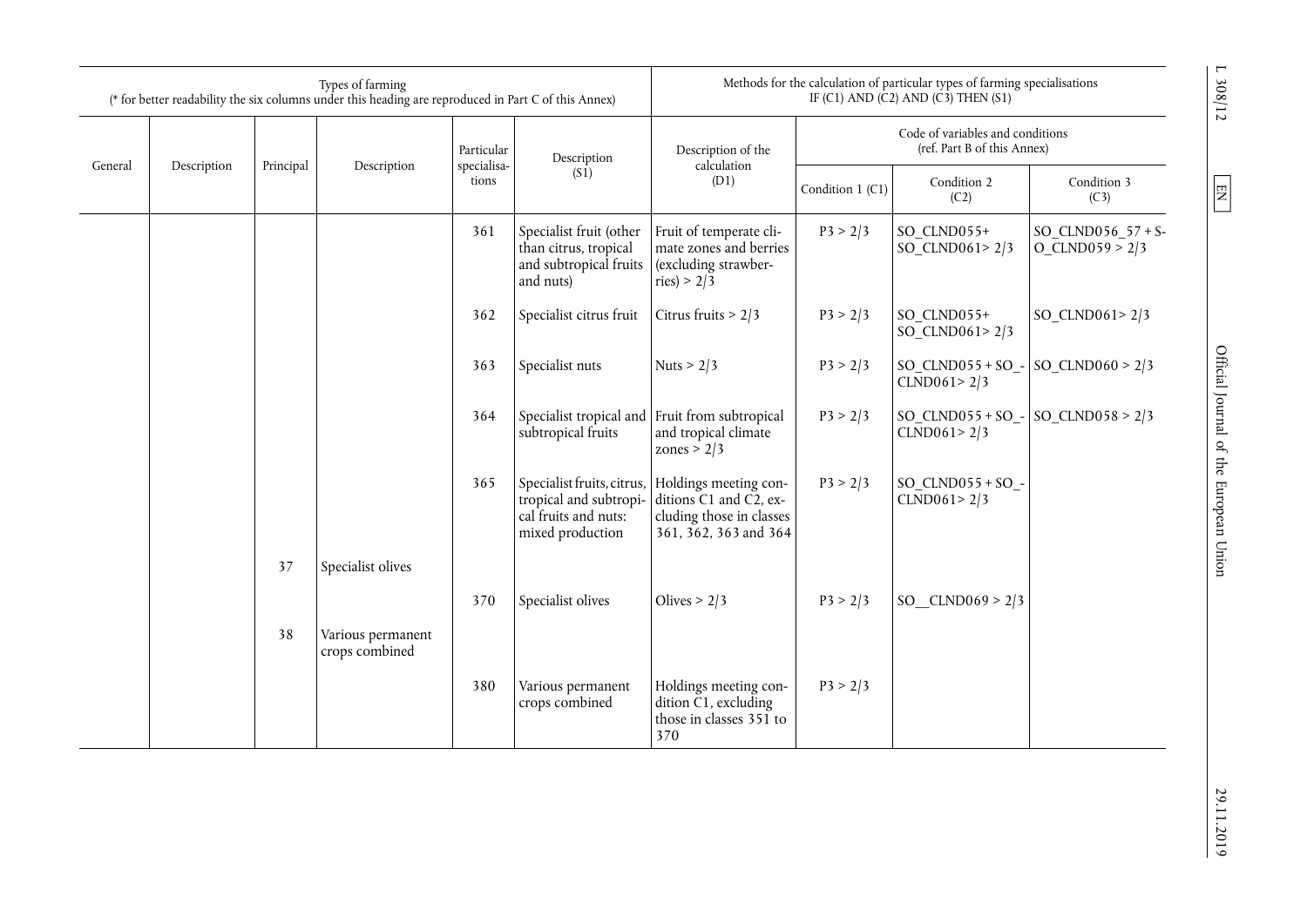# **Specialist holdings — Animal production**

|                |                                 |           | Types of farming<br>(* for better readability the six columns under this heading are reproduced in Part C of this Annex) |                           |                                              | Methods for the calculation of particular types of farming specialisations<br>IF (C1) AND (C2) AND (C3) THEN (S1)                                                                                                                                                                                                                                                                                |                                                                 |                                                                                                         |                     |  |
|----------------|---------------------------------|-----------|--------------------------------------------------------------------------------------------------------------------------|---------------------------|----------------------------------------------|--------------------------------------------------------------------------------------------------------------------------------------------------------------------------------------------------------------------------------------------------------------------------------------------------------------------------------------------------------------------------------------------------|-----------------------------------------------------------------|---------------------------------------------------------------------------------------------------------|---------------------|--|
| General        | Description                     | Principal | Description                                                                                                              | Particular<br>specialisa- | Description                                  | Description of the<br>calculation                                                                                                                                                                                                                                                                                                                                                                | Code of variables and conditions<br>(ref. Part B of this Annex) |                                                                                                         |                     |  |
|                |                                 |           |                                                                                                                          | tions                     | (S1)                                         | (D1)                                                                                                                                                                                                                                                                                                                                                                                             | Condition 1 (C1)                                                | Condition 2<br>(C2)                                                                                     | Condition 3<br>(C3) |  |
| $\overline{4}$ | Specialist grazing<br>livestock |           |                                                                                                                          |                           |                                              |                                                                                                                                                                                                                                                                                                                                                                                                  |                                                                 |                                                                                                         |                     |  |
|                |                                 | 45        | Specialist dairying                                                                                                      |                           |                                              |                                                                                                                                                                                                                                                                                                                                                                                                  |                                                                 |                                                                                                         |                     |  |
|                |                                 |           |                                                                                                                          | 450                       | Specialist dairying                          | Dairy cows $> 3/4$ of to-<br>tal grazing livestock<br>AND grazing livestock<br>$> 1/10$ of grazing live-<br>stock and forage                                                                                                                                                                                                                                                                     | P4 > 2/3                                                        | SO CLVS009+SO C-<br>LVS011 > 3/4 GL<br>AND GL $> 1/10$ P4                                               |                     |  |
|                |                                 | 46        | Specialist cattle -<br>rearing and fattening                                                                             |                           |                                              |                                                                                                                                                                                                                                                                                                                                                                                                  |                                                                 |                                                                                                         |                     |  |
|                |                                 |           |                                                                                                                          | 460                       | Specialist cattle -<br>rearing and fattening | All bovine (i.e. bovine<br>animals less than 1 year<br>old, bovine animals 1 to<br>less than two years old<br>and bovine animals 2<br>years old and over<br>(male, heifers, dairy<br>cows, non-dairy cows<br>and buffalo cows))<br>> 2/3 of grazing live-<br>stock AND dairy cows<br>$\leq$ 1/10 of grazing live-<br>stock AND<br>grazing livestock > 1/10<br>of grazing livestock and<br>forage | P4 > 2/3                                                        | $P46 > 2/3$ GL AND<br>SO CLVS009+SO C-<br>$LV\overline{S011} \le 1/10 \text{ GL}$<br>AND GL $> 1/10$ P4 |                     |  |

29.11.2019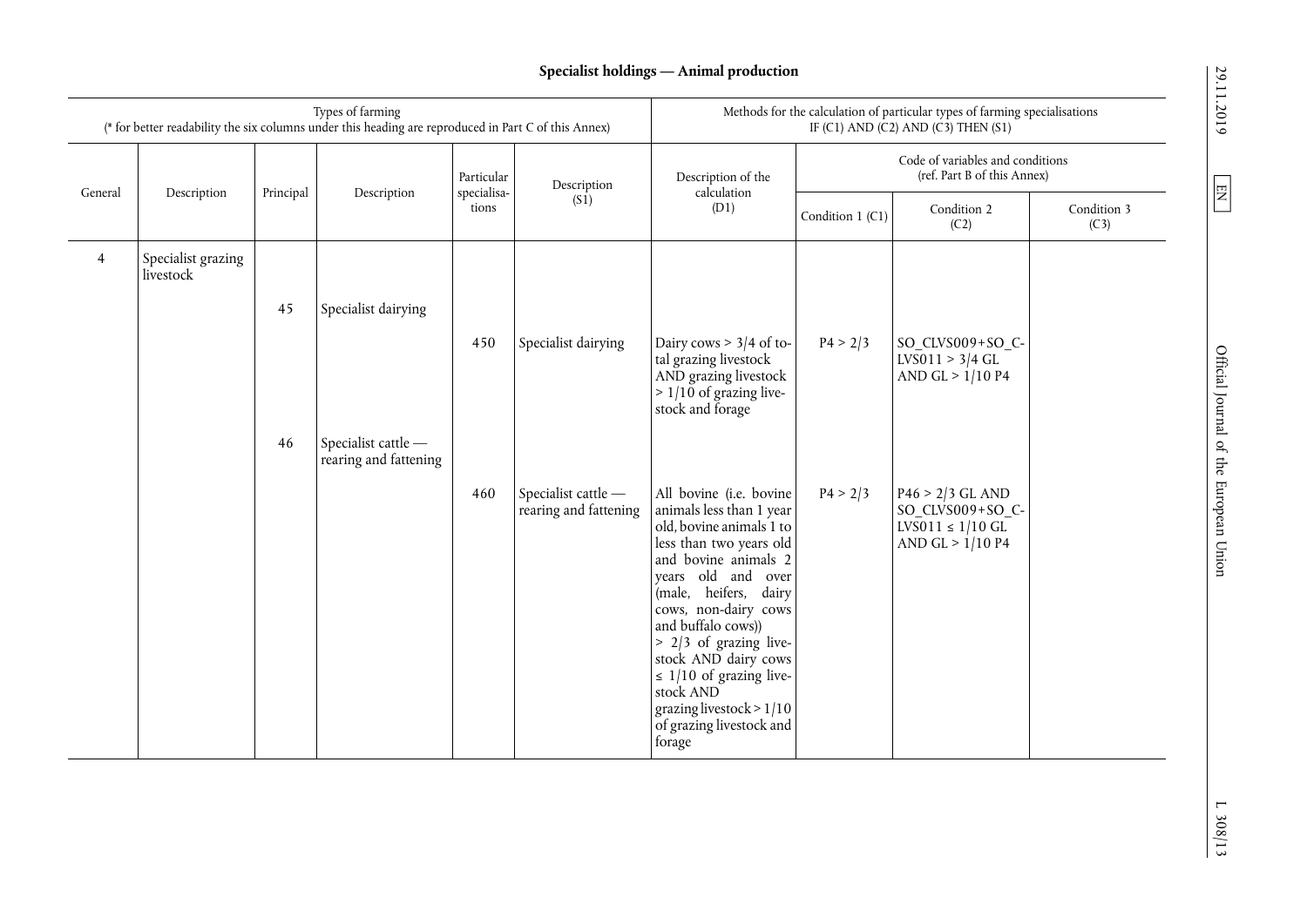|         |             |           | Types of farming<br>(* for better readability the six columns under this heading are reproduced in Part C of this Annex) |                      |                                                           | Methods for the calculation of particular types of farming specialisations<br>IF (C1) AND (C2) AND (C3) THEN (S1)                                                                                               |                                                                 |                                                                                                      |                                                                 |
|---------|-------------|-----------|--------------------------------------------------------------------------------------------------------------------------|----------------------|-----------------------------------------------------------|-----------------------------------------------------------------------------------------------------------------------------------------------------------------------------------------------------------------|-----------------------------------------------------------------|------------------------------------------------------------------------------------------------------|-----------------------------------------------------------------|
|         |             |           |                                                                                                                          | Particular           | Description                                               | Description of the                                                                                                                                                                                              | Code of variables and conditions<br>(ref. Part B of this Annex) |                                                                                                      |                                                                 |
| General | Description | Principal | Description                                                                                                              | specialisa-<br>tions | (S1)                                                      | calculation<br>(D1)                                                                                                                                                                                             | Condition 1 (C1)                                                | Condition 2<br>(C2)                                                                                  | Condition 3<br>(C3)                                             |
|         |             | 47        | $Cattle$ - dairying,<br>rearing and fattening<br>combined                                                                |                      |                                                           |                                                                                                                                                                                                                 |                                                                 |                                                                                                      |                                                                 |
|         |             |           |                                                                                                                          | 470                  | $Cattle - dairying,$<br>rearing and fattening<br>combined | All bovine $> 2/3$ of<br>grazing livestock AND<br>dairy cows $> 1/10$ of<br>grazing livestock AND<br>grazing livestock > $1/10$<br>of grazing livestock and<br>forage; excluding those<br>holdings in class 450 | P4 > 2/3                                                        | $P46 > 2/3$ GL AND<br>SO_CLVS009+SO_C-<br>$LVS011 > 1/10$ GL<br>AND GL $> 1/10$ P4;<br>excluding 450 |                                                                 |
|         |             | 48        | Sheep, goats and other<br>grazing livestock                                                                              |                      |                                                           |                                                                                                                                                                                                                 |                                                                 |                                                                                                      |                                                                 |
|         |             |           |                                                                                                                          | 481                  | Specialist sheep                                          | Sheep > $2/3$ of grazing<br>livestock AND grazing<br>livestock > $1/10$ of<br>grazing livestock and<br>forage                                                                                                   | P4 > 2/3                                                        | Holdings meeting<br>condition C1, exclud-<br>ing those in classes<br>450, 460 and 470                | SO CLVS012 > $2/3$ GL<br>AND GL $> 1/10$ P4                     |
|         |             |           |                                                                                                                          | 482                  | Sheep and cattle<br>combined                              | All bovine $> 1/3$ of<br>grazing livestock AND<br>sheep $> 1/3$ of grazing<br>livestock AND grazing<br>livestock > $1/10$ of<br>grazing livestock and<br>forage                                                 | P4 > 2/3                                                        | Holdings meeting<br>condition C1, exclud-<br>ing those in classes<br>450, 460 and 470                | $P46 > 1/3$ GL AND<br>SO CLVS012 > $1/3$ GL<br>AND GL > 1/10 P4 |

 $\boxed{\text{N} }$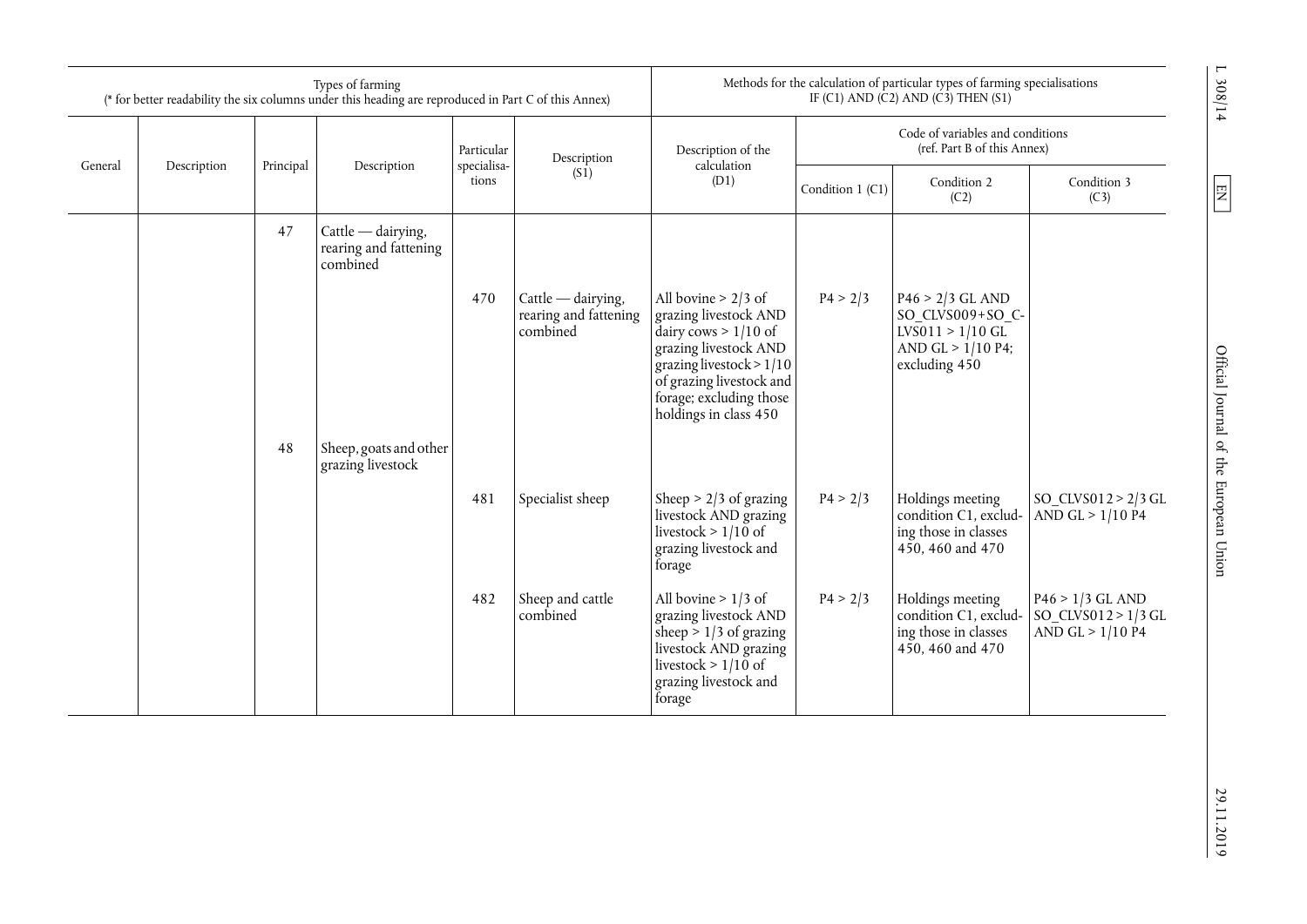|         |                            |           | Types of farming<br>(* for better readability the six columns under this heading are reproduced in Part C of this Annex) |                           |                                                 | Methods for the calculation of particular types of farming specialisations<br>IF (C1) AND (C2) AND (C3) THEN (S1) |                                                                 |                                                                                       |                                           | 29.11.2019                             |
|---------|----------------------------|-----------|--------------------------------------------------------------------------------------------------------------------------|---------------------------|-------------------------------------------------|-------------------------------------------------------------------------------------------------------------------|-----------------------------------------------------------------|---------------------------------------------------------------------------------------|-------------------------------------------|----------------------------------------|
| General | Description                | Principal | Description                                                                                                              | Particular<br>specialisa- | Description                                     | Description of the<br>calculation                                                                                 | Code of variables and conditions<br>(ref. Part B of this Annex) |                                                                                       |                                           |                                        |
|         |                            |           |                                                                                                                          | tions                     | (S1)                                            | (D1)                                                                                                              | Condition 1 (C1)                                                | Condition 2<br>(C2)                                                                   | Condition 3<br>(C3)                       | $\boxed{\text{E}}$                     |
|         |                            |           |                                                                                                                          | 483                       | Specialist goats                                | Goats $> 2/3$ of grazing<br>livestock AND grazing<br>livestock > $1/10$ of<br>grazing livestock and<br>forage     | P4 > 2/3                                                        | Holdings meeting<br>condition C1, exclud-<br>ing those in classes<br>450, 460 and 470 | SO $CLVS015 > 2/3$ GL<br>AND GL > 1/10 P4 |                                        |
|         |                            |           |                                                                                                                          | 484                       | Various grazing live-<br>stock                  | Holdings meeting con-<br>ditions C1 and C2, ex-<br>cluding those in 481,<br>482 and 483                           | P4 > 2/3                                                        | Holdings meeting<br>condition C1, exclud-<br>ing those in classes<br>450, 460 and 470 |                                           | Official Journal of the European Union |
| 5       | Specialist grani-<br>vores |           |                                                                                                                          |                           |                                                 |                                                                                                                   |                                                                 |                                                                                       |                                           |                                        |
|         |                            | 51        | Specialist pigs                                                                                                          |                           |                                                 |                                                                                                                   |                                                                 |                                                                                       |                                           |                                        |
|         |                            |           |                                                                                                                          | 511                       | Specialist pig rearing                          | Breeding sows $> 2/3$                                                                                             | P5 > 2/3                                                        | P51 > 2/3                                                                             | SO CLVS019 > $2/3$                        |                                        |
|         |                            |           |                                                                                                                          | 512                       | Specialist pig fattening Piglets and other pigs | > 2/3                                                                                                             | P5 > 2/3                                                        | P51 > 2/3                                                                             | SO $CLVS018 + SO$ C-<br>LVS020 > 2/3      |                                        |
|         |                            |           |                                                                                                                          | 513                       | Pig rearing and fat-<br>tening combined         | Holdings meeting con-<br>ditions C1 and C2, ex-<br>cluding those in classes<br>511 and 512                        | P5 > 2/3                                                        | P51 > 2/3                                                                             |                                           |                                        |
|         |                            | 52        | Specialist poultry                                                                                                       |                           |                                                 |                                                                                                                   |                                                                 |                                                                                       |                                           |                                        |
|         |                            |           |                                                                                                                          | 521                       | Specialist laying hens   Laying hens $> 2/3$    |                                                                                                                   | P5 > 2/3                                                        | P52 > 2/3                                                                             | SO_CLVS022 > 2/3                          |                                        |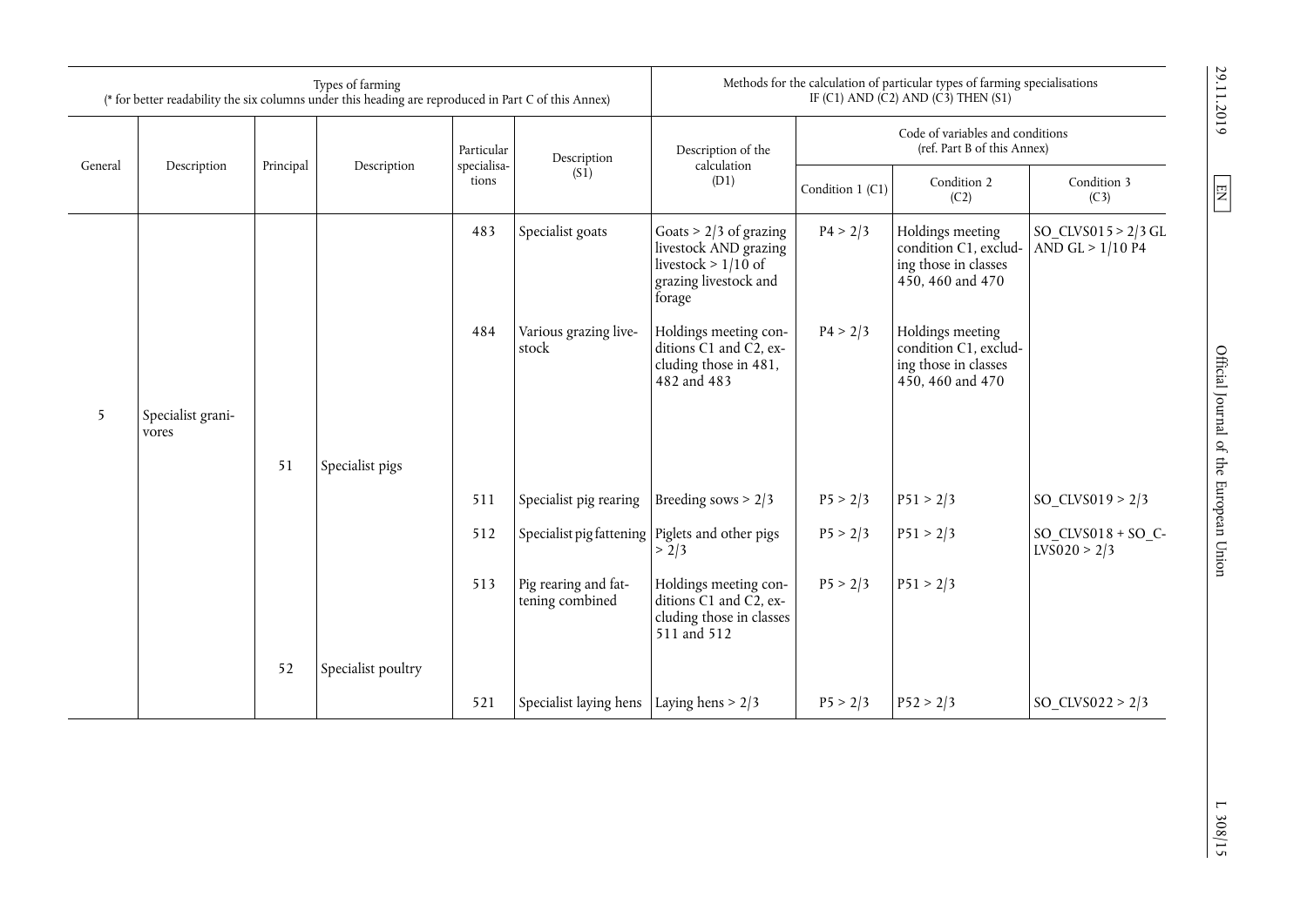|         | Types of farming<br>(* for better readability the six columns under this heading are reproduced in Part C of this Annex) |           |                                |                      |                                               |                                                                                            | Methods for the calculation of particular types of farming specialisations<br>IF $(C1)$ AND $(C2)$ AND $(C3)$ THEN $(S1)$ |                     |                                       |  |
|---------|--------------------------------------------------------------------------------------------------------------------------|-----------|--------------------------------|----------------------|-----------------------------------------------|--------------------------------------------------------------------------------------------|---------------------------------------------------------------------------------------------------------------------------|---------------------|---------------------------------------|--|
|         |                                                                                                                          |           |                                | Particular           | Description<br>(S1)                           | Description of the<br>calculation<br>(D1)                                                  | Code of variables and conditions<br>(ref. Part B of this Annex)                                                           |                     |                                       |  |
| General | Description                                                                                                              | Principal | Description                    | specialisa-<br>tions |                                               |                                                                                            | Condition $1$ (C1)                                                                                                        | Condition 2<br>(C2) | Condition 3<br>(C3)                   |  |
|         |                                                                                                                          |           |                                | 522                  | Specialist poultry-<br>meat                   | Broilers and other<br>poultry $> 2/3$                                                      | P5 > 2/3                                                                                                                  | P52 > 2/3           | $SO$ _CLVS021 + SO_C-<br>LVS023 > 2/3 |  |
|         |                                                                                                                          |           |                                | 523                  | Laying hens and<br>poultry-meat com-<br>bined | Holdings meeting con-<br>ditions C1 and C2, ex-<br>cluding those in classes<br>521 and 522 | P5 > 2/3                                                                                                                  | P52 > 2/3           |                                       |  |
|         |                                                                                                                          | 53        | Various granivores<br>combined |                      |                                               |                                                                                            |                                                                                                                           |                     |                                       |  |
|         |                                                                                                                          |           |                                | 530                  | Various granivores<br>combined                | Holdings meeting con-<br>dition C1, excluding<br>those in classes 511 to<br>523            | P5 > 2/3                                                                                                                  |                     |                                       |  |

L 308/16

 $\boxed{\text{N} }$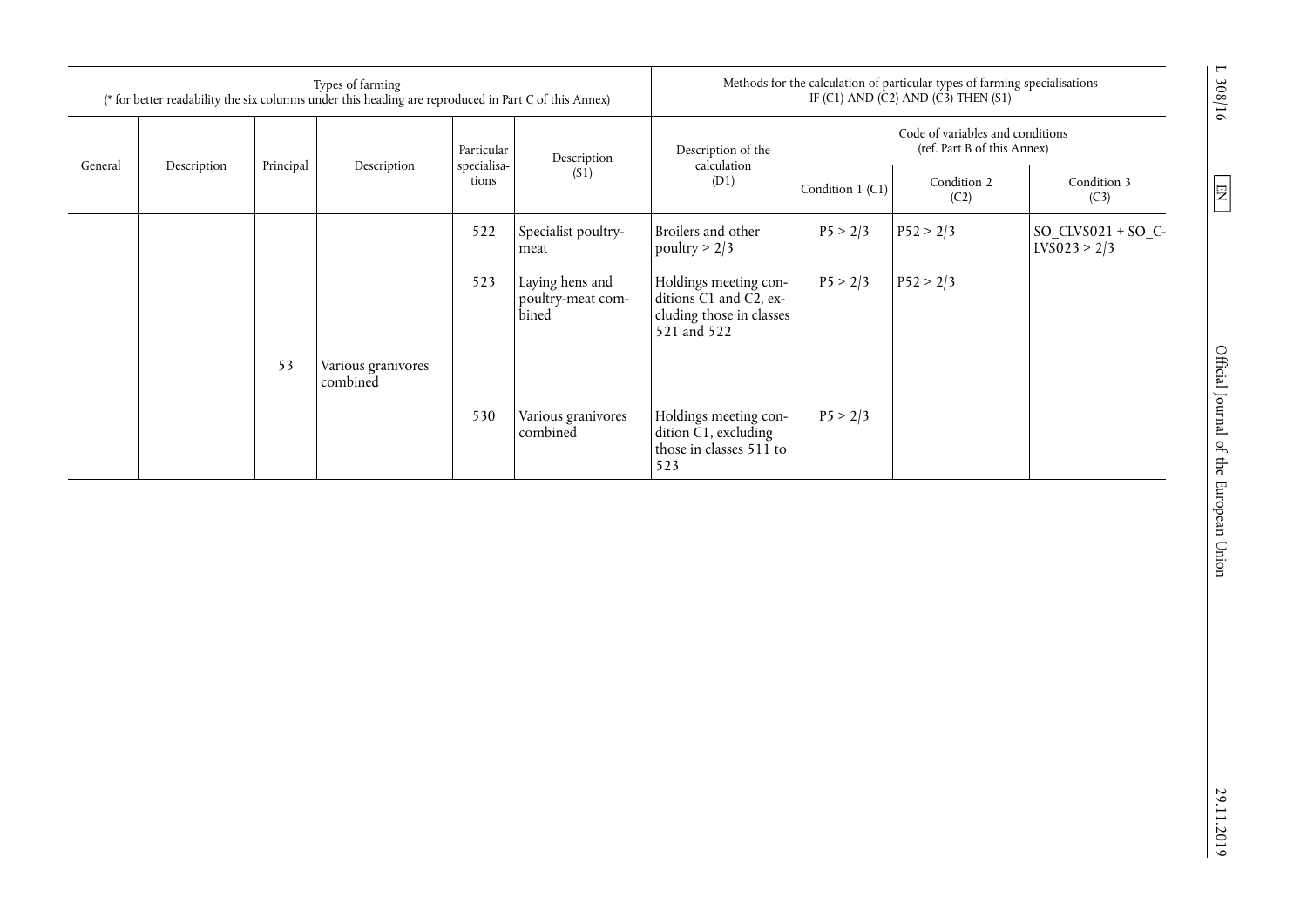29.11.2019

 $\boxed{\text{N} }$ 

 $\frac{1.308}{1.7}$ 

**Mixed holdings** 

|         |                |         | Types of farming<br>(* for better readability the six columns under this heading are reproduced in Part C of this Annex) |                           |                                                    | Methods for the calculation of particular types of farming specialisations<br>IF (C1) AND (C2) AND (C3) THEN (S1) |                                                                                                        |                                                                 |                     |
|---------|----------------|---------|--------------------------------------------------------------------------------------------------------------------------|---------------------------|----------------------------------------------------|-------------------------------------------------------------------------------------------------------------------|--------------------------------------------------------------------------------------------------------|-----------------------------------------------------------------|---------------------|
| General |                | Princi- |                                                                                                                          | Particu-<br>lar           | Description                                        | Description of the<br>calculation                                                                                 |                                                                                                        | Code of variables and conditions<br>(ref. Part B of this Annex) |                     |
|         | Description    | pal     | Description                                                                                                              | specia-<br>lisa-<br>tions | (S <sub>1</sub> )                                  | (D1)                                                                                                              | Condition 1<br>(C1)                                                                                    | Condition 2<br>(C2)                                             | Condition 3<br>(C3) |
| 6       | Mixed cropping |         |                                                                                                                          |                           |                                                    |                                                                                                                   |                                                                                                        |                                                                 |                     |
|         |                | 61      | Mixed cropping                                                                                                           |                           |                                                    |                                                                                                                   |                                                                                                        |                                                                 |                     |
|         |                |         |                                                                                                                          | 611                       | Horticulture and<br>permanent crops<br>combined    | Horticulture $> 1/3$<br>AND permanent<br>crops $> 1/3$                                                            | $(P1 + P2 + P3)$<br>$> 2/3$ AND<br>$P1 \le 2/3$<br>AND P2<br>$\leq$ 2/3 AND<br>$P3 \le 2/3$            | $P2 > 1/3$ AND P3<br>> 1/3                                      |                     |
|         |                |         |                                                                                                                          | 612                       | Field crops and<br>horticulture com-<br>bined      | General cropping<br>$> 1/3$ AND horticul-<br>ture > $1/3$                                                         | $(P1 + P2 + P3)$<br>$> 2/3$ AND<br>$P1 \le 2/3$<br>AND <sub>P2</sub><br>$\leq$ 2/3 AND<br>$P3 \le 2/3$ | $P1 > 1/3$ AND P2<br>> 1/3                                      |                     |
|         |                |         |                                                                                                                          | 613                       | Field crops and vi-<br>neyards combined            | General cropping<br>$> 1/3$ AND vineyards<br>> 1/3                                                                | $(P1 + P2 + P3)$<br>$> 2/3$ AND<br>$P1 \le 2/3$<br>AND <sub>P2</sub><br>$\leq$ 2/3 AND<br>$P3 \le 2/3$ | $P1 > 1/3$ AND<br>SO CLND062> $1/3$                             |                     |
|         |                |         |                                                                                                                          | 614                       | Field crops and per-<br>manent crops com-<br>bined | General cropping<br>$> 1/3$ AND perma-<br>nent crops $> 1/3$ AND<br>vines $\leq 1/3$                              | $(P1 + P2 + P3)$<br>$> 2/3$ AND<br>$P1 \le 2/3$<br>AND <sub>P2</sub><br>$\leq$ 2/3 AND<br>$P3 \le 2/3$ | $P1 > 1/3$ AND P3<br>$>1/3$ AND<br>SO CLND062<br>$\leq 1/3$     |                     |
|         |                |         |                                                                                                                          | 615                       | Mixed cropping,<br>mainly field crops              | General cropping<br>$> 1/3$ AND no other<br>activity $> 1/3$                                                      | $(P1 + P2 + P3)$<br>$> 2/3$ AND<br>$P1 \le 2/3$<br>AND <sub>P2</sub><br>$\leq$ 2/3 AND<br>$P3 \le 2/3$ | $P1 > 1/3$ AND P2<br>≤ 1/3 AND P3 ≤ 1/3                         |                     |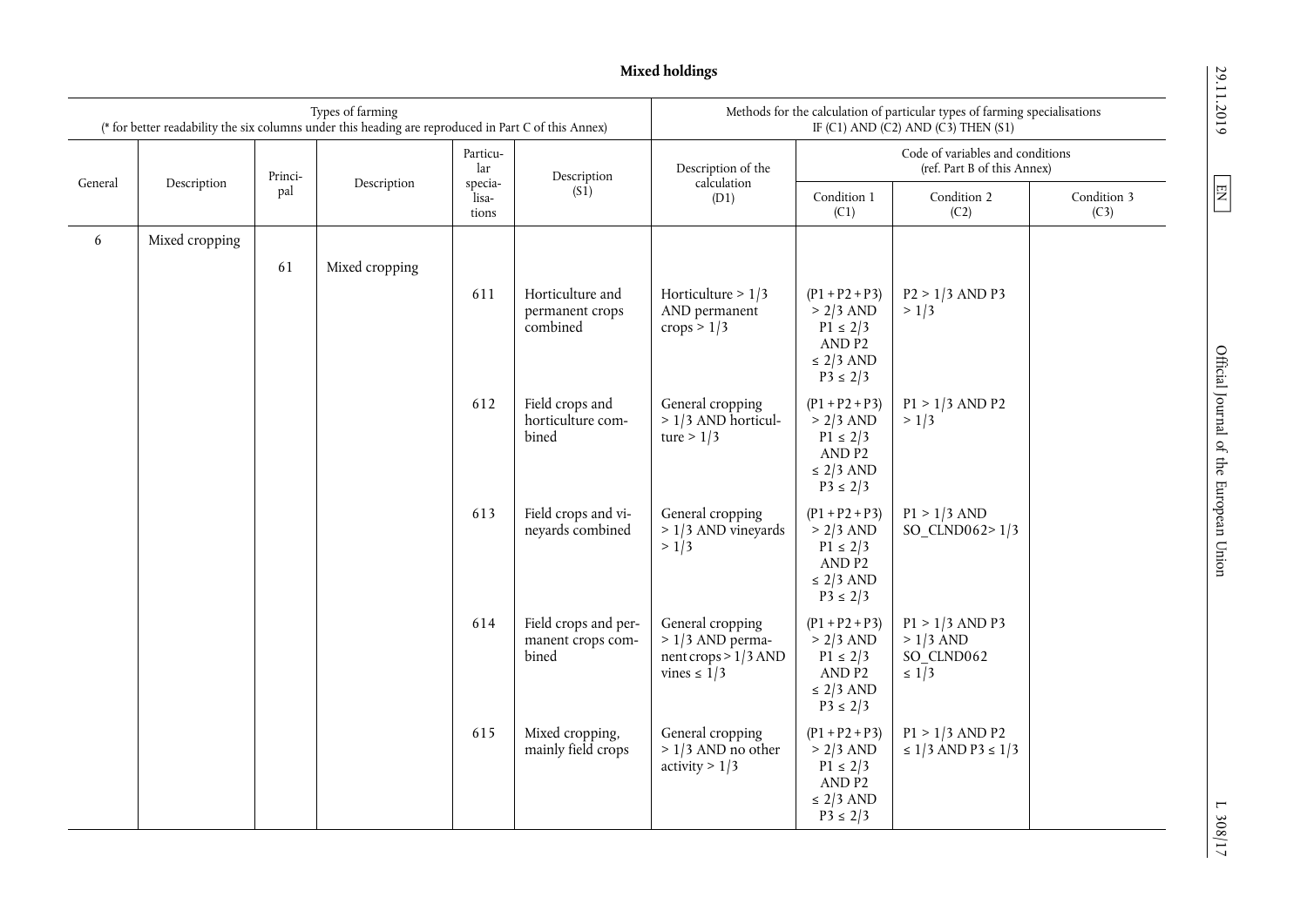| Types of farming<br>(* for better readability the six columns under this heading are reproduced in Part C of this Annex) |                 |         |                                                   | Methods for the calculation of particular types of farming specialisations<br>IF (C1) AND (C2) AND (C3) THEN (S1) |                                                                |                                                                                                                             |                                                                                             |                                                                 |                                                                               |  |
|--------------------------------------------------------------------------------------------------------------------------|-----------------|---------|---------------------------------------------------|-------------------------------------------------------------------------------------------------------------------|----------------------------------------------------------------|-----------------------------------------------------------------------------------------------------------------------------|---------------------------------------------------------------------------------------------|-----------------------------------------------------------------|-------------------------------------------------------------------------------|--|
|                                                                                                                          |                 | Princi- |                                                   | Particu-<br>lar                                                                                                   | Description                                                    | Description of the                                                                                                          |                                                                                             | Code of variables and conditions<br>(ref. Part B of this Annex) |                                                                               |  |
| General                                                                                                                  | Description     | pal     | Description                                       | specia-<br>lisa-<br>tions                                                                                         | (S1)                                                           | calculation<br>(D1)                                                                                                         | Condition 1<br>(C1)                                                                         | Condition 2<br>(C2)                                             | Condition 3<br>(C3)                                                           |  |
|                                                                                                                          |                 |         |                                                   | 616                                                                                                               | Other mixed crop-<br>ping                                      | Holdings meeting<br>conditions C1 and C2,<br>excluding holdings in<br>classes 611, 612, 613,<br>614 and 615                 | $(P1 + P2 + P3)$<br>$> 2/3$ AND<br>$P1 \le 2/3$<br>AND P2<br>$\leq$ 2/3 AND<br>$P3 \le 2/3$ |                                                                 |                                                                               |  |
| $\overline{7}$                                                                                                           | Mixed livestock |         |                                                   |                                                                                                                   |                                                                |                                                                                                                             |                                                                                             |                                                                 |                                                                               |  |
|                                                                                                                          |                 | 73      | Mixed livestock,<br>mainly grazing live-<br>stock |                                                                                                                   |                                                                |                                                                                                                             |                                                                                             |                                                                 |                                                                               |  |
|                                                                                                                          |                 |         |                                                   | 731                                                                                                               | Mixed livestock,<br>mainly dairying                            | Bovine, dairying $> 1/3$<br>of grazing livestock<br>AND dairy cows $>1/2$<br>of dairying bovine                             | $P4 + P5 > 2/3$<br>AND <sub>P4</sub><br>$\leq$ 2/3; P5<br>$\leq 2/3$                        | P4 > P5                                                         | $P45 > 1/3$ GL AND<br>SO_CLVS009+SO_C-<br>LVS011 > 1/2 P45                    |  |
|                                                                                                                          |                 |         |                                                   | 732                                                                                                               | Mixed livestock,<br>mainly non-dairy-<br>ing grazing livestock | Holdings meeting<br>conditions C1 and C2,<br>excluding holdings in<br>class $731$                                           | $P4 + P5 > 2/3$<br>AND <sub>P4</sub><br>$\leq$ 2/3 AND<br>$P5 \le 2/3$                      | P4 > P5                                                         |                                                                               |  |
|                                                                                                                          |                 | 74      | Mixed livestock,<br>mainly granivores             |                                                                                                                   |                                                                |                                                                                                                             |                                                                                             |                                                                 |                                                                               |  |
|                                                                                                                          |                 |         |                                                   | 741                                                                                                               | Mixed livestock:<br>granivores and<br>dairying                 | Bovine, dairying $> 1/3$<br>of grazing livestock<br>AND granivores $> 1/3$<br>AND dairy cows $> 1/2$<br>of bovine, dairying | $P4 + P5 > 2/3$<br>AND <sub>P4</sub><br>$\leq$ 2/3 AND<br>$P5 \le 2/3$                      | $P4 \leq P5$                                                    | $P45 > 1/3$ GL AND P5<br>$>1/3$ AND<br>SO CLVS009+SO C-<br>$LVS011 > 1/2$ P45 |  |

 $\boxed{\text{N} }$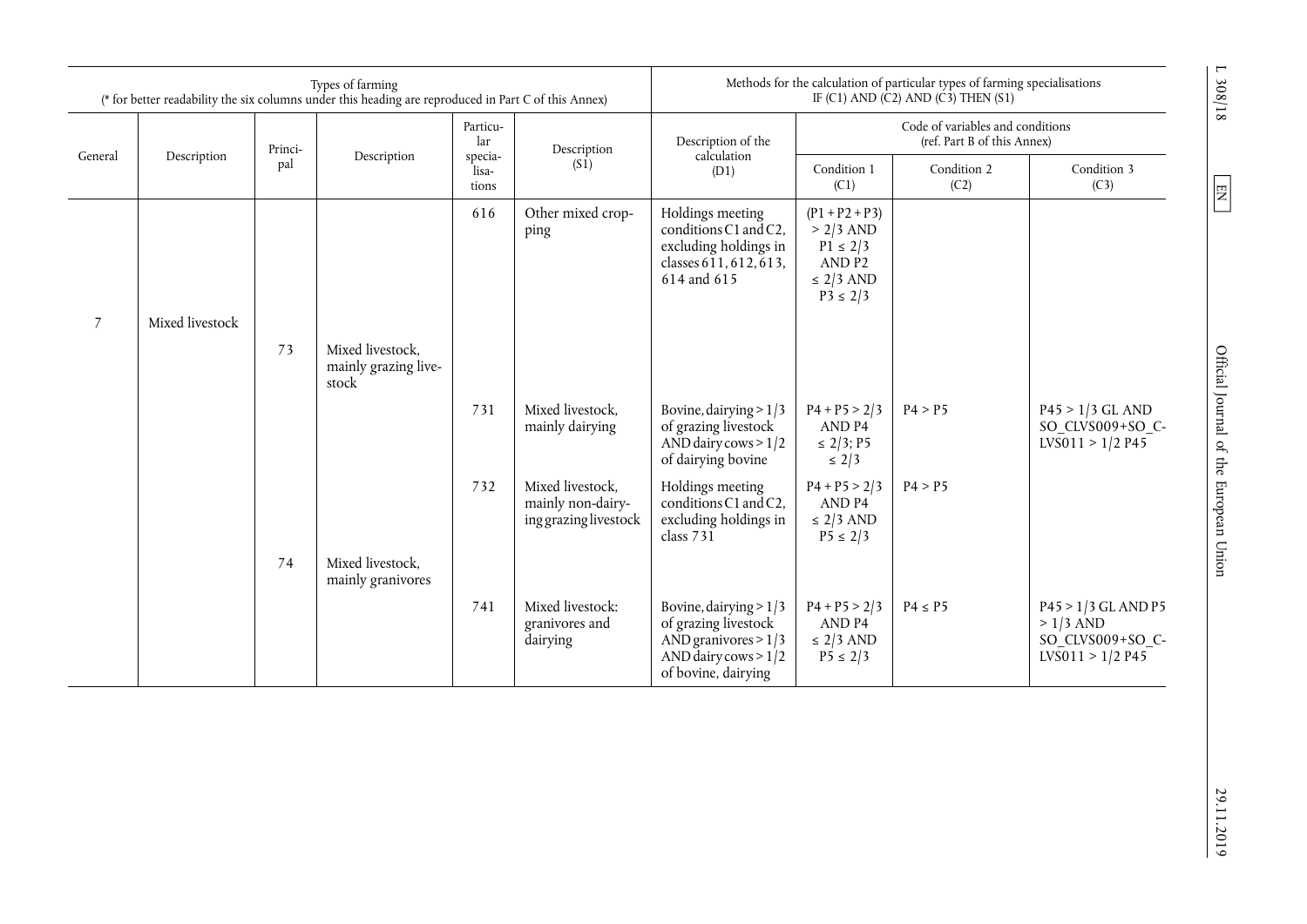| Types of farming<br>(* for better readability the six columns under this heading are reproduced in Part C of this Annex) |              |         |                                           | Methods for the calculation of particular types of farming specialisations<br>IF (C1) AND (C2) AND (C3) THEN (S1) |                                                                            |                                                                                                                                                                      |                                                                 |                            |                                                                                           |
|--------------------------------------------------------------------------------------------------------------------------|--------------|---------|-------------------------------------------|-------------------------------------------------------------------------------------------------------------------|----------------------------------------------------------------------------|----------------------------------------------------------------------------------------------------------------------------------------------------------------------|-----------------------------------------------------------------|----------------------------|-------------------------------------------------------------------------------------------|
|                                                                                                                          |              | Princi- |                                           | Particu-<br>lar                                                                                                   | Description                                                                | Description of the<br>calculation                                                                                                                                    | Code of variables and conditions<br>(ref. Part B of this Annex) |                            |                                                                                           |
| General                                                                                                                  | Description  | pal     | Description                               | specia-<br>lisa-<br>tions                                                                                         | (S1)                                                                       | (D1)                                                                                                                                                                 | Condition 1<br>(C1)                                             | Condition 2<br>(C2)        | Condition 3<br>(C3)                                                                       |
| 8                                                                                                                        | Mixed crops- |         |                                           | 742                                                                                                               | Mixed livestock:<br>granivores and non-<br>dairying grazing li-<br>vestock | Holdings meeting<br>conditions C1 and C2,<br>excluding holdings in<br>class $741$                                                                                    | $P4 + P5 > 2/3$<br>AND P4<br>$\leq$ 2/3 AND<br>$P5 \le 2/3$     | $P4 \leq P5$               |                                                                                           |
|                                                                                                                          | livestock    |         |                                           |                                                                                                                   |                                                                            |                                                                                                                                                                      |                                                                 |                            |                                                                                           |
|                                                                                                                          |              | 83      | Field crops-grazing<br>livestock combined |                                                                                                                   |                                                                            |                                                                                                                                                                      |                                                                 |                            |                                                                                           |
|                                                                                                                          |              |         |                                           | 831                                                                                                               | Field crops com-<br>bined with dairying                                    | Bovine, dairying $> 1/3$<br>of grazing livestock<br>AND dairy<br>$cows + buffer$<br>cows> 1/2 of bovine,<br>dairying AND bovine,<br>dairying < general<br>cropping   | Holdings not<br>included in<br>classes<br>151-742 and<br>999    | $P1 > 1/3$ AND P4<br>> 1/3 | $P45 > 1/3$ GL AND<br>SO_CLVS009+SO_C-<br>$LV\overline{S}011 > 1/2$ P45<br>AND P45 $<$ P1 |
|                                                                                                                          |              |         |                                           | 832                                                                                                               | Dairying combined<br>with field crops                                      | Bovine, dairying > 1/3<br>of grazing livestock<br>AND dairy<br>$cows + buffer$<br>cows> 1/2 of bovine,<br>dairying AND bovine,<br>dairying $\ge$ general<br>cropping | Holdings not<br>included in<br>classes<br>151-742 and<br>999    | $P1 > 1/3$ AND P4<br>> 1/3 | $P45 > 1/3$ GL AND<br>SO CLVS009+SO C-<br>$LVS011 > 1/2$ P45<br>AND P45 $\geq$ P1         |
|                                                                                                                          |              |         |                                           | 833                                                                                                               | Field crops com-<br>bined with non-<br>dairying grazing li-<br>vestock     | General cropping ><br>grazing livestock and<br>forage, excluding<br>holdings in class 831                                                                            | Holdings not<br>included in<br>classes<br>151-742 and<br>999    | $P1 > 1/3$ AND P4<br>> 1/3 | $P1 > P4$ ; excluding<br>831                                                              |

 $\boxed{\Xi}$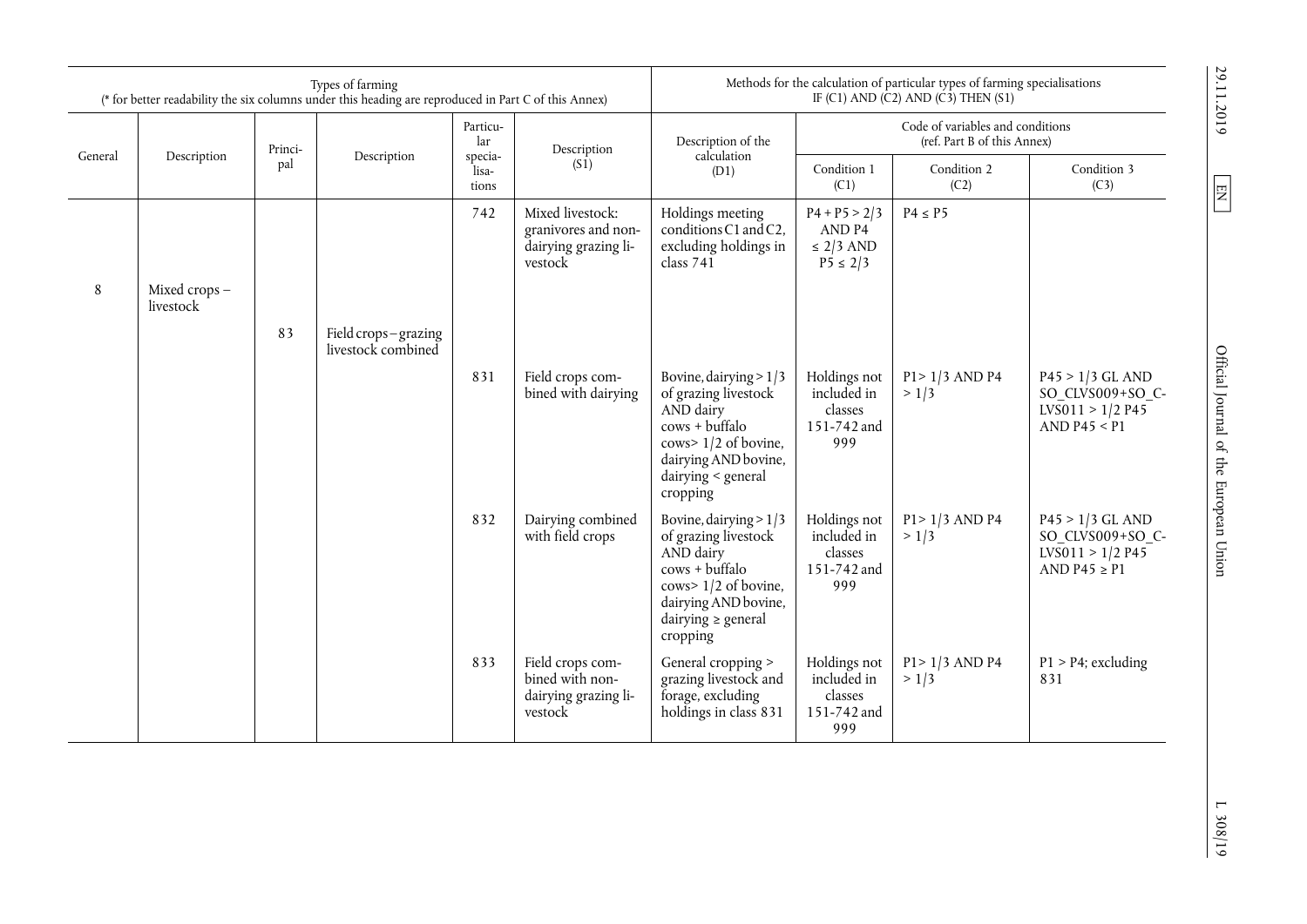|         | Types of farming<br>(* for better readability the six columns under this heading are reproduced in Part C of this Annex) |         |                                         |                           | Methods for the calculation of particular types of farming specialisations<br>IF (C1) AND (C2) AND (C3) THEN (S1) |                                                                                                    |                                                                 |                                                                                                  |                           |
|---------|--------------------------------------------------------------------------------------------------------------------------|---------|-----------------------------------------|---------------------------|-------------------------------------------------------------------------------------------------------------------|----------------------------------------------------------------------------------------------------|-----------------------------------------------------------------|--------------------------------------------------------------------------------------------------|---------------------------|
|         |                                                                                                                          | Princi- |                                         | Particu-<br>lar           | Description                                                                                                       | Description of the                                                                                 | Code of variables and conditions<br>(ref. Part B of this Annex) |                                                                                                  |                           |
| General | Description                                                                                                              | pal     | Description                             | specia-<br>lisa-<br>tions | (S1)                                                                                                              | calculation<br>(D1)                                                                                | Condition 1<br>(C1)                                             | Condition 2<br>(C2)                                                                              | Condition 3<br>(C3)       |
|         |                                                                                                                          |         |                                         | 834                       | Non-dairying graz-<br>ing livestock com-<br>bined with field<br>crops                                             | Holdings meeting<br>conditions C1 and C2,<br>excluding holdings in<br>classes 831, 832 and<br>833  | Holdings not<br>included in<br>classes<br>151-742 and<br>999    | P1> 1/3 AND P4<br>> 1/3                                                                          |                           |
|         |                                                                                                                          | 84      | Various crops and<br>livestock combined |                           |                                                                                                                   |                                                                                                    |                                                                 |                                                                                                  |                           |
|         |                                                                                                                          |         |                                         | 841                       | Field crops and<br>granivores com-<br>bined                                                                       | General cropping<br>$>1/3$ AND granivores<br>> 1/3                                                 | Holdings not<br>included in<br>classes<br>151-742 and<br>999    | Holdings meeting<br>condition C1, ex-<br>cluding holdings in<br>classes 831, 832,<br>833 and 834 | $P1 > 1/3$ AND $P5 > 1/3$ |
|         |                                                                                                                          |         |                                         | 842                       | Permanent crops<br>and grazing live-<br>stock combined                                                            | Permanent crops<br>$> 1/3$ AND grazing<br>livestock and forage<br>> 1/3                            | Holdings not<br>included in<br>classes<br>151-742 and<br>999    | Holdings meeting<br>condition C1, ex-<br>cluding holdings in<br>classes 831, 832,<br>833 and 834 | $P3 > 1/3$ AND P4 > 1/3   |
|         |                                                                                                                          |         |                                         | 843                       | Apiculture                                                                                                        | Bees > 2/3                                                                                         | Holdings not<br>included in<br>classes<br>151-742 and<br>999    | Holdings meeting<br>condition C1, ex-<br>cluding holdings in<br>classes 831, 832,<br>833 and 834 | SO $CLVS030 > 2/3$        |
|         |                                                                                                                          |         |                                         | 844                       | Various mixed crops<br>and livestock                                                                              | Holdings meeting<br>conditions C1 and C2,<br>excluding holdings in<br>classes $841.842$ and<br>843 | Holdings not<br>included in<br>classes<br>151-742 and<br>999    | Holdings meeting<br>condition C1, ex-<br>cluding holdings in<br>classes 831, 832.<br>833 and 834 |                           |

 $\boxed{\text{N} }$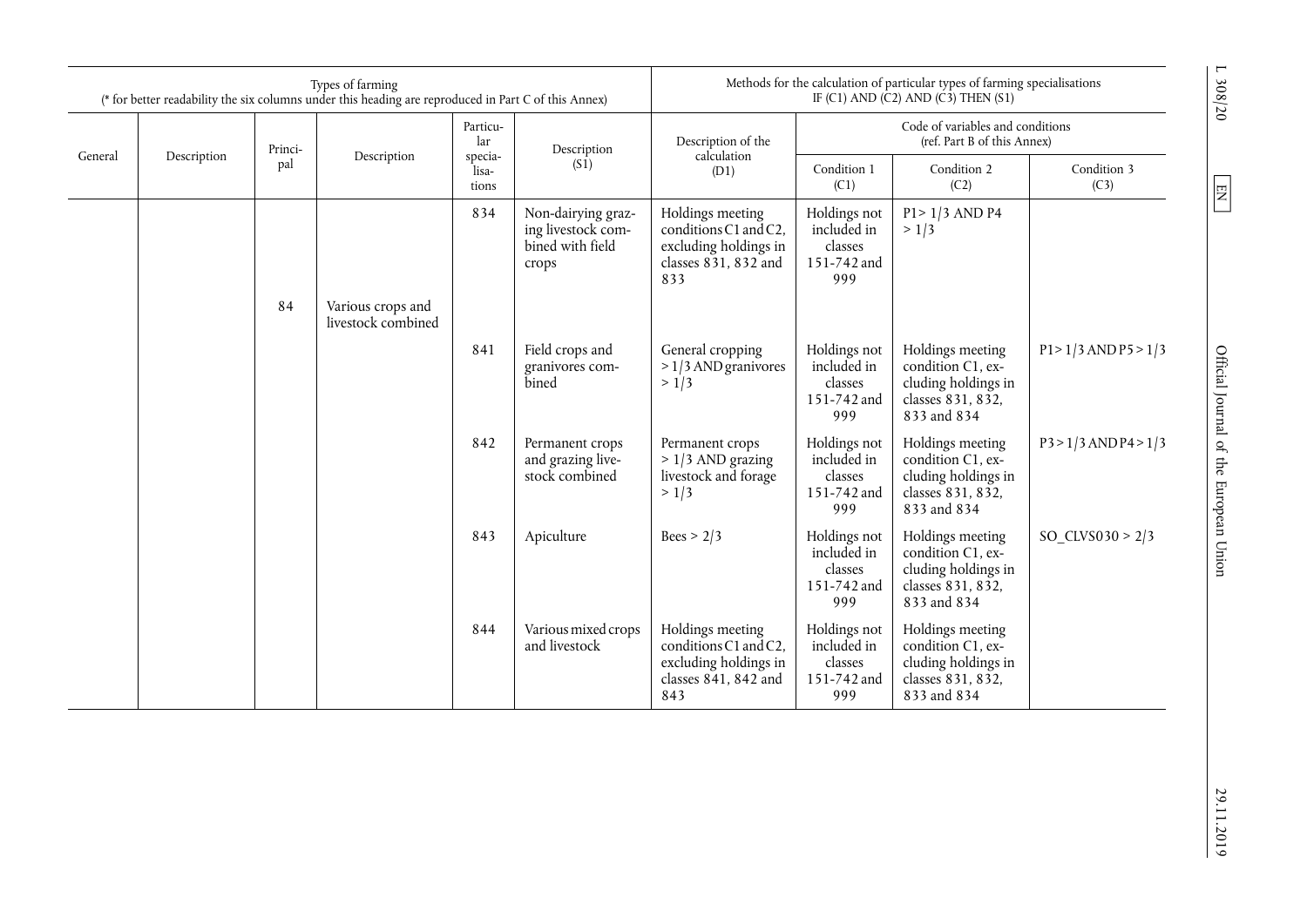# **Non-classified holdings**

| Types of farming<br>(* for better readability the six columns under this heading are reproduced in Part C of this Annex) |                            |           |                              | Methods for the calculation of particular types of farming specialisations<br>IF (C1) AND (C2) AND (C3) THEN (S1) |                              |                                   |                                                                 |                     |                     |
|--------------------------------------------------------------------------------------------------------------------------|----------------------------|-----------|------------------------------|-------------------------------------------------------------------------------------------------------------------|------------------------------|-----------------------------------|-----------------------------------------------------------------|---------------------|---------------------|
| General                                                                                                                  |                            |           |                              | Particular                                                                                                        | Description<br>(S1)          | Description of the<br>calculation | Code of variables and conditions<br>(ref. Part B of this Annex) |                     |                     |
|                                                                                                                          | Description                | Principal | Description                  | specialisa-<br>tions                                                                                              |                              |                                   | Condition $1$ (C1)                                              | Condition 2<br>(C2) | Condition 3<br>(C3) |
| 9                                                                                                                        | Non-classified<br>holdings |           |                              |                                                                                                                   |                              |                                   |                                                                 |                     |                     |
|                                                                                                                          |                            | 99        | Non-classified hold-<br>ings |                                                                                                                   |                              |                                   |                                                                 |                     |                     |
|                                                                                                                          |                            |           |                              | 999                                                                                                               | Non-classified hold-<br>ings | Total $SO = 0$                    |                                                                 |                     |                     |

29.11.2019

 $\boxed{\text{EN}}$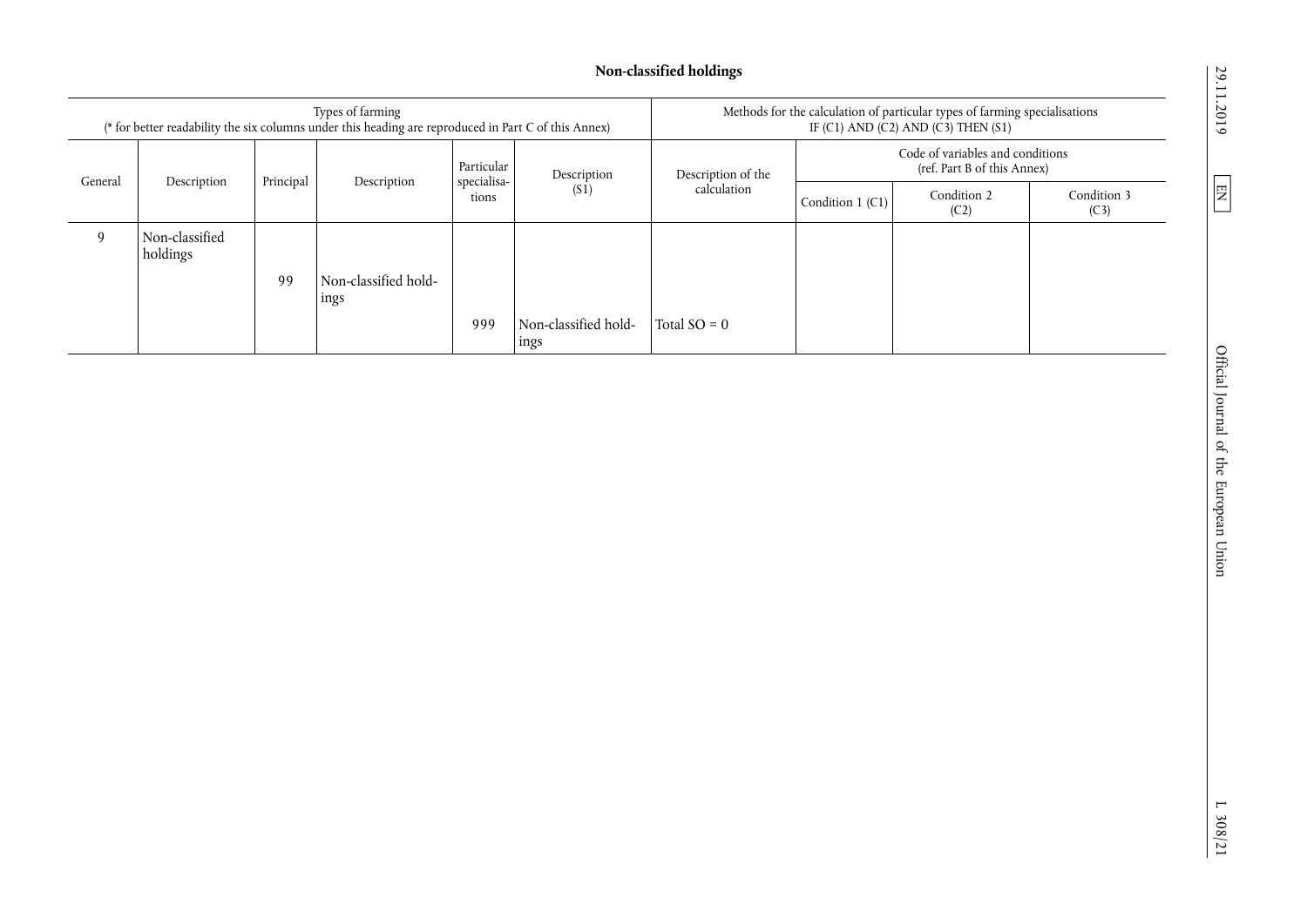I. Correspondence between the headings of the 2020 Union survey on integrated farm statistics ('IFS 2020') referred to in Implementing Regulation (EU) 2018/1874, the headings to be collected for the SOC 2017 and the farm return of the FADN

|                               |                                                                                                                    | Equivalent headings for the application of SOCs |                                                                                                                    |                                                                                                                       |
|-------------------------------|--------------------------------------------------------------------------------------------------------------------|-------------------------------------------------|--------------------------------------------------------------------------------------------------------------------|-----------------------------------------------------------------------------------------------------------------------|
| IFS code                      | IFS 2020 (Implementing Regulation (EU)<br>2018/1874                                                                | SOC code                                        | 2017 SOC heading                                                                                                   | FADN farm return<br>(Annex VIII to this Regulation)                                                                   |
|                               |                                                                                                                    | I. Crops                                        |                                                                                                                    |                                                                                                                       |
| CLND004                       | Common wheat and spelt                                                                                             | SOC CLND004                                     | Common wheat and spelt                                                                                             | 10110. Common wheat and spelt                                                                                         |
| CLND <sub>005</sub>           | Durum wheat                                                                                                        | SOC CLND005                                     | Durum wheat                                                                                                        | 10120. Durum wheat                                                                                                    |
| CLND <sub>006</sub>           | Rye and winter cereal mixtures (ma-<br>slin)                                                                       | SOC CLND006                                     | Rye and winter cereal mixtures (ma-<br>slin)                                                                       | 10130. Rye and winter cereal mixtures<br>(maslin)                                                                     |
| CLND007                       | Barley                                                                                                             | SOC_CLND007                                     | Barley                                                                                                             | 10140. Barley                                                                                                         |
| CLND008                       | Oats and spring cereal mixtures (mixed SOC CLND008<br>grain other than maslin)                                     |                                                 | Oats and spring cereal mixtures (mixed)<br>grain other than maslin)                                                | 10150. Oats and spring cereal mixtures<br>(mixed grain other than maslin)                                             |
| CLND009                       | Grain maize and corn-cob mix                                                                                       | SOC CLND009                                     | Grain maize and corn-cob mix                                                                                       | 10160. Grain maize and corn-cob mix                                                                                   |
| CLND010<br>CLND011<br>CLND012 | Triticale<br>Sorghum<br>Other cereals n.e.c. (buckwheat, millet, can-<br>ary seed, etc.)                           | SOC CLND010 011 012                             | Triticale, sorghum and other cereals n.<br>e.c. (buckwheat, millet, canary seed,<br>etc.                           | 10190. Triticale, sorghum and other<br>cereals n.e.c. (buckwheat, mill-<br>et, canary seed, etc.)                     |
| <b>CLND013</b>                | Rice                                                                                                               | SOC_CLND013                                     | Rice                                                                                                               | 10170. Rice                                                                                                           |
| CLND014                       | Dry pulses and protein crops for the<br>production of grain (including seed<br>and mixtures of cereals and pulses) | SOC CLND014                                     | Dry pulses and protein crops for the<br>production of grain (including seed<br>and mixtures of cereals and pulses) | 10210. Field peas, beans and sweet lu-<br>pins<br>10220. Lentils, chickpeas and vetches<br>10290. Other protein crops |
| <b>CLND015</b>                | Field peas, beans and sweet lupins                                                                                 | SOC CLND015                                     | Field peas, beans and sweet lupins                                                                                 | 10210. Field peas, beans and sweet lu-<br>pins                                                                        |
| <b>CLND017</b>                | Potatoes (including seed potatoes)                                                                                 | SOC CLND017                                     | Potatoes (including seed potatoes)                                                                                 | 10300. Potatoes (including early pota-<br>toes and seed potatoes)                                                     |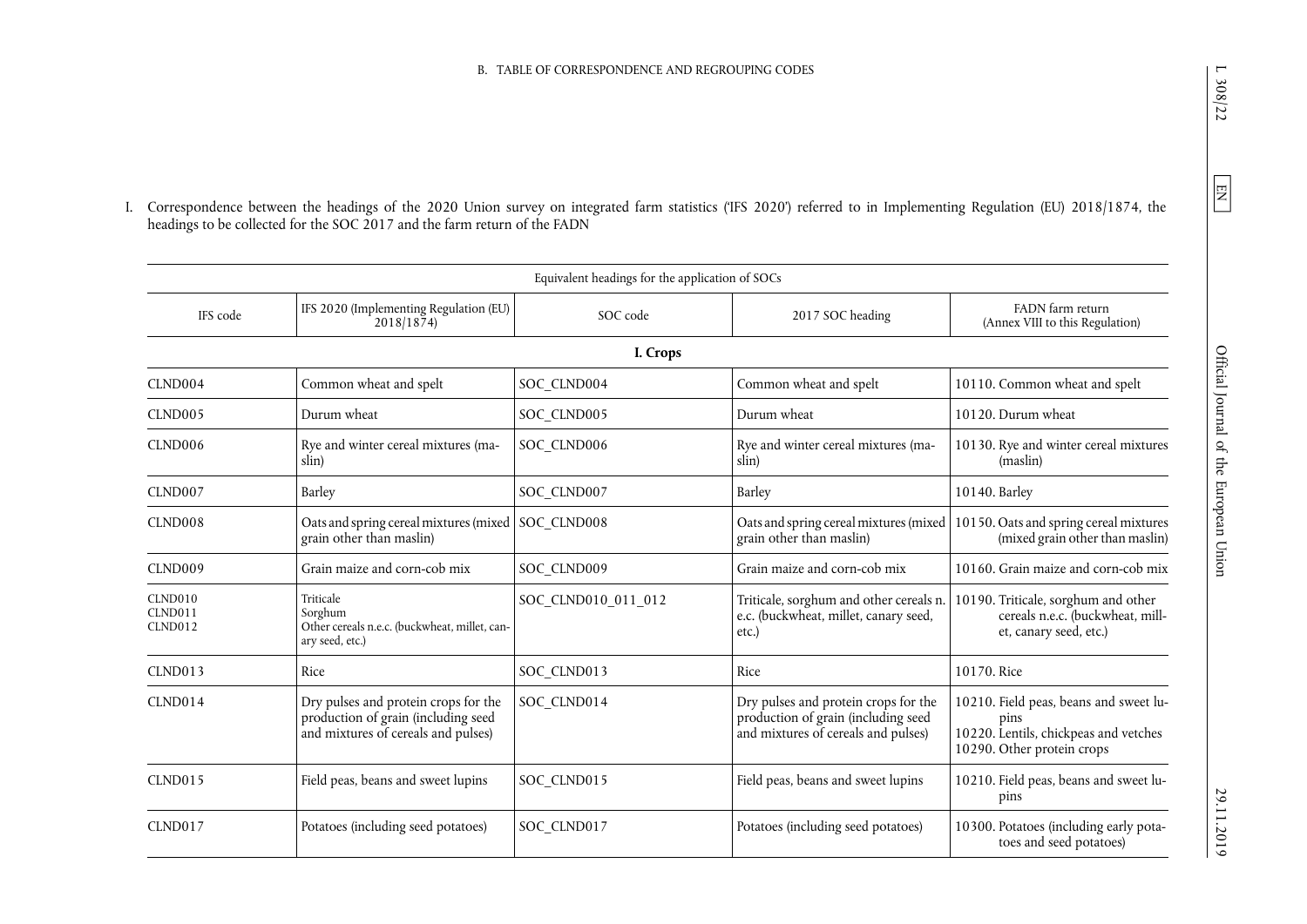| Equivalent headings for the application of SOCs |                                                      |                 |                                            |                                                                          |  |  |  |  |
|-------------------------------------------------|------------------------------------------------------|-----------------|--------------------------------------------|--------------------------------------------------------------------------|--|--|--|--|
| IFS code                                        | IFS 2020 (Implementing Regulation (EU)<br>2018/1874  | SOC code        | 2017 SOC heading                           | FADN farm return<br>(Annex VIII to this Regulation)                      |  |  |  |  |
| CLND018                                         | Sugar beet (excluding seed)                          | SOC CLND018     | Sugar beet (excluding seed)                | 10400. Sugar beet (excluding seed)                                       |  |  |  |  |
| CLND019                                         | Other root crops n.e.c.                              | SOC CLND019     | Other root crops n.e.c.                    | 10500. Other root crops n.e.c.                                           |  |  |  |  |
| <b>CLND022</b>                                  | Rape and turnip rape seeds                           | SOC CLND022     | Rape and turnip rape seeds                 | 10604. Rape and turnip rape seeds                                        |  |  |  |  |
| CLND023                                         | Sunflower seed                                       | SOC CLND023     | Sunflower seed                             | 10605. Sunflower seed                                                    |  |  |  |  |
| CLND <sub>024</sub>                             | Soya                                                 | SOC_CLND024     | Soya                                       | 10606. Soya                                                              |  |  |  |  |
| <b>CLND025</b>                                  | Linseed (oil flax)                                   | SOC CLND025     | Linseed (oil flax)                         | 10607. Linseed (oil flax)                                                |  |  |  |  |
| CLND026                                         | Other oilseed crops n.e.c.                           | SOC CLND026     | Other oilseed crops n.e.c.                 | 10608. Other oil seed crops n.e.c                                        |  |  |  |  |
| CLND028                                         | Fibre flax                                           | SOC CLND028     | Fibre flax                                 | 10609. Fibre flax                                                        |  |  |  |  |
| <b>CLND029</b>                                  | Hemp                                                 | SOC CLND029     | Hemp                                       | 10610. Hemp                                                              |  |  |  |  |
| CLND030                                         | Cotton                                               | SOC CLND030     | Cotton                                     | 10603. Cotton                                                            |  |  |  |  |
| <b>CLND031</b>                                  | Other fibre crops n.e.c.                             | SOC_CLND031     | Other fibre crops n.e.c.                   | 10611. Other fibre crops n.e.c                                           |  |  |  |  |
| <b>CLND032</b>                                  | Tobacco                                              | SOC CLND032     | Tobacco                                    | 10601. Tobacco                                                           |  |  |  |  |
| <b>CLND033</b>                                  | Hops                                                 | SOC_CLND033     | Hops                                       | 10602. Hops                                                              |  |  |  |  |
| CLND034                                         | Aromatic, medicinal and culinary<br>plants           | SOC CLND034     | Aromatic, medicinal and culinary<br>plants | 10612. Aromatic, medicinal and cu-<br>linary plants                      |  |  |  |  |
| <b>CLND035</b><br>CLND036                       | Energy crops n.e.c.<br>Other industrial crops n.e.c. | SOC CLND035 036 | Energy and other industrial crops n.e.c.   | 10613. Sugar cane<br>10690. Energy and other industrial crops n.<br>e.c. |  |  |  |  |
| <b>CLND037</b>                                  | Plants harvested green from arable<br>land           | SOC_CLND037     | Plants harvested green from arable<br>land |                                                                          |  |  |  |  |
| CLND038                                         | Temporary grasses and grazings                       | SOC CLND038     | Temporary grasses and grazings             | 10910. Temporary grasses and graz-<br>ings                               |  |  |  |  |
| CLND039                                         | Leguminous plants harvested green                    | SOC CLND039     | Leguminous plants harvested green          | 10922. Leguminous plants harvested<br>green                              |  |  |  |  |
| CLND040                                         | Green maize                                          | SOC CLND040     | Green maize                                | 10921. Green maize                                                       |  |  |  |  |

 $\boxed{\text{EN}}$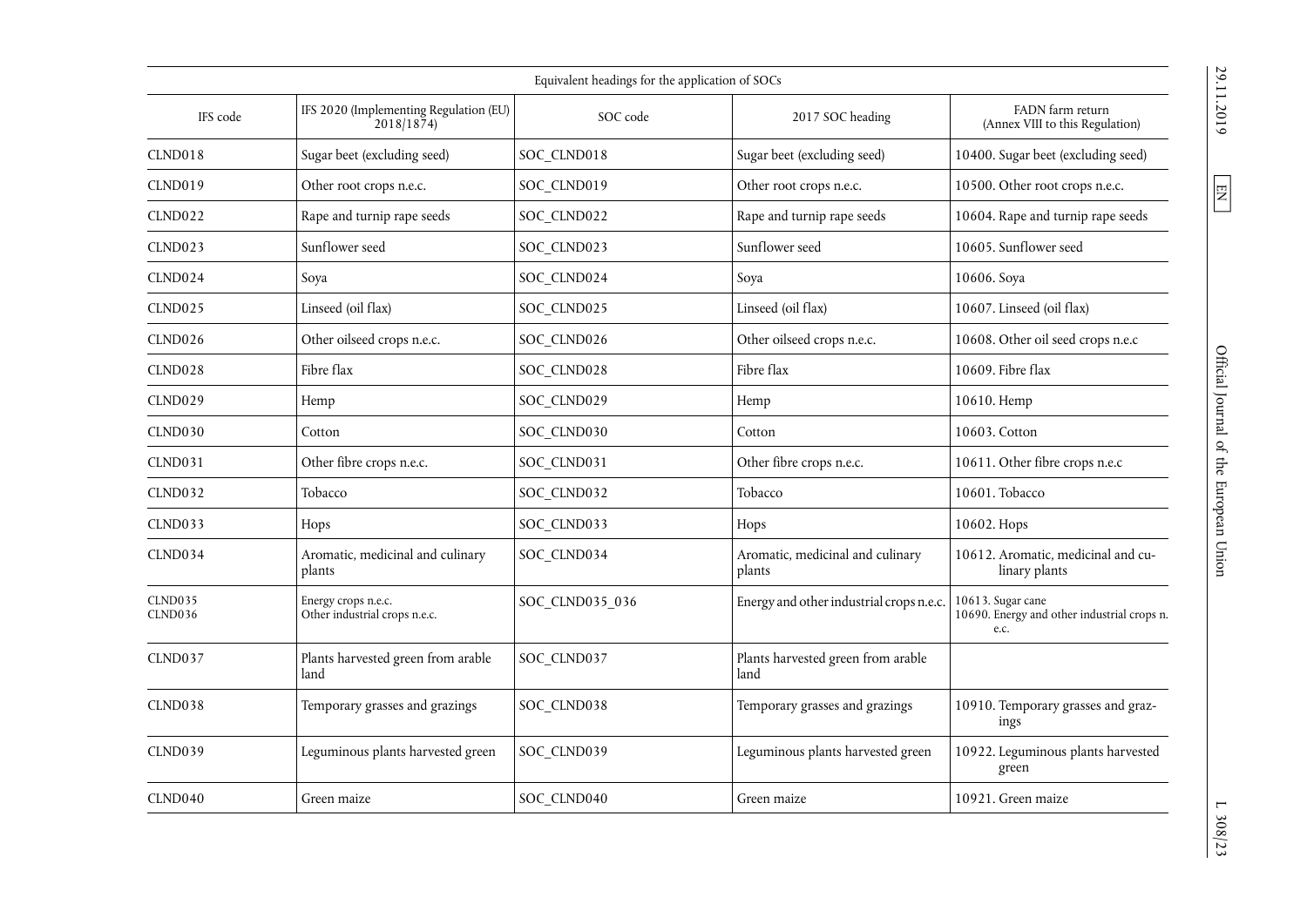|                           | Equivalent headings for the application of SOCs                                                                    |                 |                                                                                                            |                                                                                                                      |  |  |  |  |  |
|---------------------------|--------------------------------------------------------------------------------------------------------------------|-----------------|------------------------------------------------------------------------------------------------------------|----------------------------------------------------------------------------------------------------------------------|--|--|--|--|--|
| IFS code                  | IFS 2020 (Implementing Regulation (EU)<br>2018/1874                                                                | SOC code        | 2017 SOC heading                                                                                           | FADN farm return<br>(Annex VIII to this Regulation)                                                                  |  |  |  |  |  |
| CLND041<br><b>CLND042</b> | Other cereals harvested green (ex-<br>cluding green maize) Other plants<br>harvested green from arable land n.e.c. | SOC_CLND041_042 | Other plants and cereals (excluding<br>maize) harvested green n.e.c.                                       | 10923. Other plants and cereals (ex-<br>cluding green maize) harvested<br>green n.e.c.                               |  |  |  |  |  |
| CLND043                   | Fresh vegetables (including melons)<br>and strawberries                                                            | SOC CLND043     | Fresh vegetables (including melons)<br>and strawberries - outdoor                                          |                                                                                                                      |  |  |  |  |  |
| CLND044                   | Fresh vegetables (including melons)<br>and strawberries - Market gardening                                         | SOC CLND044     | Fresh vegetables (including melons)<br>and strawberries - Market gardening                                 | 10712. Fresh vegetables (including<br>melons) and strawberries -<br>Market gardening                                 |  |  |  |  |  |
| <b>CLND045</b>            | Fresh vegetables (including melons)<br>and strawberries - Open field                                               | SOC CLND045     | Fresh vegetables (including melons)<br>and strawberries - Open field                                       | 10711. Fresh vegetables (including<br>melons) and strawberries -<br>Open field                                       |  |  |  |  |  |
| CLND046                   | Flowers and ornamental plants (ex-<br>cluding nurseries)                                                           | SOC_CLND046     | Flowers and ornamental plants (ex-<br>cluding nurseries) - outdoor                                         | 10810. Flowers and ornamental plants<br>(excluding nurseries)                                                        |  |  |  |  |  |
| CLND047                   | Seeds and seedlings                                                                                                | SOC CLND047     | Seeds and seedlings                                                                                        | 11000. Arable land seed and seedlings                                                                                |  |  |  |  |  |
| CLND048<br><b>CLND083</b> | Other arable land crops n.e.c.<br>Other arable land crops under glass or high<br>accessible cover                  | SOC_CLND048_083 | Other arable land crops n.e.c. includ-<br>ing under glass or high accessible cover                         | 11100. Other arable land crops n.e.c.<br>including under glass or high<br>accessible cover                           |  |  |  |  |  |
| CLND049                   | Fallow land                                                                                                        | SOC CLND049     | Fallow land                                                                                                | 11200. Fallow land                                                                                                   |  |  |  |  |  |
| CLND050                   | Permanent grassland                                                                                                | SOC_CLND050     | Permanent grassland                                                                                        |                                                                                                                      |  |  |  |  |  |
| CLND051                   | Pasture and meadow, excluding rough<br>grazings                                                                    | SOC CLND051     | Pasture and meadow, excluding rough<br>grazings                                                            | 30100. Pasture and meadow, excluding<br>rough grazings                                                               |  |  |  |  |  |
| CLND052                   | Rough grazings                                                                                                     | SOC_CLND052     | Rough grazings                                                                                             | 30200. Rough grazings                                                                                                |  |  |  |  |  |
| CLND <sub>053</sub>       | Permanent grassland no longer used<br>for production purposes and eligible<br>for the payment of subsidies         | SOC_CLND053     | Permanent grassland no longer used<br>for production purposes and eligible<br>for the payment of subsidies | 30300. Permanent grassland no longer<br>used for production purposes<br>and eligible for the payment of<br>subsidies |  |  |  |  |  |
| <b>CLND055</b>            | Fruits, berries and nuts (excluding ci-<br>trus fruits, grapes and strawberries)                                   | SOC_CLND055     | Fruits, berries and nuts (excluding ci-<br>trus fruits, grapes and strawberries)                           |                                                                                                                      |  |  |  |  |  |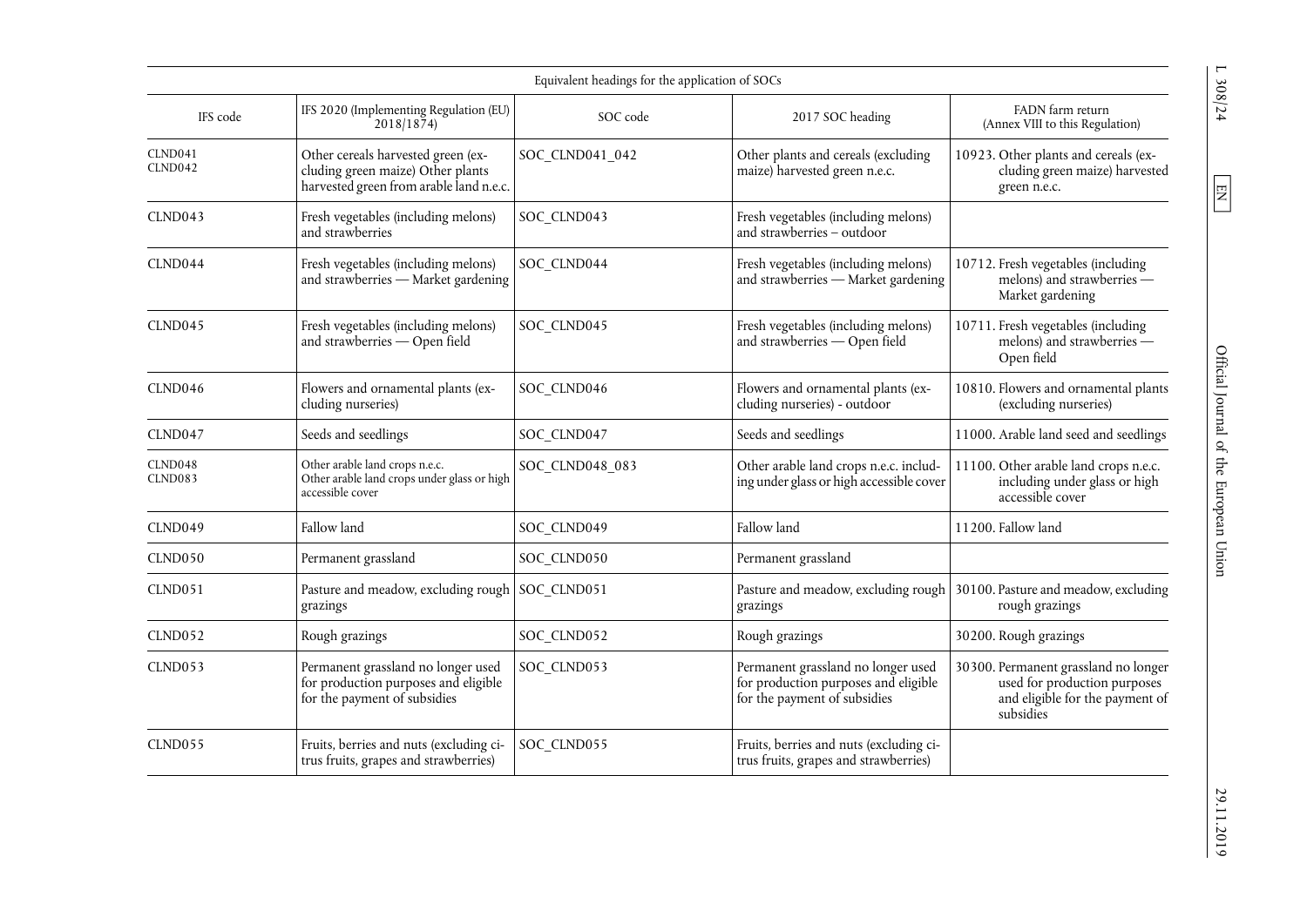|                |                                                                    | Equivalent headings for the application of SOCs |                                                                    |                                                                                                                                            |
|----------------|--------------------------------------------------------------------|-------------------------------------------------|--------------------------------------------------------------------|--------------------------------------------------------------------------------------------------------------------------------------------|
| IFS code       | IFS 2020 (Implementing Regulation (EU)<br>2018/1874                | SOC code                                        | 2017 SOC heading                                                   | FADN farm return<br>(Annex VIII to this Regulation)                                                                                        |
|                |                                                                    | SOC CLND056 057                                 | Fruit of temperate climate zones                                   |                                                                                                                                            |
| CLND056        | Pome fruits                                                        | SOC CLND056                                     | Pome fruits                                                        | 40101. Pome fruits                                                                                                                         |
| CLND057        | Stone fruits                                                       | SOC_CLND057                                     | Stone fruits                                                       | 40102. Stone fruits                                                                                                                        |
| CLND058        | Fruits from subtropical and tropical<br>climate zones              | SOC CLND058                                     | Fruits from subtropical and tropical<br>climate zones              | 40115. Fruits from subtropical and<br>tropical climate zones                                                                               |
| CLND059        | Berries (excluding strawberries)                                   | SOC CLND059                                     | Berries (excluding strawberries)                                   | 40120. Berries (excluding strawberries)                                                                                                    |
| CLND060        | <b>Nuts</b>                                                        | SOC CLND060                                     | Nuts                                                               | 40130. Nuts                                                                                                                                |
| <b>CLND061</b> | Citrus fruits                                                      | SOC CLND061                                     | Citrus fruits                                                      | 40200. Citrus fruits                                                                                                                       |
| <b>CLND062</b> | Grapes                                                             | SOC_CLND062                                     | Grapes                                                             |                                                                                                                                            |
| CLND063        | Grapes for wines                                                   | SOC_CLND063                                     | Grapes for wines                                                   |                                                                                                                                            |
| CLND064        | Grapes for wines with protected des-<br>ignation of origin (PDO)   | SOC_CLND064                                     | Grapes for wines with protected des-<br>ignation of origin (PDO)   | 40411. Wine with protected designa-<br>tion of origin (PDO) 40451.<br>Grapes for wines with pro-<br>tected designation of origin<br>( PDO) |
| <b>CLND065</b> | Grapes for wines with protected geo-<br>graphical indication (PGI) | SOC CLND065                                     | Grapes for wines with protected geo-<br>graphical indication (PGI) | 40412. Wine with protected geogra-<br>phical indication (PGI)<br>40452. Grapes for wines with protected<br>geographical indication (PGI)   |
| CLND066        | Grapes for other wines n.e.c. (without SOC CLND066<br>PDO/PGI)     |                                                 | Grapes for other wines n.e.c. (without<br>PDO/PGI)                 | 40420. Other wines<br>40460. Grapes for other wines                                                                                        |
| <b>CLND067</b> | Grapes for table use                                               | SOC CLND067                                     | Grapes for table use                                               | 40430. Grapes for table use                                                                                                                |
| CLND068        | Grapes for raisins                                                 | SOC_CLND068                                     | Grapes for raisins                                                 | 40440. Grapes for raisins                                                                                                                  |
| CLND069        | Olives                                                             | SOC_CLND069                                     | Olives                                                             |                                                                                                                                            |
|                |                                                                    | SOC CLND069A                                    | Normally producing table olives                                    | 40310. Table olives                                                                                                                        |

 $\boxed{\Xi}$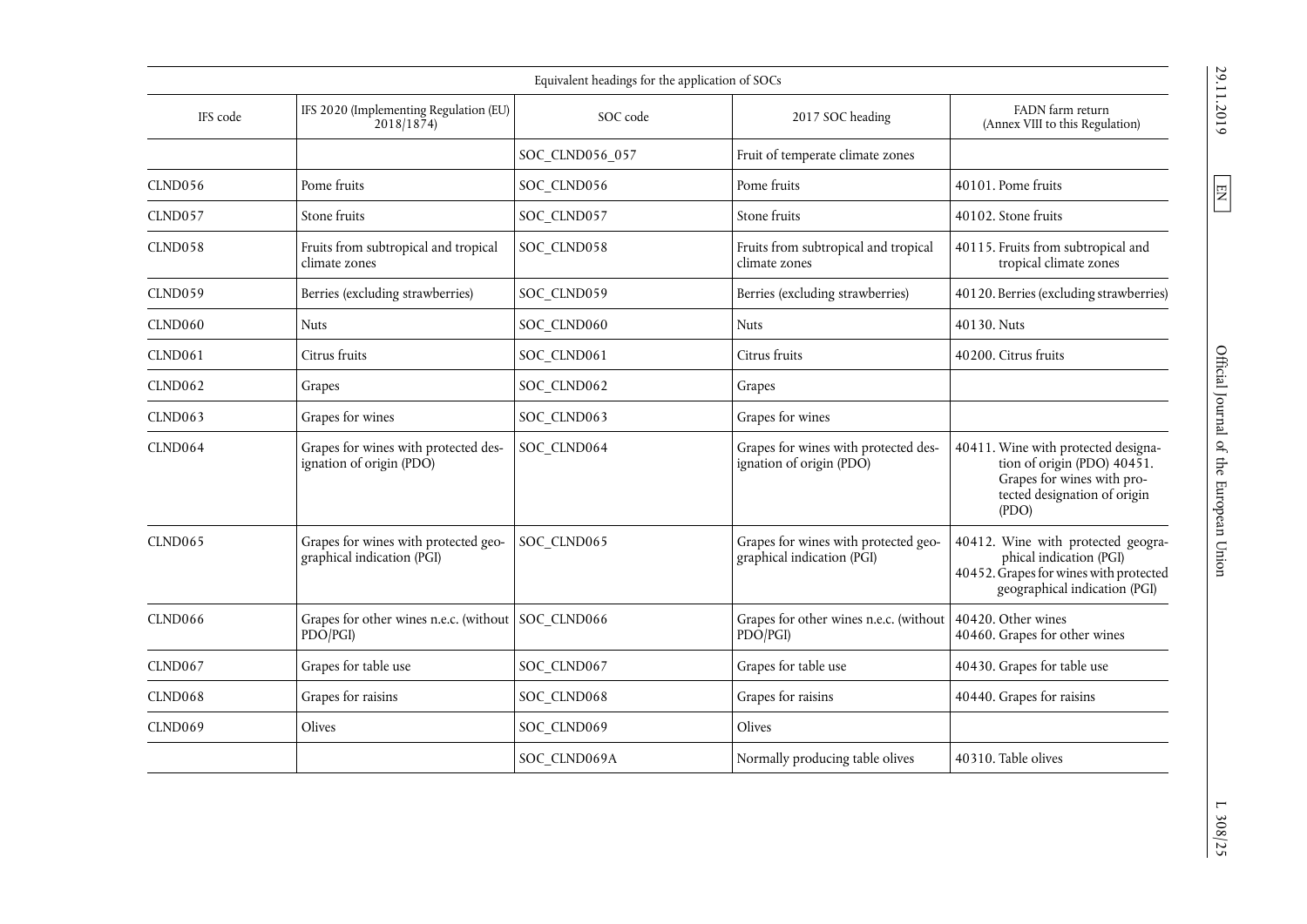|                           |                                                                                                  | Equivalent headings for the application of SOCs |                                                                                                  |                                                                                                       |
|---------------------------|--------------------------------------------------------------------------------------------------|-------------------------------------------------|--------------------------------------------------------------------------------------------------|-------------------------------------------------------------------------------------------------------|
| IFS code                  | IFS 2020 (Implementing Regulation (EU)<br>2018/1874                                              | SOC code                                        | 2017 SOC heading                                                                                 | FADN farm return<br>(Annex VIII to this Regulation)                                                   |
|                           |                                                                                                  | SOC_CLND069B                                    | Normally producing olives for oil<br>production                                                  | 40320. Olives for oil production (sold<br>in the form of fruit) 40330.<br>Olive oil                   |
| CLND070                   | Nurseries                                                                                        | SOC_CLND070                                     | <b>Nurseries</b>                                                                                 | 40500. Nurseries                                                                                      |
| CLND071                   | Other permanent crops including<br>other permanent crops for human<br>consumption                | SOC_CLND071                                     | Other permanent crops                                                                            | 40600. Other permanent crops                                                                          |
| CLND072                   | Christmas trees                                                                                  | SOC CLND072                                     | Christmas trees                                                                                  | 40610. Christmas trees                                                                                |
| CLND073<br><b>CLND085</b> | Kitchen gardens<br>Other UAA under glass or high accessible<br>cover n.e.c.                      | SOC_CLND073_085                                 | Kitchen gardens and other UAA under<br>glass or high accessible cover n.e.c.                     | 20000. Kitchen gardens                                                                                |
| CLND079                   | Cultivated mushrooms                                                                             | SOC CLND079                                     | Cultivated mushrooms                                                                             | 60000. Cultivated mushrooms                                                                           |
| CLND081                   | Vegetables (including melons) and<br>strawberries under glass or high ac-<br>cessible cover      | SOC CLND081                                     | Vegetables (including melons) and<br>strawberries under glass or high ac-<br>cessible cover      | 10720. Vegetables (including melons)<br>and strawberries under glass or<br>high accessible cover      |
| <b>CLND082</b>            | Flowers and ornamental plants (ex-<br>cluding nurseries) under glass or high<br>accessible cover | SOC CLND082                                     | Flowers and ornamental plants (ex-<br>cluding nurseries) under glass or high<br>accessible cover | 10820. Flowers and ornamental plants<br>(excluding nurseries) under<br>glass or high accessible cover |
| CLND084                   | Permanent crops under glass or high<br>accessible cover                                          | SOC_CLND084                                     | Permanent crops under glass or high<br>accessible cover                                          | 40700. Permanent crops under glass or<br>high accessible cover                                        |
|                           |                                                                                                  | II. Livestock                                   |                                                                                                  |                                                                                                       |
| CLVS001                   | Bovine animals less than 1 year old                                                              | SOC_CLVS001                                     | Bovine animals less than 1 year old                                                              | 210. Bovine animals less than 1 year old                                                              |
| CLVS003                   | Male bovine animals, 1 to less than 2<br>years old                                               | SOC_CLVS003                                     | Male bovine animals, 1 to less than 2<br>years old                                               | 220. Male bovine animals, 1 to less than<br>2 years old                                               |
| CLVS004                   | Heifers, 1 to less than 2 years old                                                              | SOC CLVS004                                     | Heifers, 1 to less than 2 years old                                                              | 230. Heifers, 1 to less than 2 years old                                                              |
| CLVS005                   | Male bovine animals, 2 years old and<br>over                                                     | SOC CLVS005                                     | Male bovine animals, 2 years old and<br>over                                                     | 240. Male bovine animals, 2 years old<br>and over                                                     |
| CLVS007                   | Heifers, 2 years old and over                                                                    | SOC CLVS007                                     | Heifers, 2 years old and over                                                                    | 251. Breeding heifers<br>252. Heifers for fattening                                                   |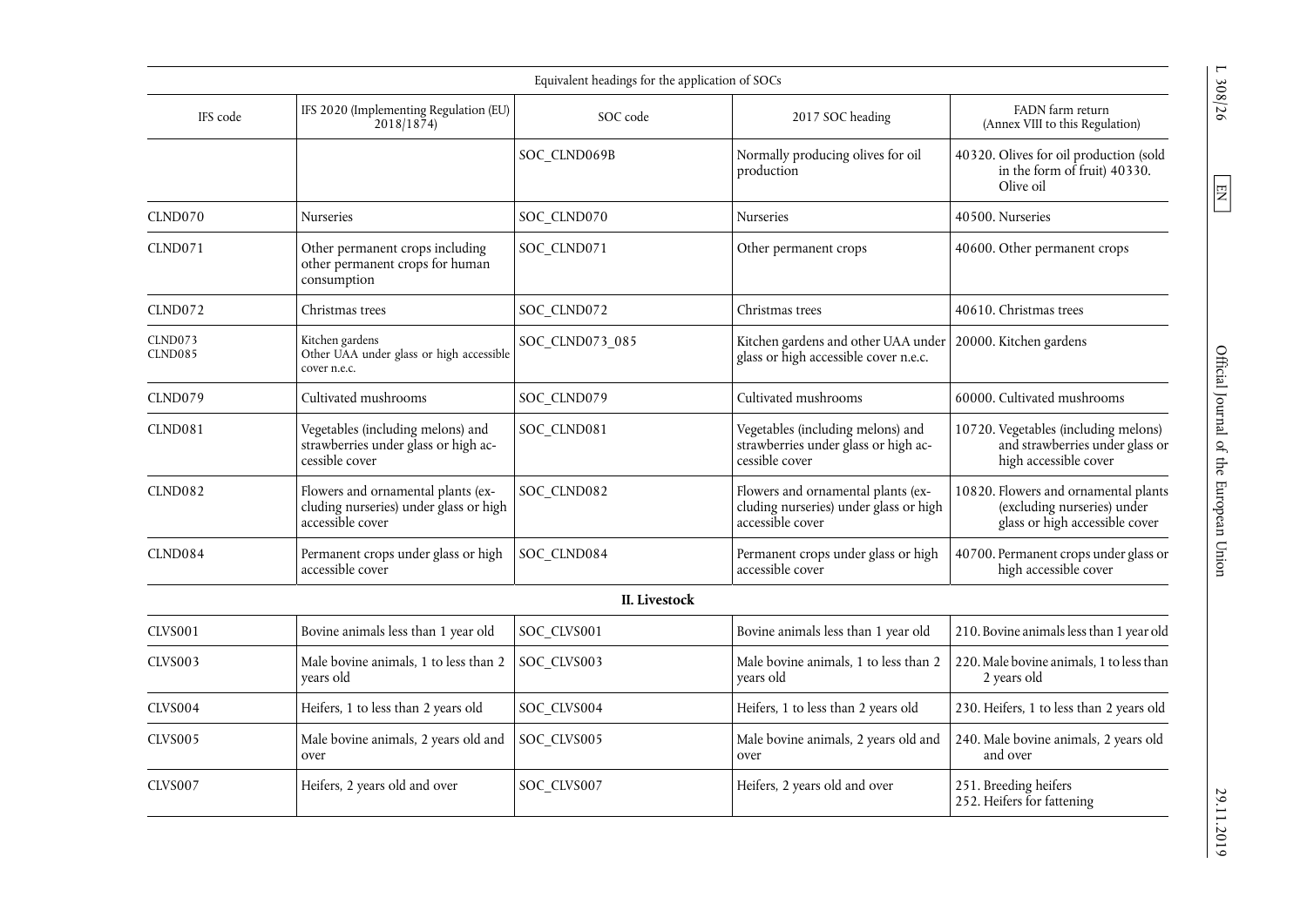|                | Equivalent headings for the application of SOCs     |             |                                              |                                                     |  |  |  |  |  |
|----------------|-----------------------------------------------------|-------------|----------------------------------------------|-----------------------------------------------------|--|--|--|--|--|
| IFS code       | IFS 2020 (Implementing Regulation (EU)<br>2018/1874 | SOC code    | 2017 SOC heading                             | FADN farm return<br>(Annex VIII to this Regulation) |  |  |  |  |  |
| <b>CLVS008</b> | Cows                                                | SOC CLVS008 | Cows                                         |                                                     |  |  |  |  |  |
| <b>CLVS009</b> | Dairy cows                                          | SOC_CLVS009 | Dairy cows                                   | 261. Dairy cows                                     |  |  |  |  |  |
| <b>CLVS010</b> | Non-dairy cows                                      | SOC CLVS010 | Non-dairy cows                               | 269. Non-dairy cows                                 |  |  |  |  |  |
| <b>CLVS011</b> | Buffalo-cows                                        | SOC CLVS011 | Buffalo-cows                                 | 262. Buffalo dairy cows                             |  |  |  |  |  |
| <b>CLVS012</b> | Sheep (all ages)                                    | SOC_CLVS012 | Sheep (all ages)                             |                                                     |  |  |  |  |  |
| <b>CLVS013</b> | Breeding female sheep                               | SOC_CLVS013 | Breeding female sheep                        | 311. Breeding female sheep                          |  |  |  |  |  |
| <b>CLVS014</b> | Other sheep                                         | SOC_CLVS014 | Other sheep                                  | 319. Other sheep                                    |  |  |  |  |  |
| <b>CLVS015</b> | Goats (all ages)                                    | SOC_CLVS015 | Goats (all ages)                             |                                                     |  |  |  |  |  |
| <b>CLVS016</b> | Breeding female goats                               | SOC_CLVS016 | Breeding female goats                        | 321. Breeding female goats                          |  |  |  |  |  |
| <b>CLVS017</b> | Other goats                                         | SOC_CLVS017 | Other goats                                  | 329. Other goats                                    |  |  |  |  |  |
| CLVS018        | Piglets, live weight of under 20 kg                 | SOC_CLVS018 | Piglets, live weight of under 20 kg          | 410. Piglets, live weight of under 20 kg            |  |  |  |  |  |
| <b>CLVS019</b> | Breeding sows, live weight 50 kg and<br>over        | SOC CLVS019 | Breeding sows, live weight 50 kg and<br>over | 420. Breeding sows, live weight 50 kg<br>and over   |  |  |  |  |  |
| <b>CLVS020</b> | Other pigs                                          | SOC CLVS020 | Other pigs                                   | 491. Pigs for fattening<br>499. Other pigs          |  |  |  |  |  |
| <b>CLVS021</b> | <b>Broilers</b>                                     | SOC CLVS021 | <b>Broilers</b>                              | 510. Poultry - broilers                             |  |  |  |  |  |
| <b>CLVS022</b> | Laying hens                                         | SOC_CLVS022 | Laying hens                                  | 520. Laying hens                                    |  |  |  |  |  |
| <b>CLVS023</b> | Other poultry                                       | SOC_CLVS023 | Other poultry                                | 530. Other poultry                                  |  |  |  |  |  |
| <b>CLVS029</b> | Breeding female rabbits                             | SOC_CLVS029 | Breeding female rabbits                      | 610. Breeding female rabbits                        |  |  |  |  |  |
| <b>CLVS030</b> | Bees                                                | SOC CLVS030 | <b>Bees</b>                                  | 700. Bees                                           |  |  |  |  |  |

 $\boxed{\text{EN}}$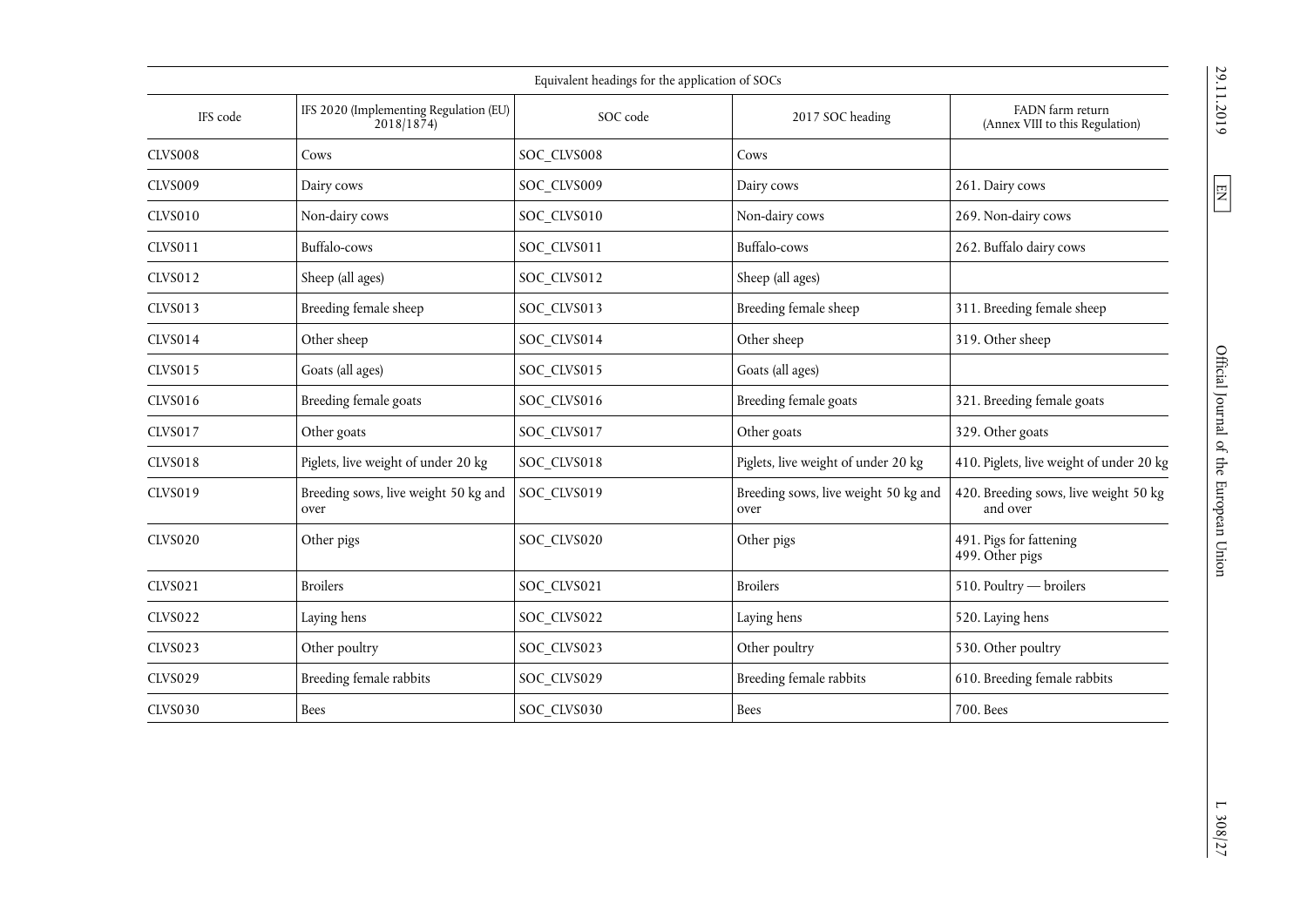- II. Codes regrouping several variables included in IFS 2020:
	- P45. Bovine, dairying = SO\_CLVS001 (Bovine animals less than 1 year old) + SO\_CLVS004 (Heifers, 1 to less than 2 years old) + SO\_CLVS007 (Heifers 2 years old and over) + SO\_CLVS009 (Dairy cows) + SO\_CLVS011 (Buffalo-cows)
	- P46. Bovine = P45 (Bovine, dairying) + SO\_CLVS003 (Male bovine animals, 1 to less than 2 years old) + SO\_CLVS005 (Male bovine animals, 2 years old and over) + SO\_CLVS010 (Non-dairy cows)
	- GL Grazing livestock = P46 (Bovine) + SO\_CLVS013 (Breeding female sheep) + SO\_CLVS014 (Other sheep) + SO\_CLVS016 (Breeding female goats) + SO\_CLVS017 (Other goats)

If  $GL = 0$  THEN

FCP1 Forage for sale = SO\_CLND019 (Other root crops n.e.c) + SO\_CLND037 (Plants harvested green from arable land) + SO\_CLND051 (Pasture and meadow, excluding rough grazings) + SO\_CLND052 (Rough grazings)

AND

FCP4 Forage for grazing livestock =  $0$ 

AND

P17 Roots = SO\_CLND017 (Potatoes (including seed potatoes)) + SO\_CLND018 (Sugar beet (excluding seed)) + SO\_CLND019 (Other root crops n.e.c)

If  $GL > 0$  THEN

FCP1 Forage for sale  $= 0$ 

AND

FCP4 Forage for grazing livestock = SO\_CLND019 (Other root crops n.e.c) + SO\_CLND037 (Plants harvested green from arable land) + SO\_CLND051 (Pasture and meadow, excluding rough grazings) + SO\_CLND052 (Rough grazings)

AND

- P17 Roots = SO\_CLND017 (Potatoes (including seed potatoes)) + SO\_CLND018 (Sugar beet (excluding seed))
- P151. Cereals excluding rice = SO\_CLND004 (Common wheat and spelt) + SO\_CLND005 (Durum wheat) +  $SO_C$ CLND006 (Rye and winter cereal mixtures (maslin)) +  $SO_C$ CLND007 (Barley) + SO\_CLND008 (Oats and spring cereal mixtures (mixed grain other than maslin)) + SO\_CLND009 (Grain maize and corn-cob mix) + SO\_CLND010\_011\_012 (Triticale, sorghum and other cereals n.e.c. (buckwheat, millet, canary seed, etc.))
- P15. Cereals = P151 (cereals without rice) + SO\_CLND013 (Rice)
- P16. Oilseeds = SO\_CLND022 (Rape and turnip rape seeds) + SO\_CLND023 (Sunflower seed) + SO\_CLND024 (Soya) + SO\_CLND025 (Linseed (oilflax)) + SO\_CLND026 (Other oilseed crops n.e.c.)
- P51. Pigs = SO\_CLVS018 (Piglets, live weight of under 20 kg) + SO\_CLVS019 (Breeding sows, live weight 50 kg and over) + SO\_CLVS020 (Other pigs)
- P52. Poultry = SO\_CLVS021 (Broilers) + SO\_CLVS022 (Laying hens) + SO\_CLVS023 (Other poultry)
- P1. General cropping = P15 (Cereals) + SO\_CLND014 (Dry pulses and protein crops for the production of grain (including seed and mixtures of cereals and pulses)) + SO\_CLND017 (Potatoes (including seed potatoes)) + SO\_CLND018 (Sugar beet (excluding seed)) + SO\_CLND032 (Tobacco) + SO\_CLND033 (Hops) + SO\_CLND030 (Cotton) + P16 (oilseeds) + SO\_CLND028 (Fibre flax) + SO\_CLND029 (Hemp) + SO\_CLND031 (Other fibre crops n.e.c.) + SO\_CLND034 (Aromatic, medicinal and culinary plants) + SO\_CLND035\_036 (Energy and other industrial crops n.e.c.) + SO\_CLND045 (Fresh vegetables (including melons) and strawberries — Open field)) + SO\_CLND047 (Seeds and seedlings) + SO\_CLND048\_083 (Other arable land crops n.e.c., including under glass or high accessible cover) +  $SO_{CLND}049$  (Fallow land) + FCP1 (Forage for sale)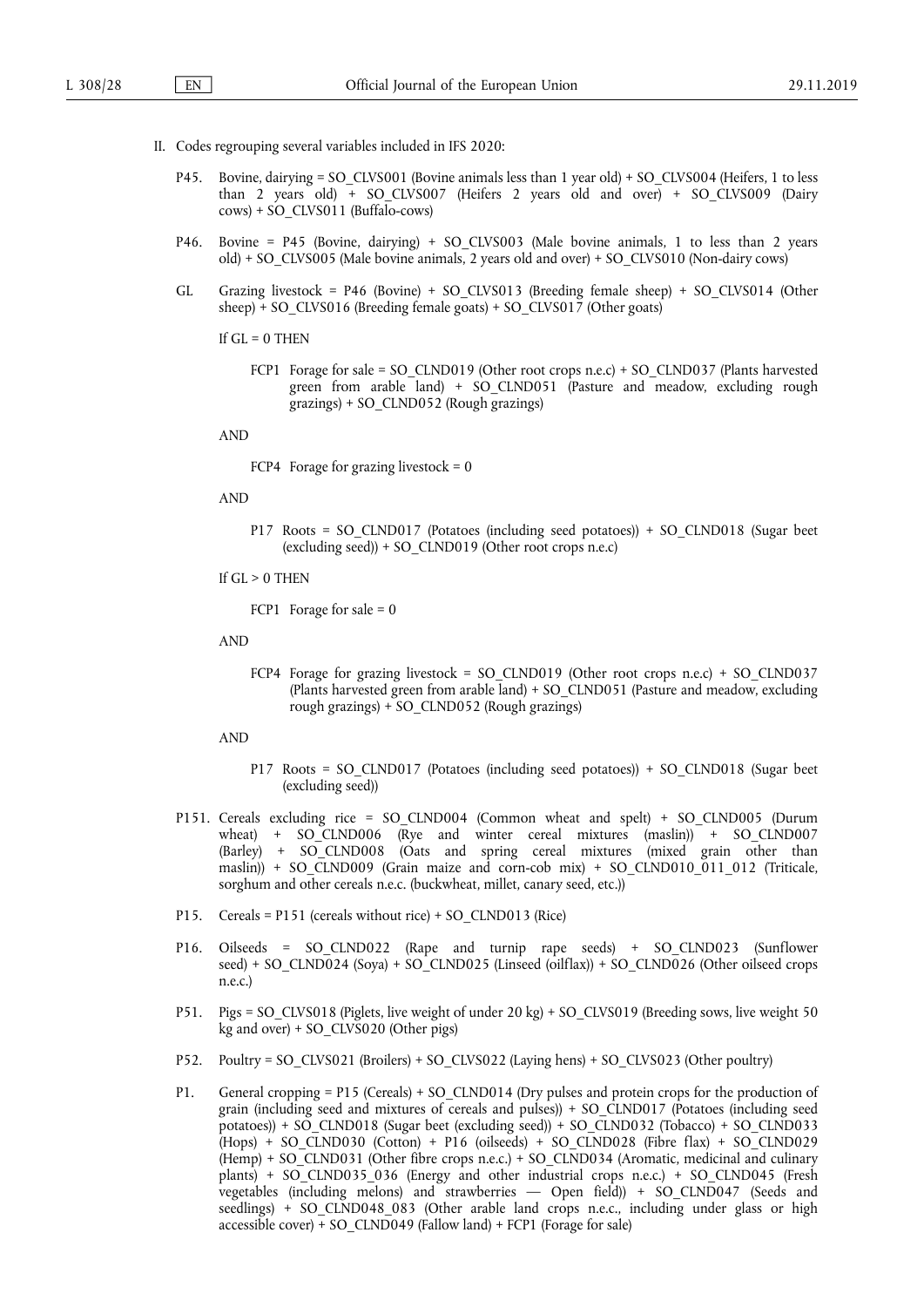- P2. Horticulture = SO\_CLND044 (Fresh vegetables (including melons) and strawberries Market gardening)) + SO\_CLND081 (Vegetables (including melons) and strawberries under glass or high accessible cover) + SO\_CLND046 (Flowers and ornamental plants (excluding nurseries) + SO\_CLND082 (Flowers and ornamental plants (excluding nurseries) under glass or high accessible cover) + SO\_CLND079 (Cultivated mushrooms) + SO\_CLND070 (Nurseries)
- P3. Permanent crops = SO\_CLND055 (Fruits, berries and nuts (excluding citrus fruits, grapes and strawberries)) + SO\_CLND061 (Citrus fruits) + SO\_CLND069 (Olives) + SO\_CLND062 (Grapes) + SO\_CLND071 (Other permanent crops) + SO\_CLND084 (Permanent crops under glass)
- P4. Grazing livestock and forage = GL (Grazing livestock) + FCP4 (Forage for grazing livestock)
- P5. Granivores = P51 (Pigs) + P52 (Poultry) + SO\_CLVS029 (Breeding female rabbits)';
- (4) Annex VI is replaced by the following:

#### *'ANNEX VI*

#### **STANDARD OUTPUT COEFFICIENTS (SOCs) REFERRED TO IN ARTICLE 6**

- 1. DEFINITION AND PRINCIPLES FOR CALCULATION OF SOCs
	- (a) The standard output (SO), standard output coefficient (SOC) and total SO of a holding are defined as laid down in Annex IV of this Regulation.
	- (b) Production period

The SOCs correspond to a production period of 12 months.

For crop products and livestock products for which the period of production is less than or exceeds 12 months, a SOC corresponding to growth or production in a 12-month period is calculated.

(c) Basic data and reference period

The SOCs are determined on the basis of the production per unit and the farm-gate price referred to in the definition of SOC in Annex IV. To this end, the basic data are collected in the Member States for a reference period defined in Article 4 of Commission Delegated Regulation (EU) No 1198/2014 (\*).

- (d) Units
	- (1) Physical units:
		- (a) The SOCs for crop variables are determined on the basis of area expressed in hectares.
		- (b) For mushrooms, the SOCs are determined on the basis of gross output for all the annual successive harvests and are expressed per 100 m2 of area under crops. For their use in the context of the FADN, such SOCs for mushrooms are divided by the number of annual successive harvests, which is to be communicated to the Commission pursuant to Article 8 of this Regulation.
		- (c) The SOCs relating to livestock variables are determined by head.
		- (d) Exceptions apply for poultry, for which SOC are determined in terms of 100 heads, and for bees, for which they are determined by hive.
	- (2) Monetary units and rounding:

The basic data for determining the SOCs and the calculated SOs are established in EUR. For the Member States not taking part in the Economic and Monetary Union, the SOCs are converted into EUR using the average exchange rates for the reference period as defined in point 1(c) of this Annex. These average exchange rates are calculated based on the official exchange rates published by the Commission (Eurostat).

The SOCs may be rounded to the nearest EUR 5 where appropriate.

- 2. BREAKDOWN OF SOCs
	- (a) By crop and livestock variables

The SOCs are determined for all the agricultural variables corresponding to the headings for the application of SOCs listed in Table B.I in Annex IV of this Regulation.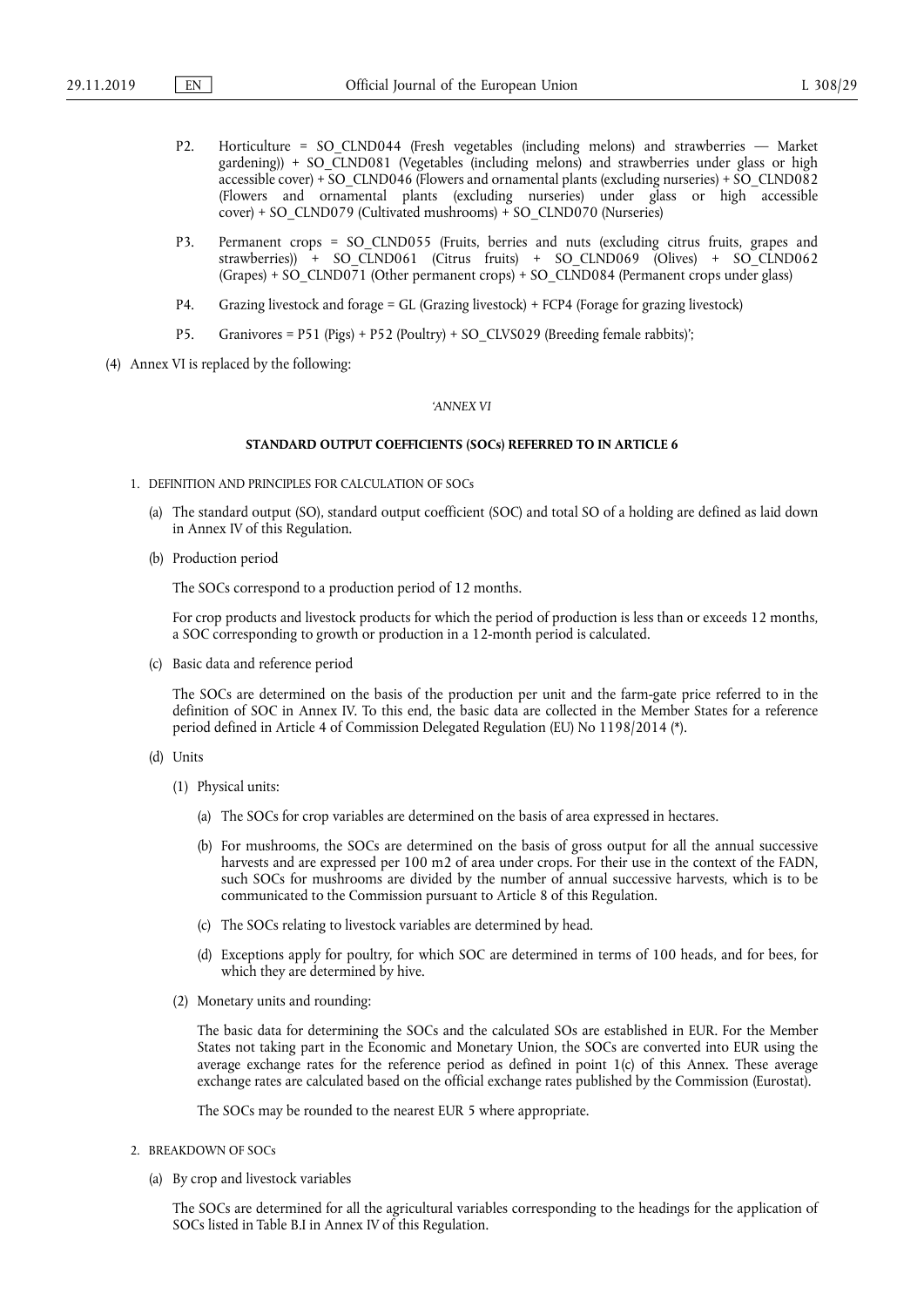- (b) Geographical breakdown
	- The SOCs are determined at least on the basis of geographical units which are usable for the IFS and for the FADN. These geographical units are all based on the general Nomenclature of Territorial Units for Statistics (NUTS) as defined in Regulation (EC) No 1059/2003 of the European Parliament and of the Council (\*\*). These units are described as a regrouping of NUTS 3 regions. Areas with natural constraints are not considered as a geographical unit.
	- No SOC is determined for variables which are not relevant in the region concerned.
- 3. COLLECTION OF DATA FOR DETERMINING SOCs
	- (a) The basic data for determining SOCs are renewed at least each time a European survey on the structure of agricultural holdings is carried out in the form of a census as referred to in Article 5 of Regulation (EU) 2018/1091.
	- (b) When the IFS may be carried out as sample survey as referred to in Article 5 of Regulation (EU) 2018/1091, the updating of the SOCs shall be carried out:
		- (i) either by renewing the basic data in a manner similar to that specified in point (a),
		- (ii) or by applying a coefficient of change whereby SOCs are updated to take account of changes, as estimated by the Member State, in quantities produced per unit and in prices with respect to each variable and region, that have occurred since the last reference period, as referred to in Article 4 of Delegated Regulation (EU) No 1198/2014.
- 4. EXECUTION

The Member States are responsible, in accordance with the provisions of this Annex, for collecting the basic data needed for calculating the SOCs and for calculating them, for converting them into EUR and for collecting the data required for applying the updating method, if appropriate. The Member States shall submit their collection and calculation methodologies to the Commission, and if required, provide explanations in order to harmonise the SOC calculations methodology throughout the Member States.

5. TREATMENT OF SPECIAL CASES

The following special rules are laid down for the calculation of SOCs for certain variables and for calculating the total SO of the holding:

(a) Fallow land

The SOC relating to fallow land is taken into account when calculating the total SO of the holding only when there are other positive SOCs on that holding.

(b) Kitchen gardens

Since the produce of kitchen gardens is normally intended for the holder's own consumption and not for sale, the SOCs for kitchen gardens are regarded as equal to zero.

(c) Livestock

For livestock the variables are split by category of age. The output corresponds to the value of growth of the animal during the time spent in the category. In other words, it corresponds to the difference between the value of the animal when it is leaving the category and its value when it is entering the category (named also the replacement value).

(d) Bovine animals less than 1 year old

SOCs relating to bovine animals under one year old are taken into account when calculating the total SO of the holding only when there are more bovine animals under one year than cows on the holding. Only the SOCs relating to the surplus number of bovine animals under one year are taken into account. There is only one SOC relating to bovine animals less than 1 year old irrespective of the sex of the animal.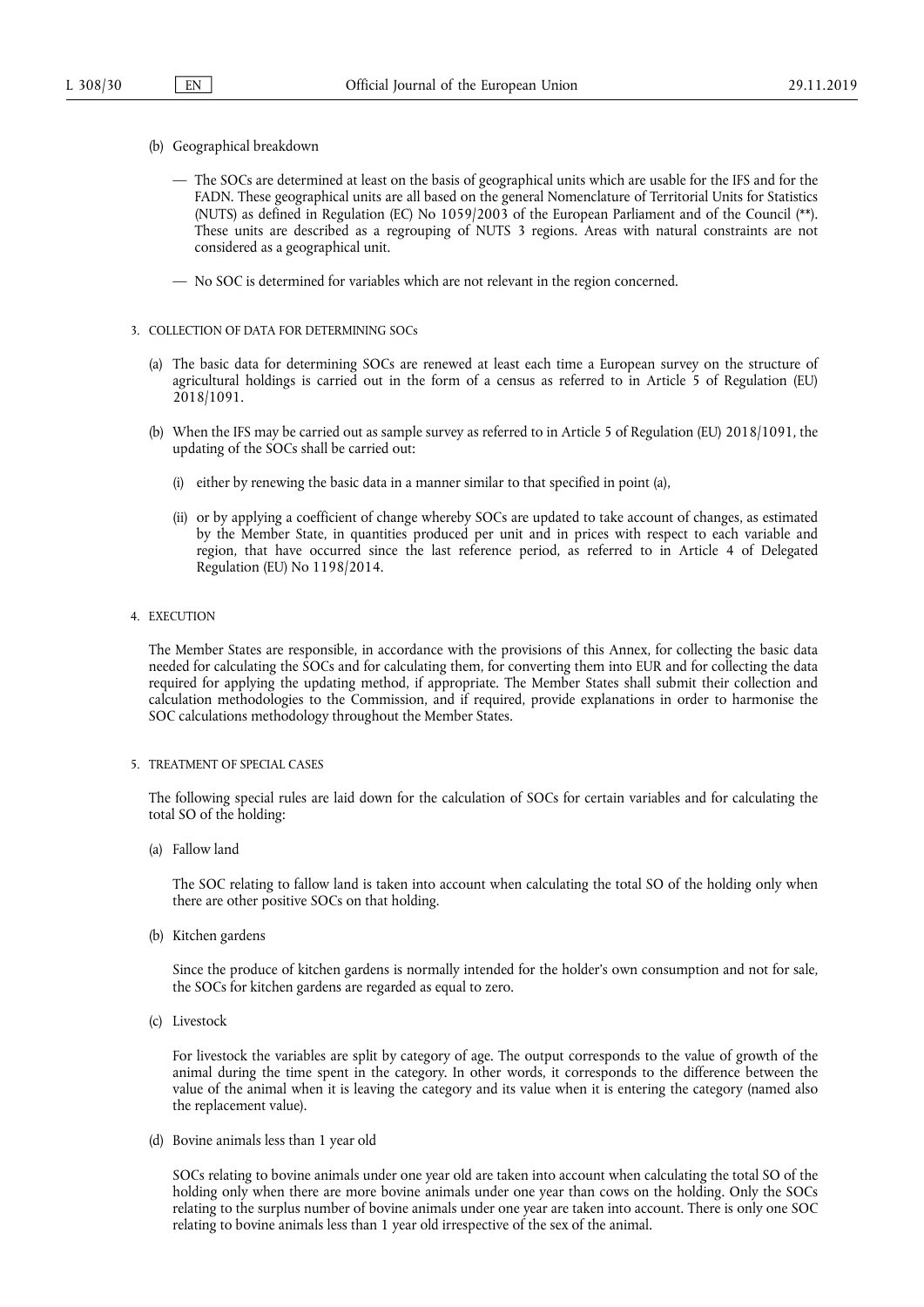#### (e) Other sheep and other goats

SOCs relating to other sheep are taken into account when calculating the total SO of the holding only when there are no breeding female sheep on the holding.

SOCs relating to other goats are taken into account when calculating the total SO of the holding only when there are no breeding female goats on the holding.

(f) Piglets

SOCs relating to piglets are taken into account when calculating the total SO of the holding only when there are no breeding sows on the holding.

(g) Forage

\_\_\_\_\_\_\_\_\_\_\_\_\_

If there are no grazing livestock (i.e. bovine, sheep or goats) on the holding, the forage (i.e. roots, plants harvested green, pasture and meadows) is considered as intended for sale and is part of the general cropping output.

If there are grazing livestock on the farm, the forage is considered as intended to feed the grazing livestock and is part of the grazing livestock and forage output.';

- (\*) Commission Delegated Regulation (EU) No 1198/2014 of 1 August 2014 supplementing Council Regulation (EC) No 1217/2009 setting up a network for the collection of accountancy data on the incomes and business operation of agricultural holdings in the European Union (OJ L 321, 7.11.2014, p. 2).
- (\*\*) Regulation (EC) No 1059/2003 of the European Parliament and of the Council of 26 May 2003 on the establishment of a common classification of territorial units for statistics (NUTS) (OJ L 154, 21.6.2003, p. 1).

### (5) Annex VIII is amended as follows:

(a) Table E is replaced by the following:

#### *'Table E*

#### **Quotas and other rights**

| Category of quota or right | $Code(*)$ |
|----------------------------|-----------|
|----------------------------|-----------|

|           |                                                 | Columns |                    |                     |       |
|-----------|-------------------------------------------------|---------|--------------------|---------------------|-------|
|           | Group of information                            |         | Rented in<br>quota | Rented out<br>quota | Taxes |
|           |                                                 |         | I                  | $\Omega$            | T     |
| QQ        | Quantity at the end of the accounting year      |         |                    |                     |       |
| <b>QP</b> | Quota purchase                                  |         |                    |                     |       |
| <b>QS</b> | Quota sold                                      |         |                    |                     |       |
| OV        | Opening valuation                               |         |                    |                     |       |
| CV        | Closing valuation                               |         |                    |                     |       |
| PQ        | Payments for quota leased or rented in<br>quota |         |                    |                     |       |
| <b>RQ</b> | Receipts from leasing or renting out quota      |         |                    |                     |       |
| <b>TX</b> | Taxes                                           |         |                    |                     |       |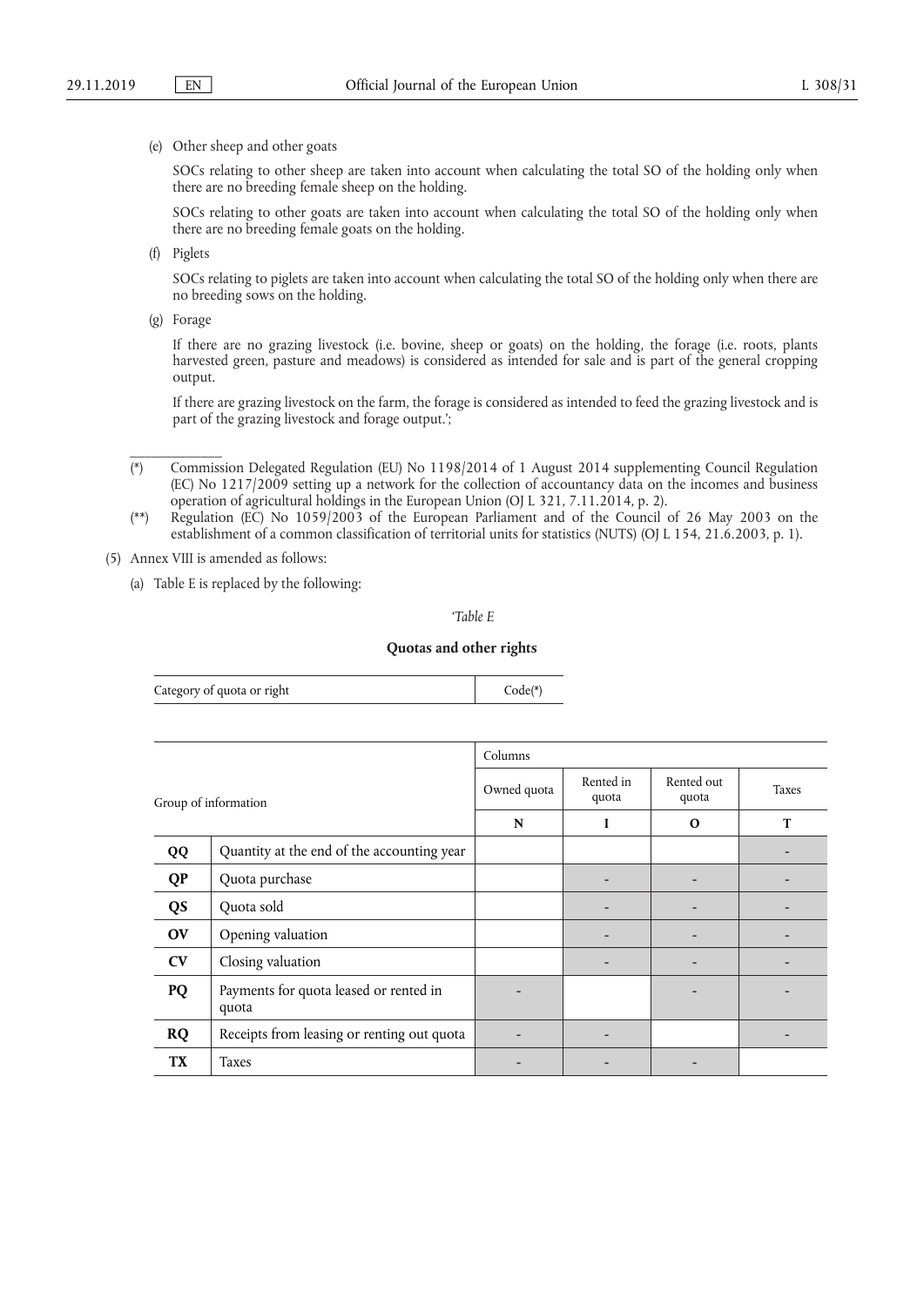| $Code(*)$ | Description                                          |
|-----------|------------------------------------------------------|
| 50        | Organic manure                                       |
| 60        | Entitlements for payments under basic payment scheme |

The quantities of quota (owned quota, rented-in quota and rented-out quota) are compulsory items. Only the quantity as of the end of the accounting year is recorded.

The values concerning quotas which can be traded separately from associated land are recorded in this table. The quotas which cannot be traded separately from associated land are only recorded in Table D "Assets". The quotas originally acquired freely must be entered as well and valuated at current market values if they can be traded separately from land.

Some data entries are simultaneously included, individually or as components of aggregates, at other groups or categories in Tables D "Assets", H "Inputs" and/or I "Crops".

The following **categories** must be used:

- 50. Organic manure
- 60. Entitlements for payments under the basic payment scheme.

The following **groups of information** must be used:

**E.QQ. Quantity** (to be recorded for columns N, I, O only)

The units to be used are:

- Category 50 (organic manure): number of animals converted with standard conversion factors for manure excretion,
- Category 60 (basic payment scheme): number of entitlements/ares

**E.QP. Quota purchased** (to be recorded for column N only)

The amount paid for purchase during the accounting year of quotas or other rights which can be traded separately from associated land should be recorded.

**E.QS. Quota sold** (to be recorded for column N only)

The amount received for sale during the accounting year of quotas or other rights which can be traded separately from associated land should be recorded.

**E.OV. Opening valuation** (to be recorded for column N only)

The value at opening valuation of the quantities at the holder's own disposal, whether originally acquired freely or purchased, should be recorded at current market values, if the quotas can be traded separately from associated land.

**E.CV. Closing valuation** (to be recorded for column N only)

The value at closing valuation of the quantities at the holder's own disposal, whether originally acquired freely or purchased, should be recorded at current market values if the quotas can be traded separately from associated land.

**E.PQ. Payments for quota leased or rented in quota** (to be recorded for column I only)

Amount paid for leasing or renting of quotas or other rights. Also included in rent paid under category 5070 (Rent paid) in Table H "Inputs".

**E.RQ. Receipts from leasing or renting out quota** (to be recorded for column O only)

Amount received for renting or leasing of quotas or other rights. Also included under category 90900 ("Other") in Table I "Crops".

### **E.TX. Taxes, additional levy** (column T)

Amount paid.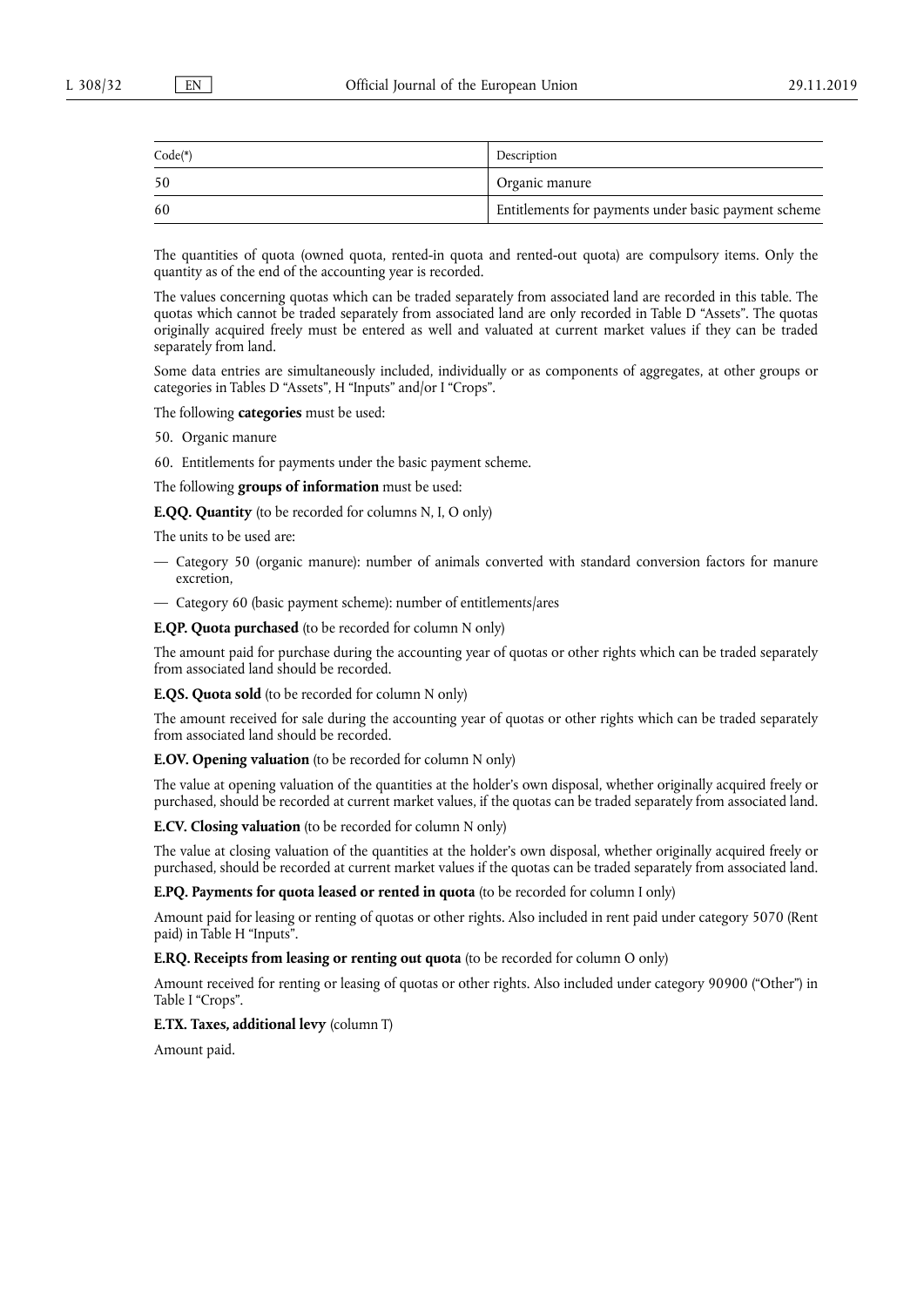#### COLUMNS IN TABLE E

Column N refers to owned quota, column I to rented-in quota, column O to rented-out quota, and column T to taxes.';

(b) in Table H, the fourth subparagraph is replaced by the following:

'Where the costs indicated are for the total "consumption" of inputs during the accounting year but do not correspond to production during that year, changes in stocks of inputs should be indicated in Table D under the code 1040 Inventories, except for costs accruing to growing permanent and standing crops which should be registered to 2010 Biological assets — plants.';

(c) in Table I, the second table, with codes for the category of crop, is replaced by the following:

| 'Code (*)               | Description                                                                                            |
|-------------------------|--------------------------------------------------------------------------------------------------------|
|                         | Cereals for the production of grain (including seeds)                                                  |
| 10110                   | Common wheat and spelt                                                                                 |
| 10120                   | Durum wheat                                                                                            |
| 10130                   | Rye and winter cereal mixtures (maslin)                                                                |
| 10140                   | Barley                                                                                                 |
| 10150                   | Oats and spring cereal mixtures (mixed grain other than maslin)                                        |
| 10160                   | Grain maize and corn-cob mix                                                                           |
| 10170                   | Rice                                                                                                   |
| 10190                   | Triticale, sorghum and other cereals n.e.c. (buckwheat, millet, canary seed, etc.)                     |
| pulses)                 | Dried pulses and protein crops for the production of grain (including seed and mixtures of cereals and |
| 10210                   | Field peas, beans and sweet lupins                                                                     |
| 10220                   | Lentils, chickpeas and vetches                                                                         |
| 10290                   | Other protein crops                                                                                    |
| 10300                   | Potatoes (including early potatoes and seed potatoes)                                                  |
| 10310                   | - of which potatoes for starch                                                                         |
| 10390                   | - of which other potatoes                                                                              |
| 10400                   | Sugar beet (excluding seed)                                                                            |
| 10500                   | Other root crops n.e.c.                                                                                |
| <b>Industrial crops</b> |                                                                                                        |
| 10601                   | Tobacco                                                                                                |
| 10602                   | Hops                                                                                                   |
| 10603                   | Cotton                                                                                                 |
| 10604                   | Rape and turnip rape seeds                                                                             |
| 10605                   | Sunflower seed                                                                                         |
| 10606                   | Soya                                                                                                   |
| 10607                   | Linseed (oil flax)                                                                                     |
| 10608                   | Other oil seed crops n.e.c.                                                                            |
| 10609                   | Fibre flax                                                                                             |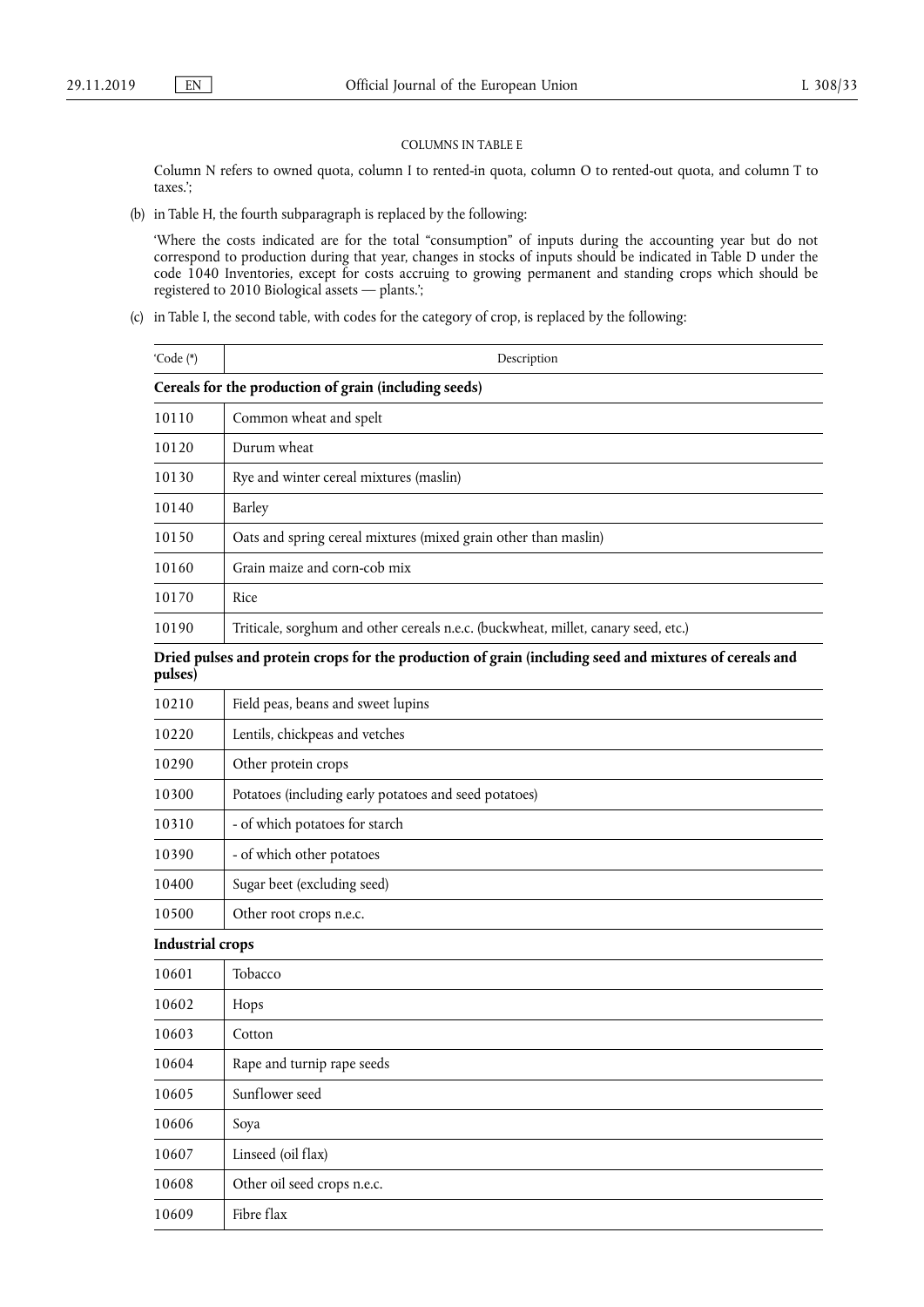| 'Code (*) | Description                                                                                        |
|-----------|----------------------------------------------------------------------------------------------------|
| 10610     | Hemp                                                                                               |
| 10611     | Other fibre crops n.e.c.                                                                           |
| 10612     | Aromatic, medicinal and culinary plants                                                            |
| 10613     | Sugar cane                                                                                         |
| 10690     | Energy and other industrial crops n.e.c.                                                           |
|           | Fresh vegetables, melons and strawberries of which:                                                |
|           | Fresh vegetables, melons and strawberries - Outdoor or under low (not accessible) protective cover |
| 10711     | Fresh vegetables (including melons) and strawberries - Open field                                  |
| 10712     | Fresh vegetables (including melons) and strawberries - Market gardening                            |
| 10720     | Fresh vegetables (including melons) and strawberries under glass or high accessible cover          |
|           | Details for all sub-categories of 'fresh vegetables (including melons) and strawberries':          |
| 10731     | Cauliflower and broccoli                                                                           |
| 10732     | Lettuce                                                                                            |
| 10733     | Tomatoes                                                                                           |
| 10734     | Sweet corn                                                                                         |
| 10735     | Onions                                                                                             |
| 10736     | Garlic                                                                                             |
| 10737     | Carrots                                                                                            |
| 10738     | Strawberries                                                                                       |
| 10739     | Melons                                                                                             |
| 10790     | Other vegetables                                                                                   |
|           | Flowers and ornamental plants (excluding nurseries)                                                |
| 10810     | Flowers and ornamental plants (excluding nurseries)                                                |
| 10820     | Flowers and ornamental plants (excluding nurseries) under glass or high accessible cover           |
|           | Details for all sub-categories of 'flowers and ornamental plants (excluding nurseries)'            |
| 10830     | Flower bulbs, corms and tubers                                                                     |
| 10840     | Cut flowers and flower buds                                                                        |
| 10850     | Flowering and ornamental plants                                                                    |
|           | Plants harvested green                                                                             |
| 10910     | Temporary grasses and grazings                                                                     |
|           | Other plants harvested green                                                                       |
| 10921     | Green maize                                                                                        |
| 10922     | Leguminous plants harvested green                                                                  |
| 10923     | Other plants and cereals (excluding green maize) harvested green n.e.c.                            |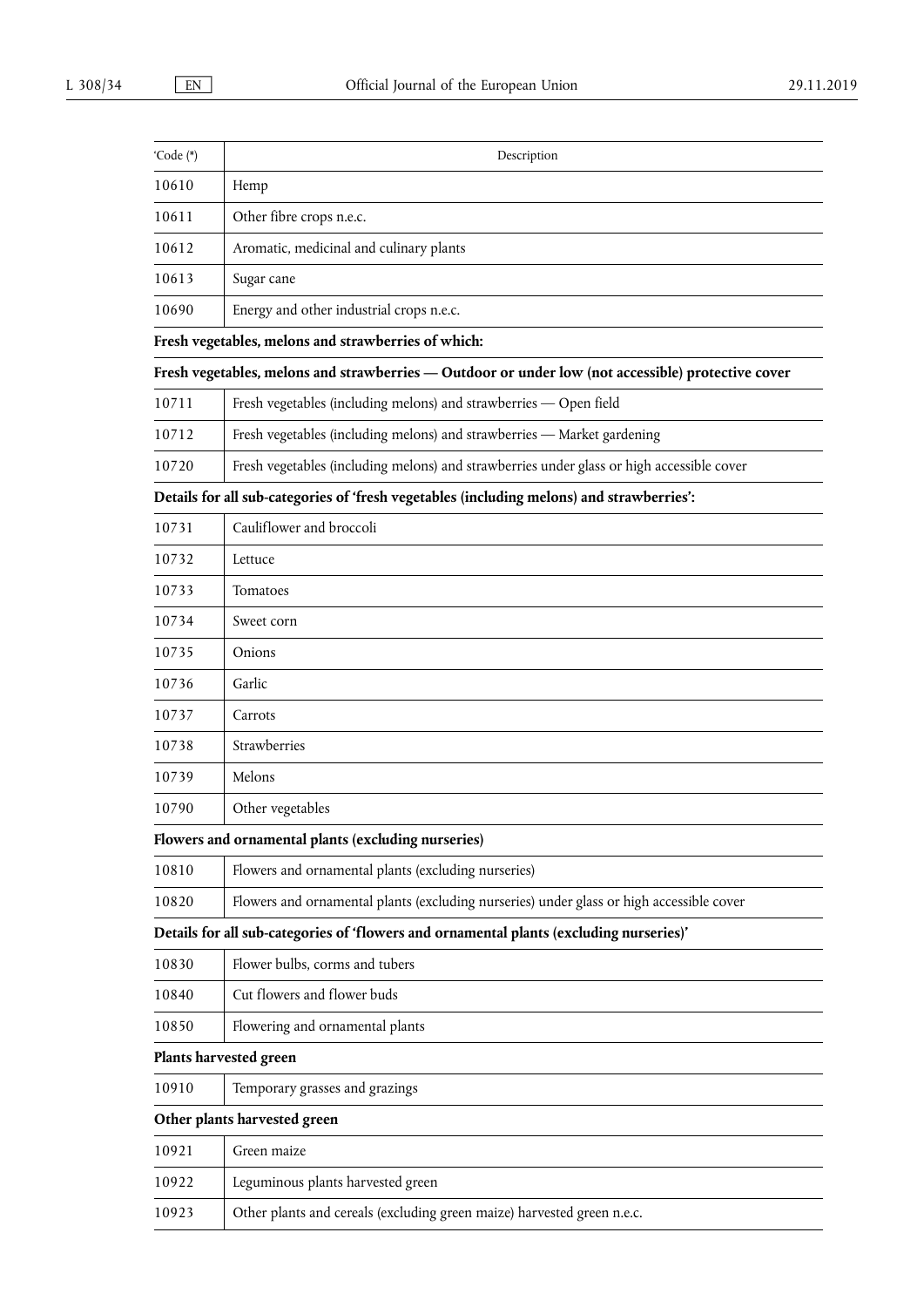| 'Code (*)                 | Description                                                                                          |
|---------------------------|------------------------------------------------------------------------------------------------------|
|                           | Seeds and seedlings and other arable land crops                                                      |
| 11000                     | Seeds and seedlings                                                                                  |
| 11100                     | Other arable land crops                                                                              |
| <b>Fallow land</b>        |                                                                                                      |
| 11200                     | Fallow land                                                                                          |
| Kitchen gardens           |                                                                                                      |
| 20000                     | Kitchen gardens                                                                                      |
|                           | Permanent grassland                                                                                  |
| 30100                     | Pasture and meadow, excluding rough grazings                                                         |
| 30200                     | Rough grazings                                                                                       |
| 30300                     | Permanent grassland no longer used for production purposes and eligible for the payment of subsidies |
| Permanent crops           |                                                                                                      |
|                           | Fruit species, of which:                                                                             |
| 40101                     | Pome fruits                                                                                          |
| 40111                     | - of which apples                                                                                    |
| 40112                     | - of which pears                                                                                     |
| 40102                     | Stone fruits                                                                                         |
| 40113                     | - of which peaches and nectarines                                                                    |
| 40115                     | Fruit from subtropical and tropical climate zones                                                    |
| 40120                     | Berries (excluding strawberries)                                                                     |
| 40130                     | <b>Nuts</b>                                                                                          |
| <b>Citrus plantations</b> |                                                                                                      |
| 40200                     | Citrus fruits                                                                                        |
| 40210                     | - of which oranges                                                                                   |
| 40230                     | - of which lemons                                                                                    |
| Olive plantations         |                                                                                                      |
| 40310                     | Table olives                                                                                         |
| 40320                     | Olives for oil production (sold in the form of fruit)                                                |
| 40330                     | Olive oil                                                                                            |
| 40340                     | Olive by-products                                                                                    |
| Vineyards                 |                                                                                                      |
| 40411                     | Wine with protected designation of origin (PDO)                                                      |
| 40412                     | Wine with protected geographical indication (PGI)                                                    |
| 40420                     | Other wines                                                                                          |
| 40430                     | Grapes for table use                                                                                 |
| 40440                     | Grapes for raisins                                                                                   |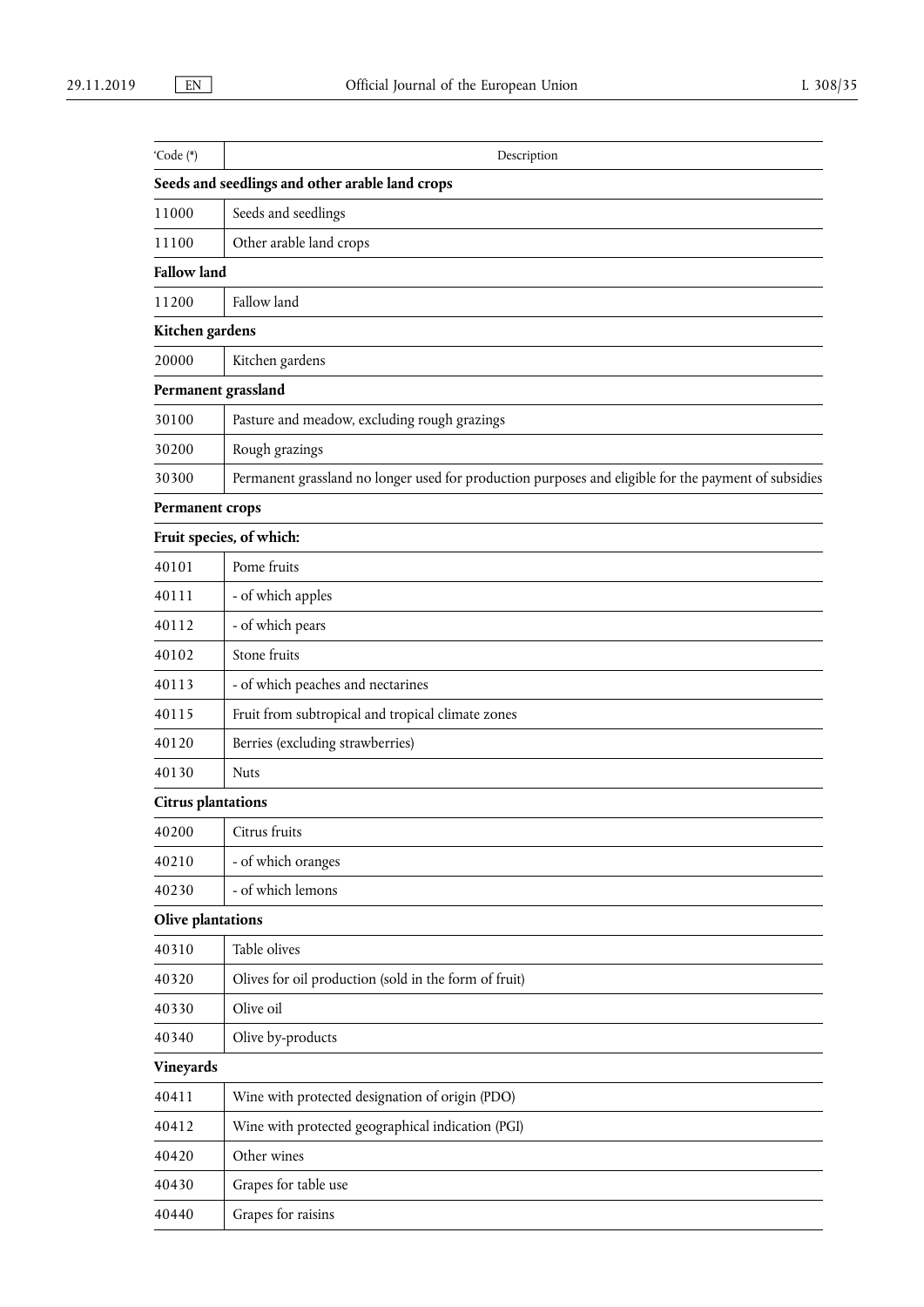| 'Code (*) | Description                                                                                         |
|-----------|-----------------------------------------------------------------------------------------------------|
| 40451     | Grapes for wine with protected designation of origin (PDO)                                          |
| 40452     | Grapes for wine with protected geographical indication (PGI)                                        |
| 40460     | Grapes for other wines                                                                              |
| 40470     | Miscellaneous products of vines: grape must, juice, brandy, vinegar and others produced on the farm |
| 40480     | Vine by-products (marc, lees)                                                                       |

|             | Nurseries, other permanent crops, permanent crops under glass or high accessible cover and young |  |  |  |
|-------------|--------------------------------------------------------------------------------------------------|--|--|--|
| plantations |                                                                                                  |  |  |  |

| 40500      | <b>Nurseries</b>                                                                                        |
|------------|---------------------------------------------------------------------------------------------------------|
| 40600      | Other permanent crops                                                                                   |
| 40610      | - of which Christmas trees                                                                              |
| 40700      | Permanent crops under glass or high accessible cover                                                    |
| 40800      | Growth of young plantations                                                                             |
| Other land |                                                                                                         |
| 50100      | Unutilised agricultural land                                                                            |
| 50200      | Wooded area                                                                                             |
| 50210      | - of which short rotation coppices                                                                      |
| 50900      | Other land (land occupied by buildings, farmyards, tracks, ponds, quarries, infertile land, rock, etc.) |
| 60000      | Cultivated mushrooms                                                                                    |
|            | Other products and receipts                                                                             |
| 90100      | Receipts from renting out agricultural land                                                             |
| 90200      | Compensation by crop insurance not allocable to specific crops                                          |
| 90300      | Crop by-products other than from olives and vine                                                        |
| 90310      | Straw                                                                                                   |
| 90320      | Sugar beet tops                                                                                         |
| 90330      | Other by-products                                                                                       |
| 90900      | Other'                                                                                                  |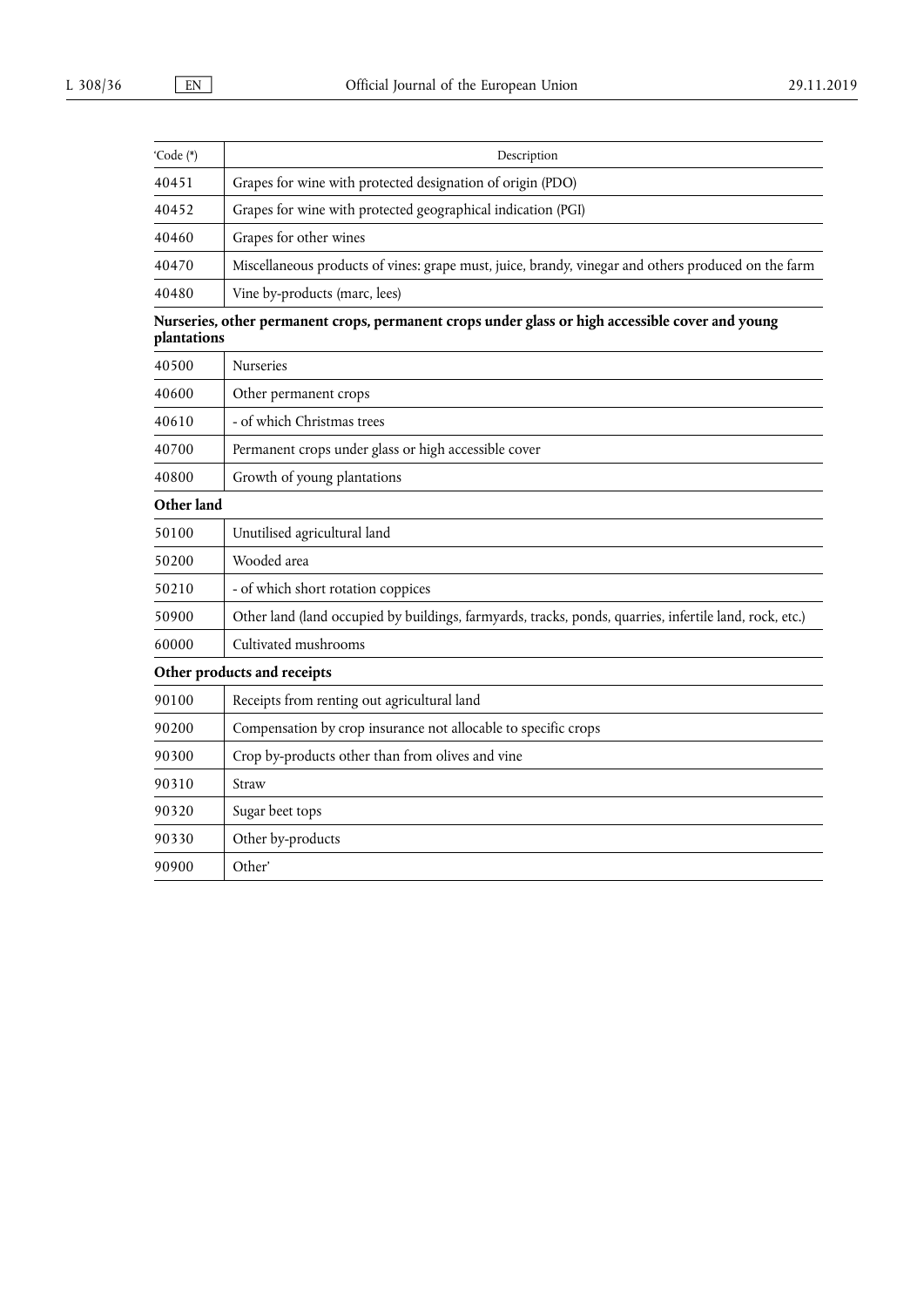## (d) Table J is replaced by the following:

*'Table J* 

# **Livestock production**

Structure of the table

|                      | Category of livestock              | Code (*)       |         |       |
|----------------------|------------------------------------|----------------|---------|-------|
|                      |                                    |                |         |       |
|                      |                                    |                | Columns |       |
| Group of Information |                                    | Average number | Number  | Value |
|                      |                                    | $\mathbf{A}$   | N       | V     |
| AN                   | Average number                     |                |         |       |
| OV                   | Opening valuation                  |                |         |       |
| CV                   | Closing valuation                  |                |         |       |
| PU                   | Purchases                          |                |         |       |
| <b>SA</b>            | <b>Total Sales</b>                 |                |         |       |
| SS                   | Sales for slaughtering             |                |         |       |
| <b>SR</b>            | Sales for further rearing/breeding |                |         |       |
| <b>SU</b>            | Sales with unknown destination     |                |         |       |

**FC** Farmhouse consumption  $\vert$  -**FU** Farm use  $\left| \begin{array}{ccc} \end{array} \right|$ 

| Code (*) | Description                                          |
|----------|------------------------------------------------------|
| 100      | Equidae                                              |
| 210      | Bovine animals less than 1 year old, male and female |
| 220      | Male bovine animals, 1 to less than 2 years old      |
| 230      | Heifers, 1 to less than 2 years old                  |
| 240      | Male bovine animals, 2 years old and over            |
| 251      | Breeding heifers                                     |
| 252      | Heifers for fattening                                |
| 261      | Dairy cows                                           |
| 262      | Buffalo dairy cows                                   |
| 269      | Non-dairy cows                                       |
| 311      | Breeding female sheep                                |
| 319      | Other sheep                                          |
| 321      | Breeding female goats                                |
| 329      | Other goats                                          |
| 410      | Piglets, live weight of under 20 kg                  |
| 420      | Breeding sows, live weight 50 kg and over            |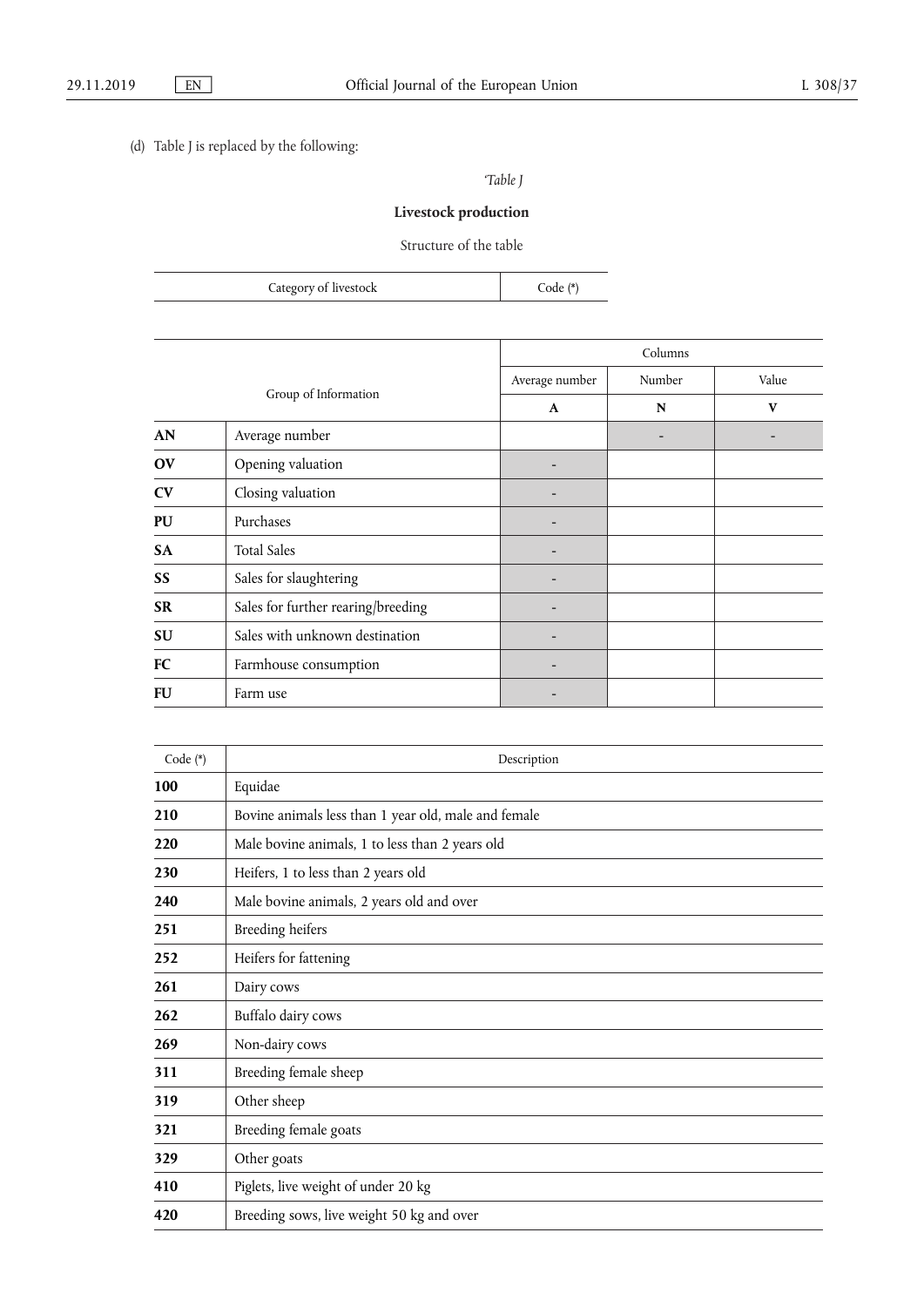| Code (*) | Description             |
|----------|-------------------------|
| 491      | Pigs for fattening      |
| 499      | Other pigs              |
| 510      | Poultry — broilers      |
| 520      | Laying hens             |
| 530      | Other poultry           |
| 610      | Breeding female rabbits |
| 699      | Other rabbits           |
| 700      | <b>Bees</b>             |
| 900      | Other animals           |

## **Categories of livestock**

The following categories of livestock should be distinguished:

100. Equidae

Includes also race- and riding horses, donkeys, mules, hinnies etc.

- 210. Bovine animals, less than 1 year old, male and female
- 220. Male bovine animals, 1 to less than 2 years old
- 230. Heifers, 1 to less than 2 years old

Excluding female bovine animals which have calved.

- 240. Male bovine animals, 2 years old and over
- 251. Breeding heifers

Female bovine animals 2 years old or over which have not yet calved and which are intended for breeding.

252. Heifers for fattening

Female bovine animals 2 years old or over which have not yet calved and which are not intended for breeding.

261. Dairy cows

Female bovine animals which have calved (including those less than 2 years old) which are kept exclusively or principally for milk production for human consumption or processing as dairy products. Includes cull dairy cows.

262. Buffalo dairy cows

Female buffalo animals which have calved (including those less than two years old) which are kept exclusively or principally for milk production for human consumption or processing as dairy products. Includes cull buffalo's cows.

- 269. Non-dairy cows
	- 1. Female bovine animals which have calved (including those less than 2 years old) which are kept exclusively or principally for production of calves and whose milk is not used for human consumption or processing as dairy products.
	- 2. Cows for work.
	- 3. Non-dairy cull cows (whether or not fattened before slaughter).

Categories 210 to 252 and 269 also include the corresponding categories of buffaloes and/or female buffaloes.

311. Breeding female sheep

Ewes 1 year old or over intended for breeding.

319. Other sheep

Sheep of all ages excluding breeding female sheep.